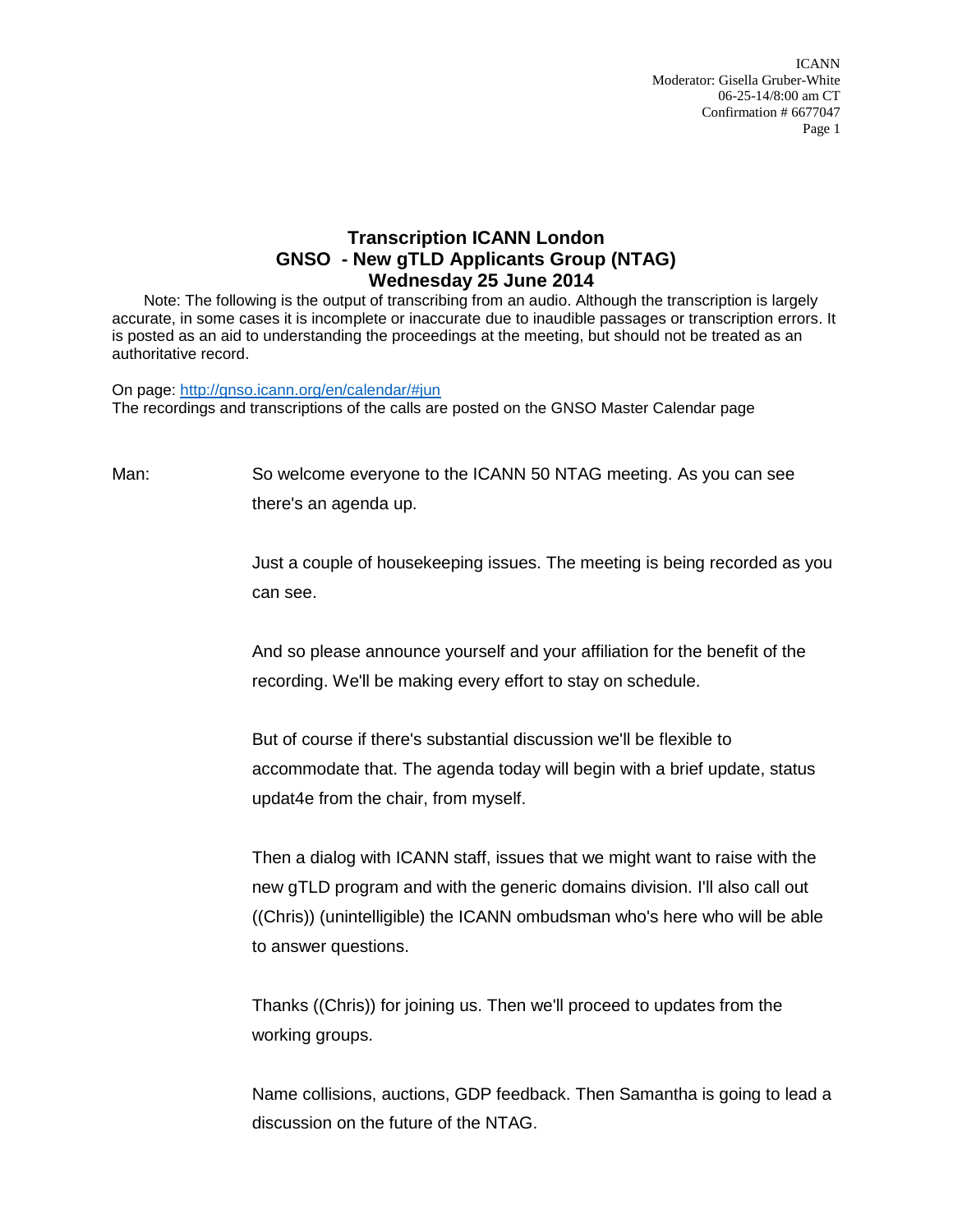As we know as the number of applicants decreases over time the role and nature and shape of the NTAG is going to evolve with that. So looking forward to that discussion.

And then Deloitte will discuss and give an update on the trademark clearing house which I'm sure will be of interest to many. And finally the most exciting part of the agenda -- we'll introduce the new slate of NTAG officers who have kindly volunteered to bear the cross over the next six months.

Next slide please. So you can see in terms of the membership we actually have been pretty consistent.

This is almost the same number that we had in Singapore in terms of membership. So 37 nonvoting members, 64 voting, total membership still over 100 members.

These numbers are from yesterday, from the ROASG secretariat. So it's still a pretty sizeable group.

And I think representing a large number of applications that are still in the queue. Next slide please.

So what did we do from March to June? The NTAG provided detailed feedback on the (unintelligible) names collision report.

We responded to the ALAC proposal for policy advisory boards. And a ton of work was led by (unintelligible) to craft a detailed GDP feedback letter which has already been discussed in detail in the ROISG and other sessions.

We also did some work to gather feedback from applicant who have exited the program. And we define that as people who have signed at least one registry contract with ICANN.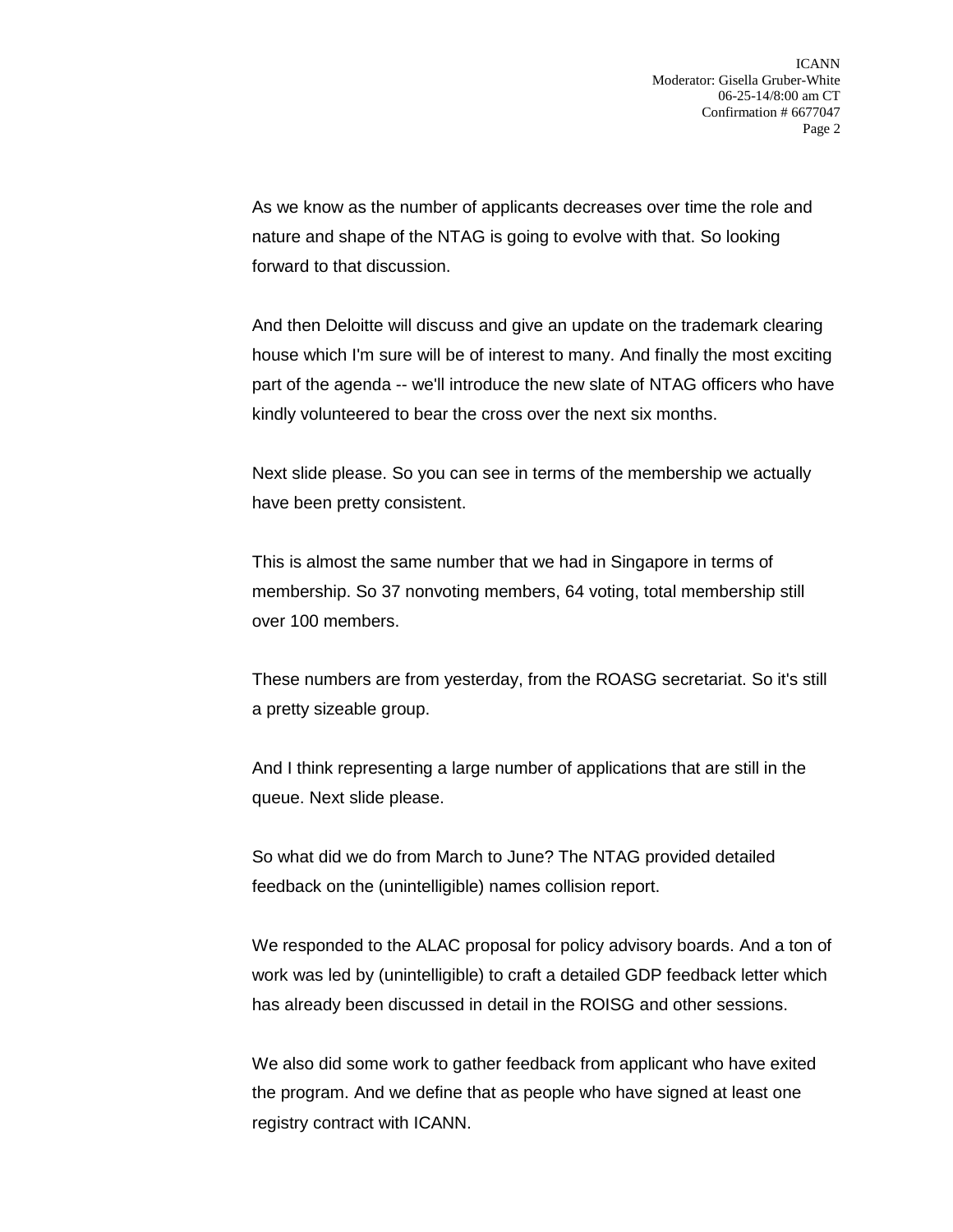The new gTLD retrospective is a bit of an experiment and a community led dialog around the application program. And that'll take place directly after this meeting.

And then we've kicked off a charter review to look at the NTAG charter and how it might evolve. Next slide please.

So I'm just going to go through briefly some of the requests that NTAG members have made to ICANN and the status of those requests. The auctions comment denied - it's at the top here denied is probably not the best word.

But so sorry about that. Wasn't actually denied, you're just a bit behind schedule on it.

But you can see that there's some good issues there that have been resolved and some outstanding issues that we'll discuss later. Next slide please.

This is a key issues letter that was released on February 28. A number of those issues have been resolved so that's great to see.

And we'll continue to monitor the ones that are still there in yellow. Next slide please.

The name collisions comment. I think allowing both wildcarding and alternate (unintelligible) is still potentially on the table so it's something to discuss down the track.

Some other issues. This is just a basic status update in terms of what came out of the ICANN report on name collision.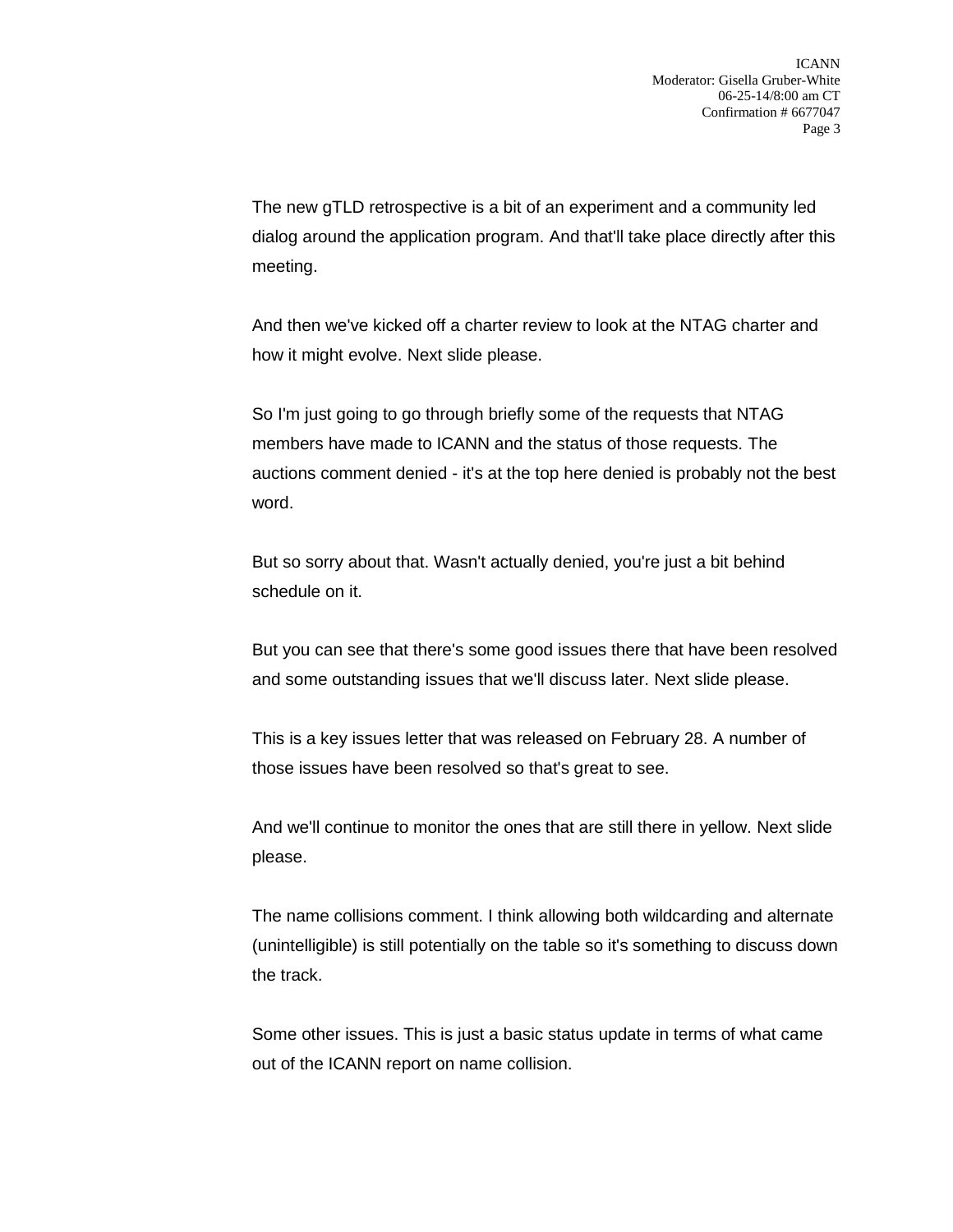And the next slide. And the GDD feedback letter I think even though there's a lot of yellow here we do see that there's a lot of commitment coming forward.

And particularly notable that a response plan to the GDD letter should be forthcoming in July which is great news. So we should be able to see some structure building around responses to these issues.

Next slide. Updated public comments.

You can see that there's a number of public comments that are wrapping up in July. After that it kind of drops off.

So it's looking a bit quieter. Nothing in here jumped out at me as being particularly in the critical path for applicants.

But there may be things that are interesting for applicants to consider contributing to in the future as they anticipate becoming registries. So something to keep an eye on and I'll be happy to turn a detailed discussion of those over to the next XCOM.

Next slide please. All right. And with that actually we're missing a slide here.

We won't go right to name collisions. We'll start the ICANN discussion.

So next in line on the agenda is a discussion with ICANN and the GDD. And I think we'll just open the floor up for comments from the members, follow-up to discussions earlier in the week, issues that we wanted to raise regarding the letter.

Please go ahead.

Man: Just don't expect much at 8:00 am. Just a caveat.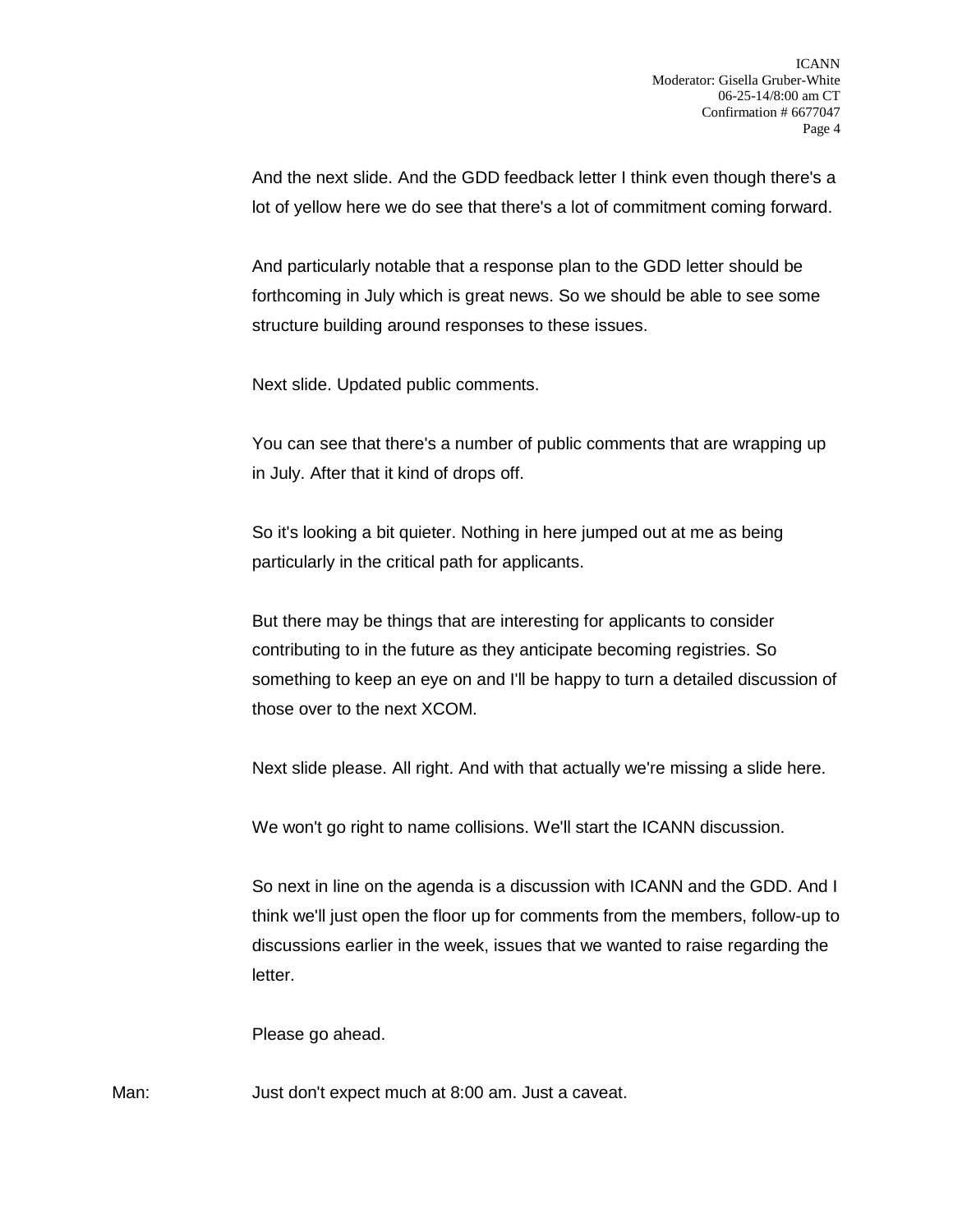- Man: Yeah no I thought (Rubens) and (Jordan), are they here?
- Man: Sorry the slides it's a mistake in the slides. The actual agenda -- if we can actually go back to the agenda.

So this discussion - at this point we'll - we're at the interaction with the GDD dialog with ICANN staff.

Man: Thanks sorry about that.

Man: In fact actually (John) one of the things that you floated earlier this morning was a potential letter. I don't know if this would be the time to...

(John): Yeah I mean we could do it during the name collision discussion. It's just a reaffirmation of the discussion we had yesterday and the - at the registry stakeholder group meeting about name collisions and ICANN fees and how they intersect.

> So if we're delayed 90 days for those TLDs that can't take the alternative path or alternate path -- we were hoping as part of the name collision proposal that ICANN agree to waive its fees for that same 90 day period. So I'm hoping that we'll consider here a l4etter to that effect and hopefully we'll be able to get that out soon.

(Cyrus Namazi): Thanks (John). (Cyrus Namazi) here with ICANN staff.

We heard you. We'll definitely take that back.

Man: Other questions, f3eedback for ICANN staff on application related issues? Craig go ahead.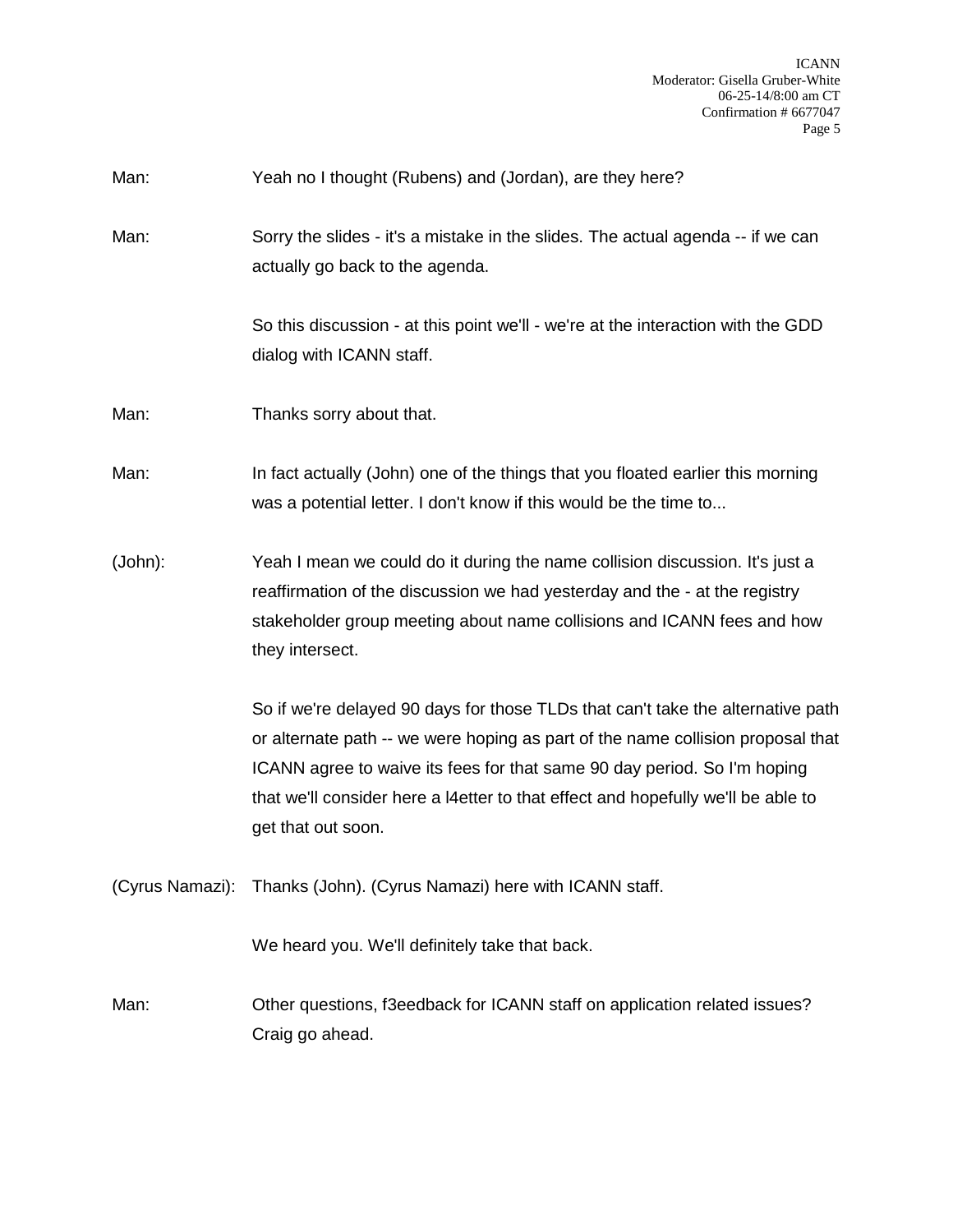Craig Schwartz: Thanks (Jacob). Craig Schwartz from FTLD registry services. And the community TLD applicant group met yesterday and shared some concerns with particular issues around the process.

> And one of those issues relates to the accountability and review mechanisms, you know, whether it's the reconsideration requests or the IRP. But in particular the ombudsman's process.

And the general feeling that there hasn't been a lot of good communication coming from ICANN or even the ombudsman's office around the status of these mechanisms that would cause an application to be on hold. And I invited (Chris) here this morning because he and I have had some conversations about this as it relates to our particular applications.

But there are other members of the CTAG and other applicants in general I think that have questions and feel like there could be some more clarity around the way information is shared from staff when an application is on hold. In particular the reconsideration request process as well as the IRP are fairly well defined in terms of when they can be invoked, what the process is for resolution.

And there's more of a clear timeline which helps for planning and certainly communication with stakeholders around the resolution of an issue under those two processes. The ombudsman's process is a little less opaque.

And I understand that it's confidential. I do think that rather than staff replying back that the application is on hold because of an accountability and review mechanism that there could be some more specificity.

For example that there could be - that there is a complaint pending, you know, with an applicant in your contention set with the ombudsman. So that was a long winded way of saying I think there can be more transparency and more information forthcoming from staff and maybe even from the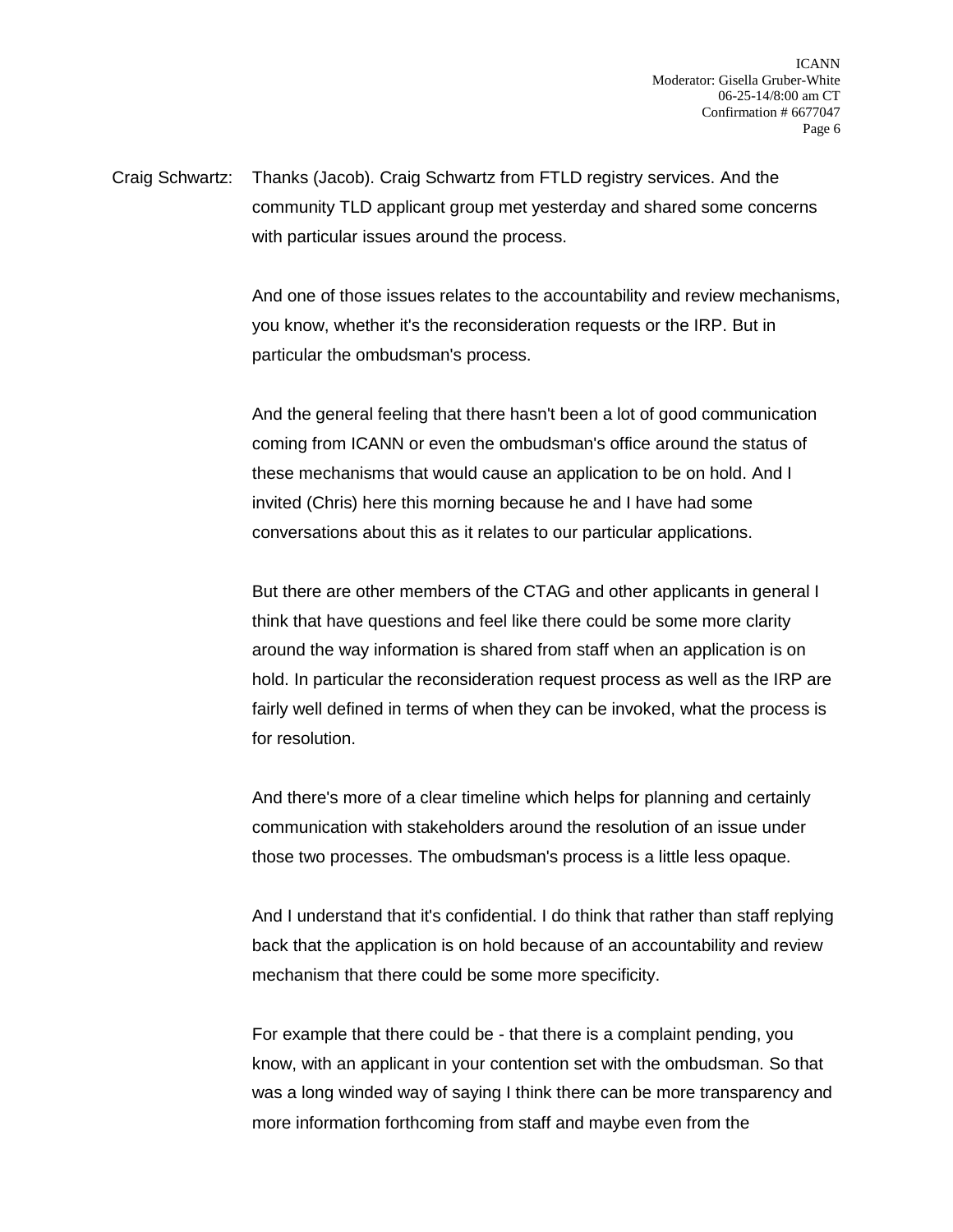ombudsman himself that when a complaint has been filed with an application that's in your contention set that there should at least be some notification that that's in fact what's happened.

That the process going forward in terms of when the ombudsman has jurisdiction to hear complaints and how they get resolved I think there could be a little bit more specificity. I don't know if that would undermine the value of the process.

But as we look at different elements of the program and how they can be improved for the next round and where more predictability can be created for applicants that may be a place to focus on. So I just wanted to bring that to the attention of NTAG and to (Chris) who's graciously agreed to be here today.

(Jacob): Thanks Craig. Would you like to respond.

Woman: Sure. I'd be happy to let (Chris) go if you have - if you want to make a statement before I talk about the staff side of it.

(Chris): Yeah thanks Craig. I agree that the process does need perhaps less opaqueness if you like and more light shed on it.

> Part of the problem I face is as you observe is that when a complaint comes to my office it's confidential. So I can only share it to the extent that people want me to share it.

And sometimes that's fine. And I do ask if people want information to be shared or even a complaint to be shared.

But the problem is that the default position is always confidentiality. What I have been doing is talking regularly to the team at ICANN to tell them what complaints have come into my office and status of them.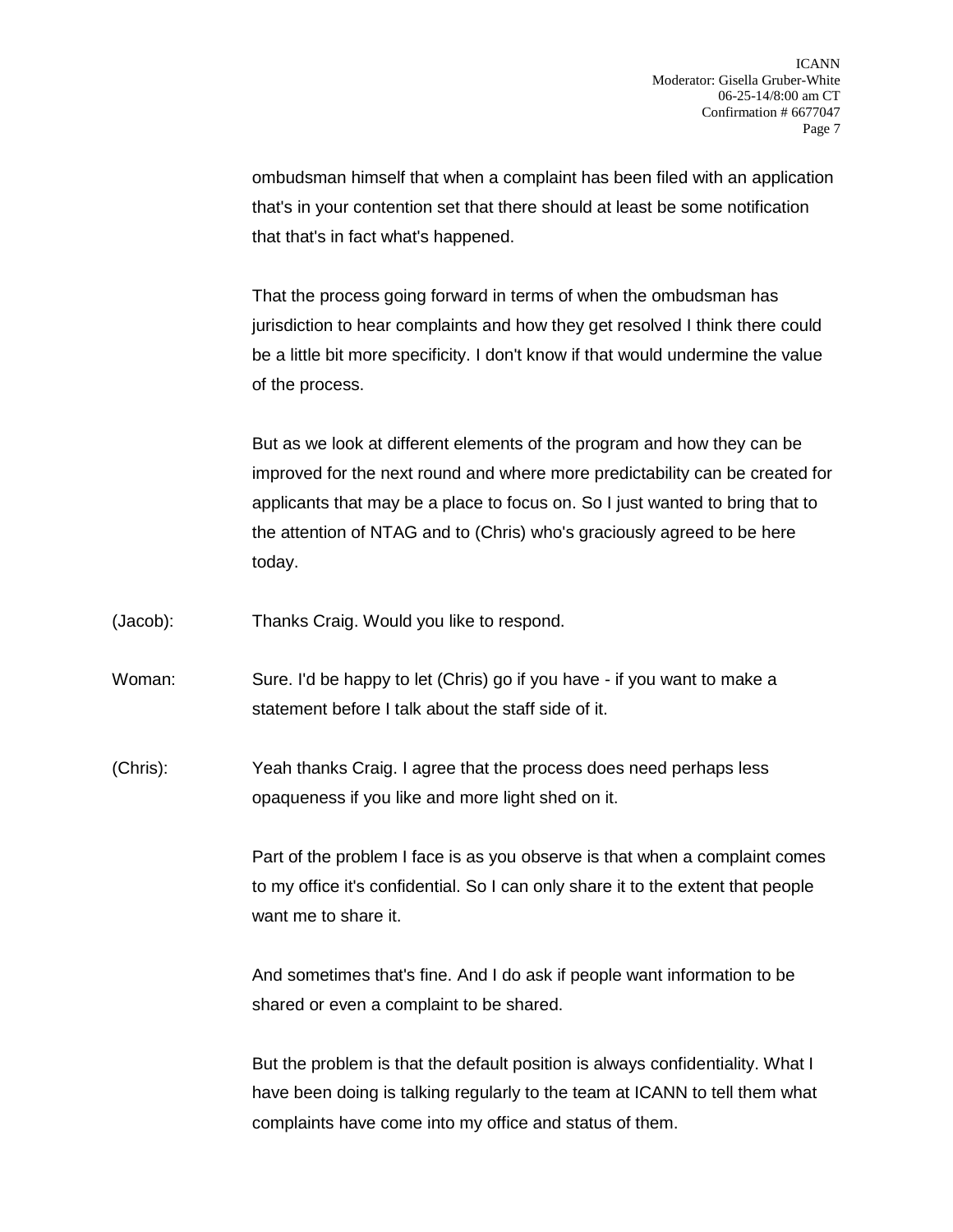So we are working with those. But you have to also understand that because I'm not strictly part of ICANN but I contract to ICANN I'm not within the information loop necessarily.

And that's established that way for of course very good reasons. But I do agree that perhaps we do need looking forward to improve the communication on that.

But if anyone has any other questions about the process I'm here, I'm a target. There's a big couple of circles on my chest at the moment so go for it.

- (Jacob): Go ahead (unintelligible).
- Woman: I think as someone for whom or rather against whom an objection was filed with the ombudsperson's office I understand that you need to be circumspect about what you tell the public. But it would be nice for me to have more information because I just simply don't know why my TLD is being delayed.

And so I keep getting emails from ICANN saying don't forget to sign your contract. And I honestly don't know what to tell them because I - my only understanding is that there is an issue in your office.

(Chris): Please feel free to reach out to me. I'm pretty easy to contact, ombudsman@icann.org.

You can even ring me up. People often ring me up.

One of the lawyers in France rings me up every now and then at about 5:00 or 6:00 in the morning. But hey, it's - that's ICANN.

Woman: I'll try not to do that.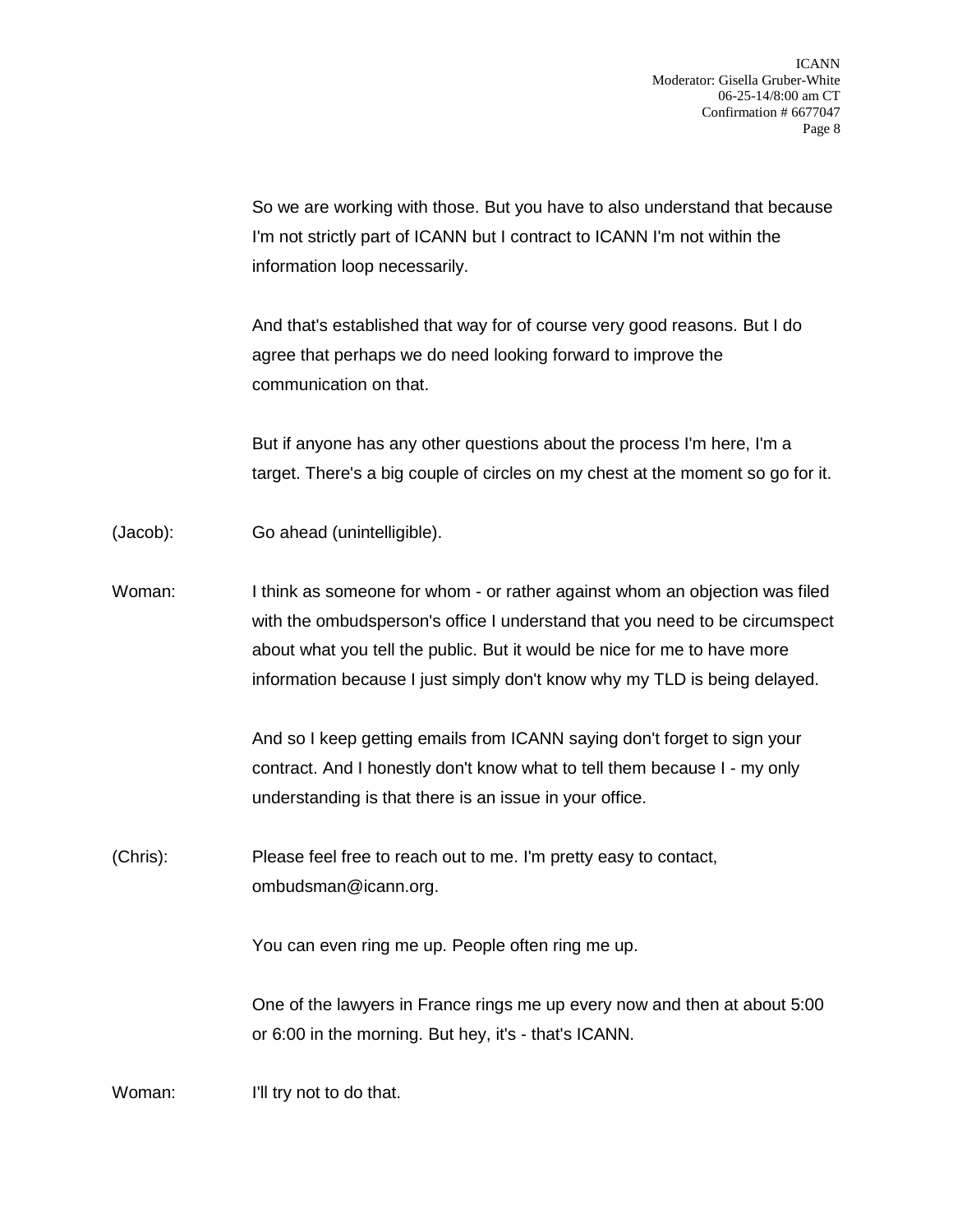(Chris): I promise if you ruing me at 6;00 in the morning there won't be any prejudice to your - to dealing with your objection. But no, please - I'm being slightly facetious about that.

> But I sincerely mean if you want to find out something please just reach out to me. And I'll get back to you pretty quickly.

- (Jacob): Thanks (Chris). Other questions for (Chris) on the ombudsman issue? Donna?
- (Donna): Hi thanks (Chris). Do you have any stats on how many actual complaints you have at the moment and the timeframe that it's taking to resolve those for the kind of applicant related?
- (Chris): Not in front of me. But I do have statistics.

I think the oldest complaints go back to February. The way in which complaints come in is not bound by any particular process.

By that I mean that unlike a court procedure there aren't time limits by which things have to happen. And I'm always careful to ensure that parties have a full opportunity to comment.

So it can get slowed down when I'm waiting for comments to happen. And I do nudge people but, you know, we all have busy lives and don't always have the time to respond as quickly.

But I'm - there are some which are going to come to a head very shortly. And that will tidy up I think the last few.

So I think we're just about at the end of my involvement in the process. If that's of any comfort.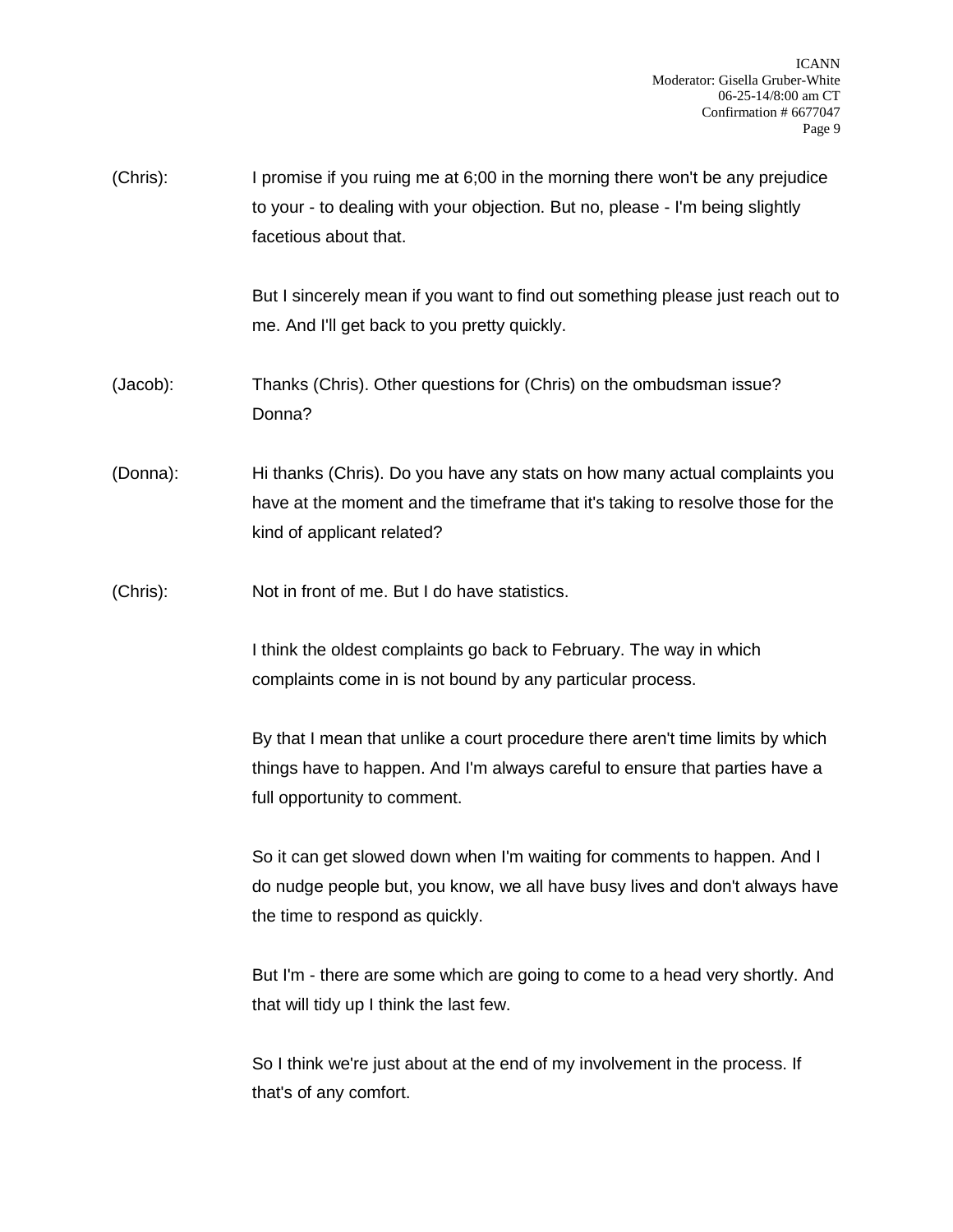ICANN Moderator: Gisella Gruber-White 06-25-14/8:00 am CT Confirmation # 6677047 Page 10

Thank you.

(Jacob): Thanks (Chris). You know, I think one of the things we've heard there is that, you know, the information loop, being looped in on the information and thinking about time limits and efficiency because ultimately the ombudsman process is on the critical path for many applicants.

> And making sure that everybody's linked onto it and that there's transparency there. And certainly appreciate the openness from the ombudsman to communicate with people about what's happening and the status.

(Christine Millett): Thanks (Jacob). This is (Christine Millett) from ICANN.

So transparency and visibility to status ombudsman issues reports and the impact on applications is a very fair complaint and I fully appreciate where you're all coming from. Really honestly we didn't anticipate a year ago having as many ombudsman complaints affecting applications -- reports, sorry as there have been.

You've seen us evolve the status information about applications over the last several months. We're considering evolving that status even further to provide as much clarity as possible about the unique state of each individual application and the contention set as well.

So we were not always made aware of reports being made with the ombudsman. I would say in the last six months we started to become aware both by the filers of those complaints, reports as well as because we've gotten inquiries from the ombudsman himself and we respond with information, et cetera.

So staff is not aware of all issues again as (Chris) said. We're only made aware of things that either applicants or filers share with us directly or things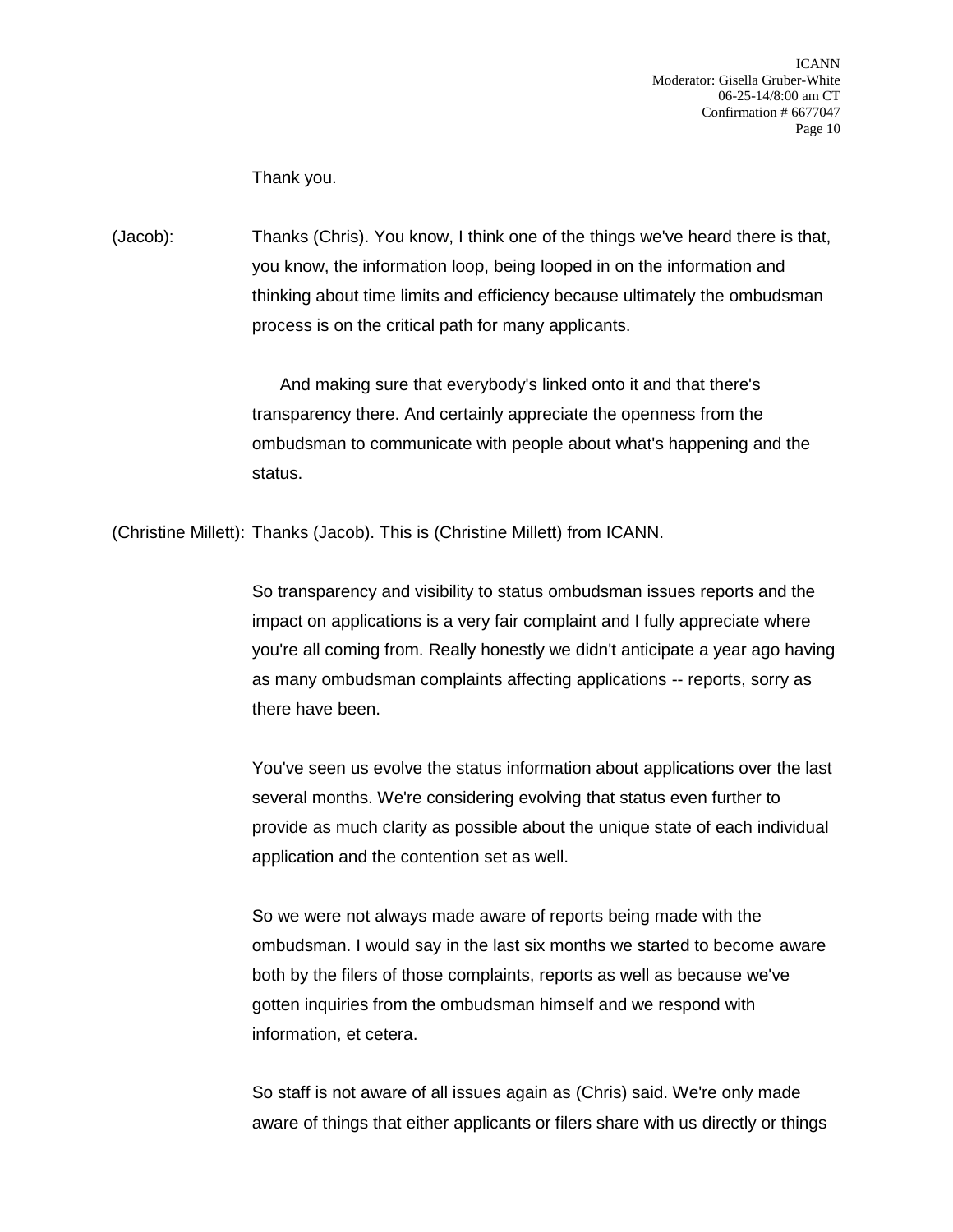that he's allowed to share with us because the filers agreed that it's not - it can be shared with staff.

So we'll look at providing more clarity around statuses. I know for a while on hold meant either there's an IRP or there's a reconsideration request or if you don't see one of those filed well I guess it must be the ombudsman.

So that's not a good answer. So we need - we're working to improve that.

So I apologize -- we're catching up on that and we - it was just not anticipated at this stage.

(Jacob): Thanks (Christine). Any other questions for ICANN staff while they're here?

I know it's early in the morning and everyone's waking up. I do see Francisco Arias with ICANN in the room, the names collision guru.

And it's an issue that I think dear to the hearts of many applicants. So if there's any questions about name collisions that people wanted to raise...

(Christine Millett): (Jacob) before you go to names collisions can I just ask (Russ) to make a statement about auctions? I know names collision will be...

(Jacob): Certainly. Thanks (Christine).

(Christine Millett): Extensive. (Russ) do you want to make mention of - I saw the comment about the denied on indirect?

(Russ Weinstein): (Russ Weinstein) ICANN staff. So yeah going through those items related to auction -- and I know it's later in the session so don't meant to disrupt the meeting.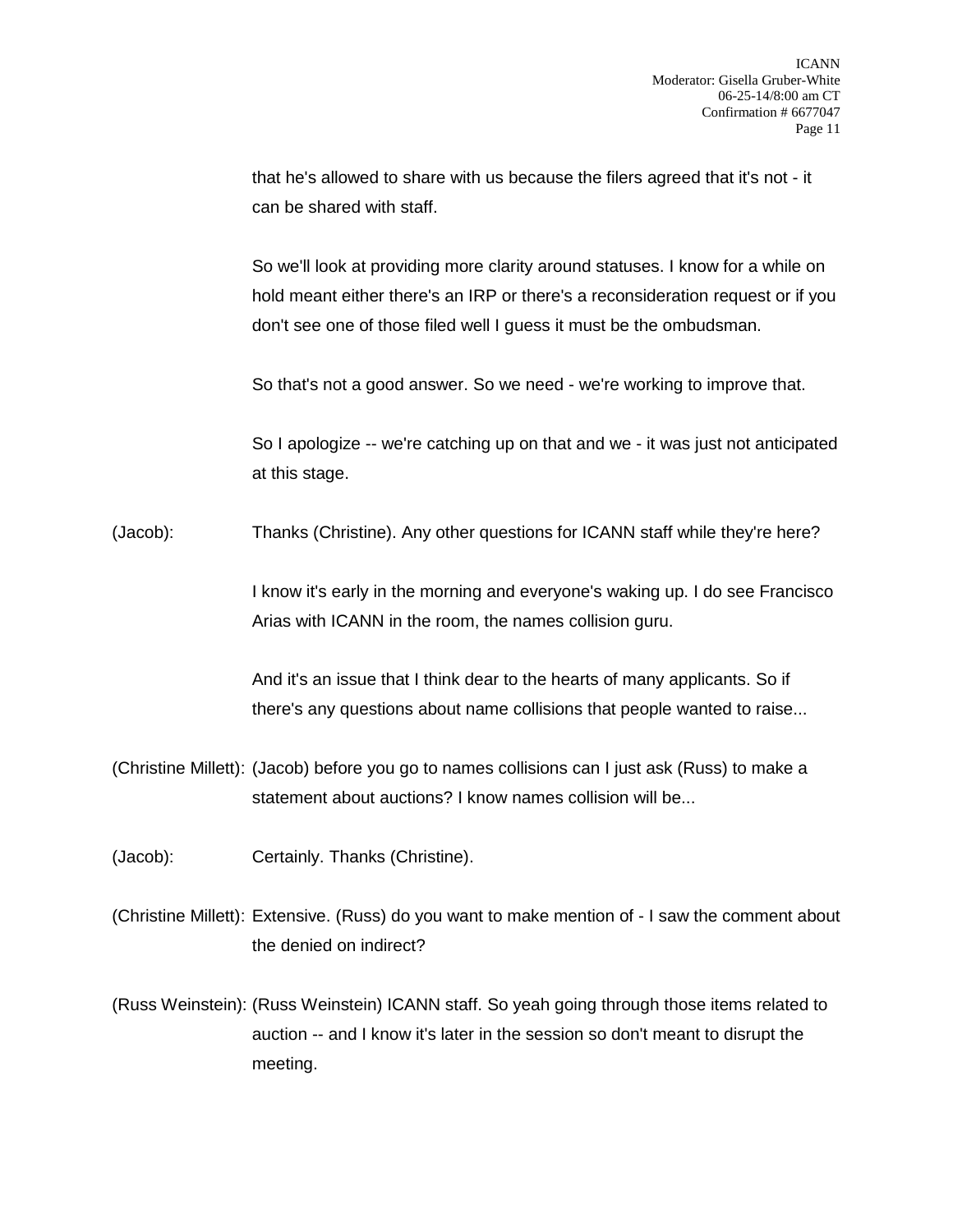But we are still working on the rules for indirect contention. We're hoping to have something out later this summer.

I think we're still undecided as to if it's public comment or if we can live within the - on the bounds we set in the original public comment. And move forward without a public comment.

But we'll keep feeling that out as we get closer to a solution. So not denied, just delayed.

And I know that one's an action item for us. And then yes and we'll continue to interact with the auctions working group or whoever else NTAG wants us to work with on that topic because it's been real helpful so far.

(Jacob): (John) go ahead.

(John): Thanks. Quick question on that. And I know the NTAG letter on indirect contentions adds to that, you know, in a timely way.

> And I understand the complexity of that especially if they're speaking with the auction committee and ICANN staff at the last ICANN meeting. But I guess the request probably would be that instead of public comment being a first step that you - if you have a draft work with the applicant auction committee and the applicant group to come up with something that's acceptable and see if we can work out a, you know, negotiated solution and get some compromises that way versus going to the public comment route which will take a lot longer.

(Russ Weinstein): Okay. Good suggestion. Definitely take that back and make sure it's all kosher internally.

> And then the other item I wanted to talk about auction wise was in relation to the name collision we had talked about because there won't be a resolution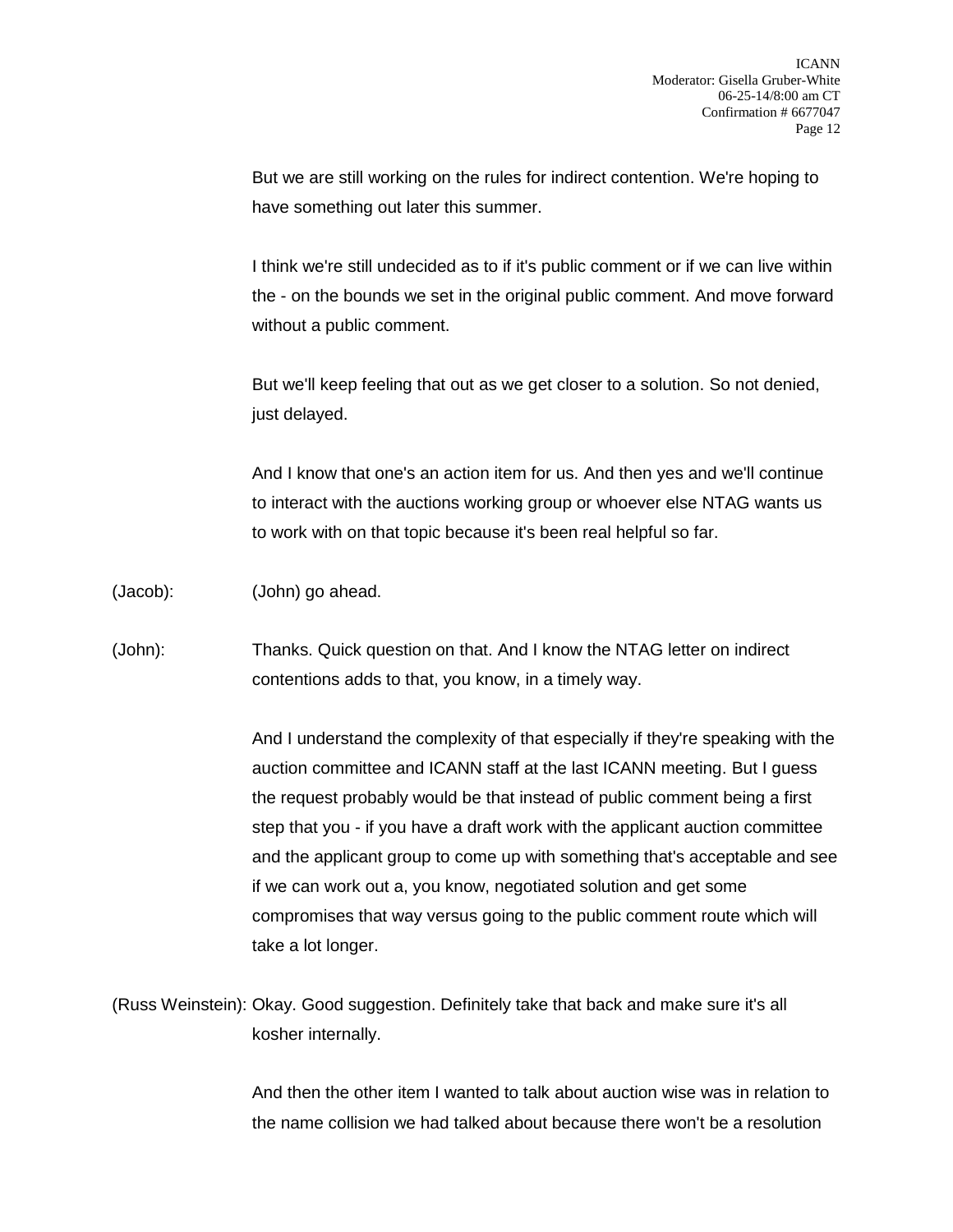and finalization of the framework this week. Looking at what that does to the schedule and to the obvious auction specifically.

And so I talked about yesterday in the ROIST meeting that we were going to delay the - or post -reschedule the contention sets from August into September and October. And the one thing we're still trying to work out and I wanted to talk with NTAG here was whether we should go ahead and make those postponements and you'll tell us if you wanted to come back and pull it back into August.

Or if we should reach out proactively before we change the schedule and just with those contention sets if they wanted to maintain the August auction date or honor the postponement. But they have pretty - they requ4eted for name collision.

So I'd like to get your feedback. I think we're open to do it either way.

And just want to make it easy for everyone to participate.

(Jacob): See (Jeff)?

(Jeff): Yeah actually if anyone's got auction comments I'd rather hear the - I have a comment that's for the GDD. But if anyone's got auction ones first.

> Okay. So my - the topic I want to talk about is on the pre delegation testing - something we haven't brought up in a long time. So (unintelligible) for a number of TLDs and I think 20 or so of past PDP.

> We're still getting inconsistent results or comment from evaluators based on different things -- things that have past let's say 19 or 19 PDPs all of a sudden don't pass because it's a new evaluator. Or because there's new standards or something else.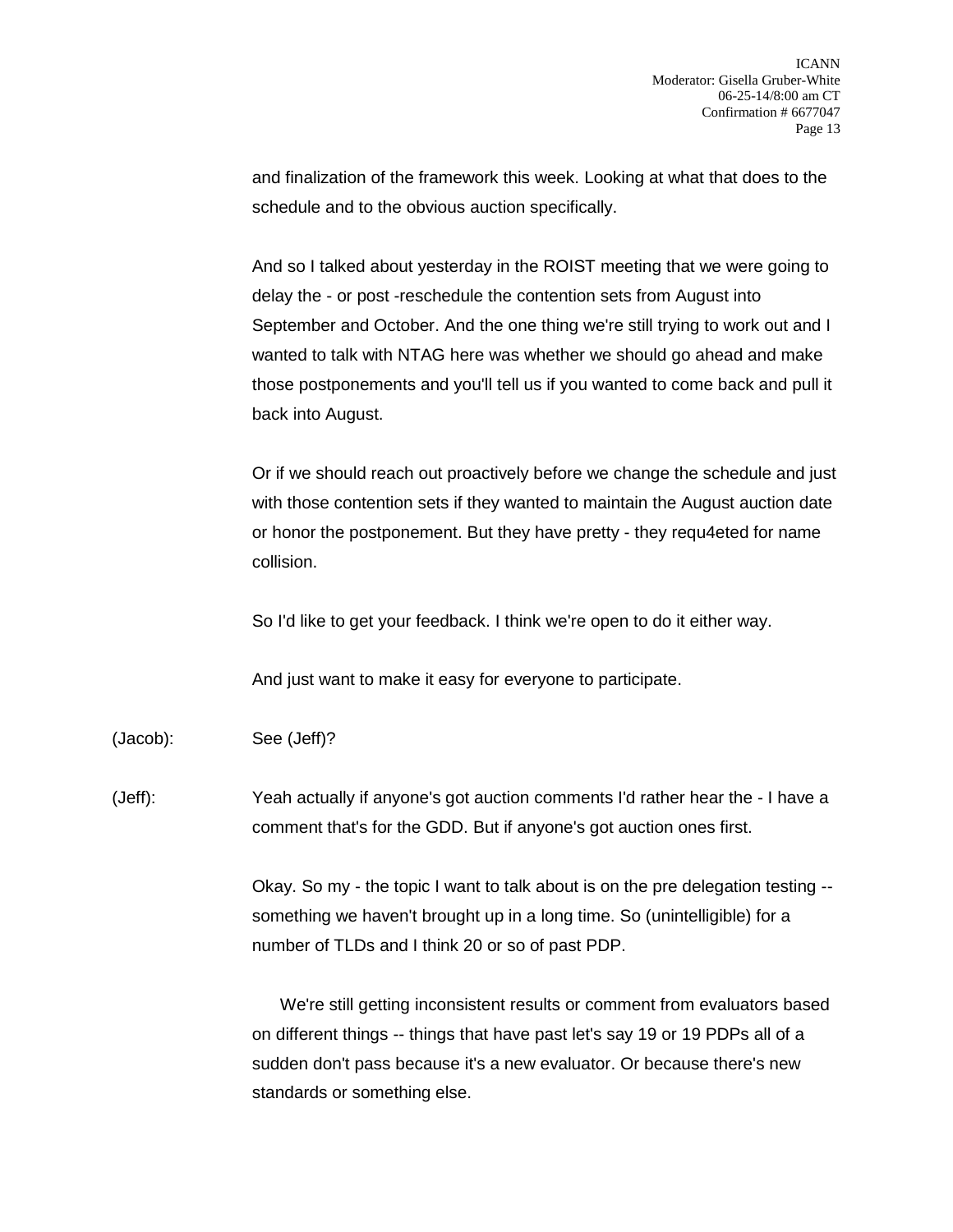And one in particular is -- and (Russ) and I have talked about this and I was wondering if anyone else has had these types of experiences -- is with IDN tables. So certain IDN tables past literally 15 or 16 PDPs and then all of a sudden on the 17th or 18th one it doesn't pass because there's the Swedish PDP provider decides that those two characters or there's two characters that are no longer allowed.

The issue we have is that there is no and has been no standard upon which we're being judged against in PDP. And I know this is after auctions.

But it's definitely become a problem. The refusal for whatever reason to publish a standard if we're being judged against something that something needs to be made available to everyone to know what we are being judged against.

But for whatever reason there isn't - there's either uncomfortableness, unwillingness or whatever it is to publish that standard. Our comment to the evaluators has been the same.

Okay if there is something we're being judged against post it. We'll meet it.

We're okay. We're big boys and girls.

We'll meet the standard. But please publish it.

And for whatever reason it hasn't been published. So if (Russ) I know you're working on that.

If you can address that question. It's really unfair to be tested against something by which the standard is not known.

And by the way in the IDN context just for everyone here these are tables that we have had and have been in operation for 10, 12 years. And all of a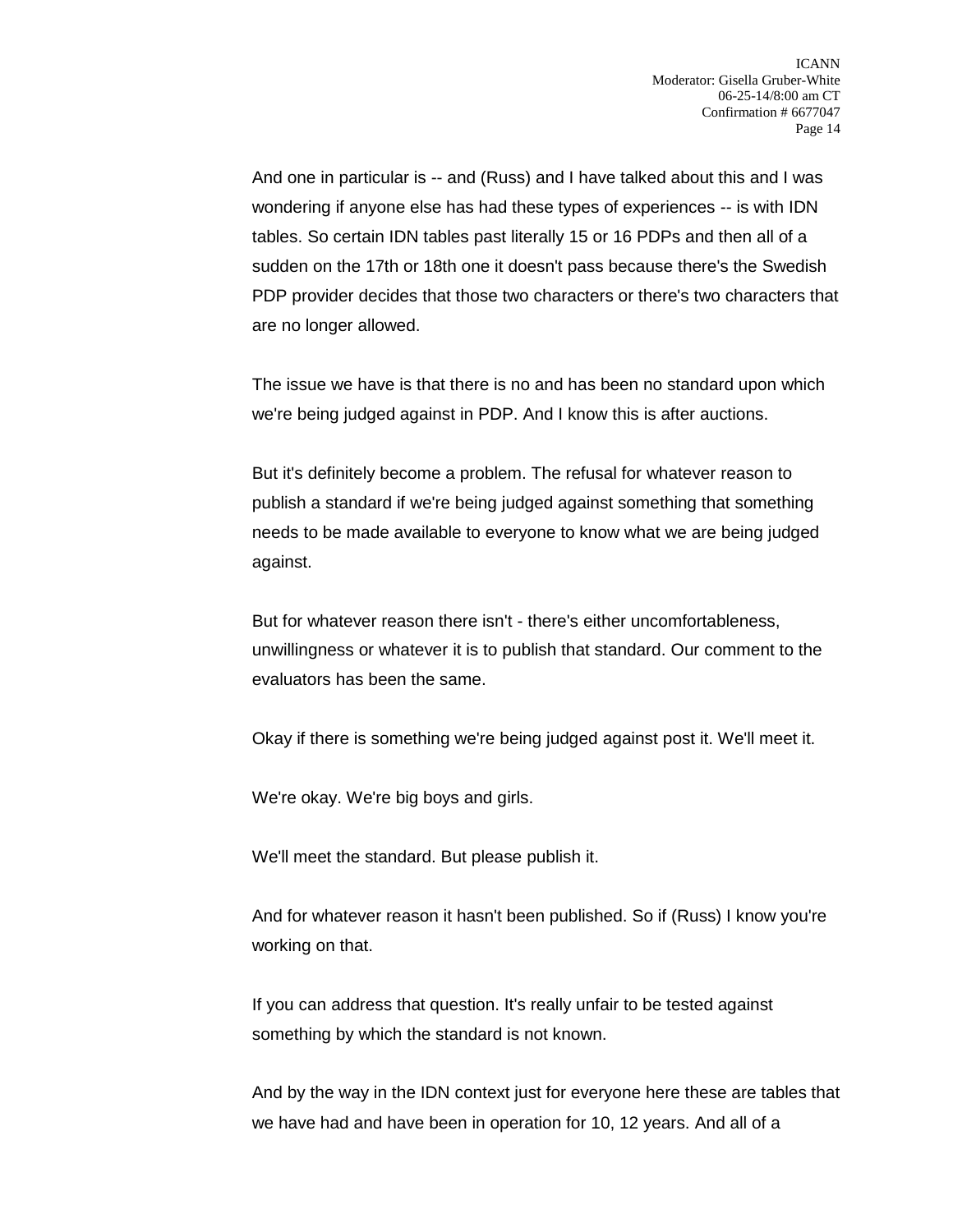sudden now because one provider decides they don't like those characters or they don't think those characters should exist we have to go through all this steps.

So if you could address that. And really all we're asking is please publish the standards.

(Jacob): Thanks (Jeff). (Christine).

(Christine) Willett): Thanks (Jeff). (Christine) Willett). So it - I would not position it as one provider or with an opinion.

> I don't think that it's - it is the outsourced third-party provider ICANN has established. And no one individually is being targeted.

I appreciate that there have been changes and shifts to the pre delegation testing criteria over time. And as you might imagine the more tests which are executed with the more IDN tables the criteria are being refined for sure.

And I understand that leading to things that have previously passed an are no longer passing. so I would position it as refinement which you say is inconsistent.

I don't' think that we're opposed to publishing the criteria we're using. But I think you all would be opposed to staff publishing a standard.

 $S<sub>0</sub>$ 

(Jeff): No. Actually I think it would be great to publish a standard. Again in the IDN case for 12 years we've been doing it this way.

> And all of a sudden now for whatever reason - the point is with IDNs the ITF - - nobody's been able to publish a standard. But now because of discussions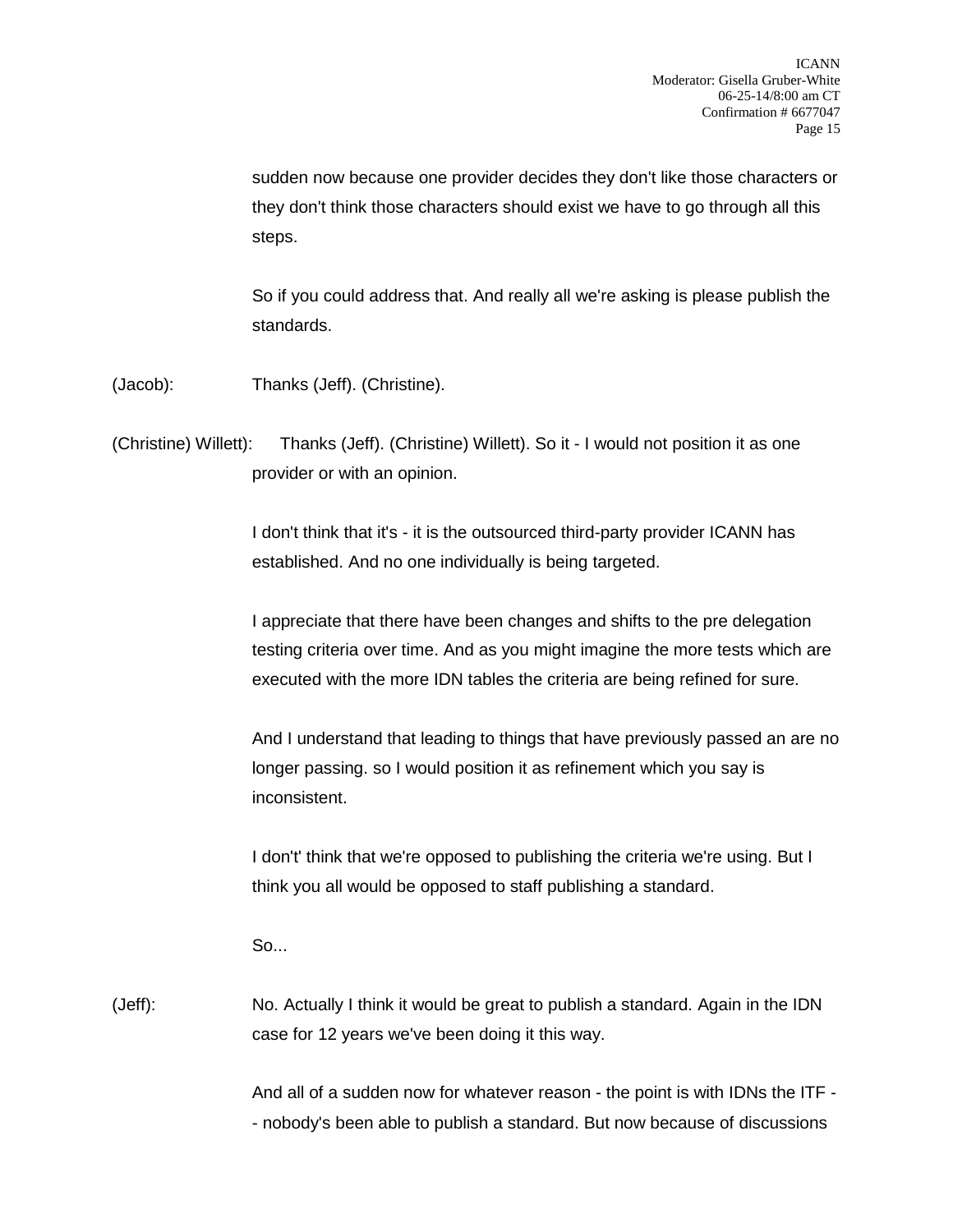taking place it - things that have been in existence for 12 years that have always passed, that have always been in accordance with the guidelines all of a sudden are decided now it is not.

And we don't understand why. I for one am not opposed to ICANN staff publishing what we're being judged against.

(Jacob): Great, (unintelligible) and Jordyn.

Jordyn Buchanan:Yeah so this is Jordyn Buchanan from Google. In defense of the PDP providers and I - (Jeff) we had the exact same experience.

> We submitted tables, we passed, we went back for another TLD, back submitted tables, you don't pass anymore, very frustrating. But in defense of the provider I think two points.

Number on is when we went back and looked we realized our tables weren't consistent with IDNa 2008 which is a requirement in the guidebook and in the contract. And so we adjusted them so they were and then they passed.

And number two I think that is the standard that they're measuring against. And it's relatively well specified in the IDF documents.

And number three it's IDNa 2008. So that should hopefully help explain why stuff that's 11 years old doesn't necessarily pass the IDNa 2008 requirements.

(Jeff): Yeah but that - okay with all due respect that may be Google's issue. Ours is compliant with 2008.

> It's just all of a sudden they went through and they said we don't think those two characters are still in use. Please remove those two characters from the table.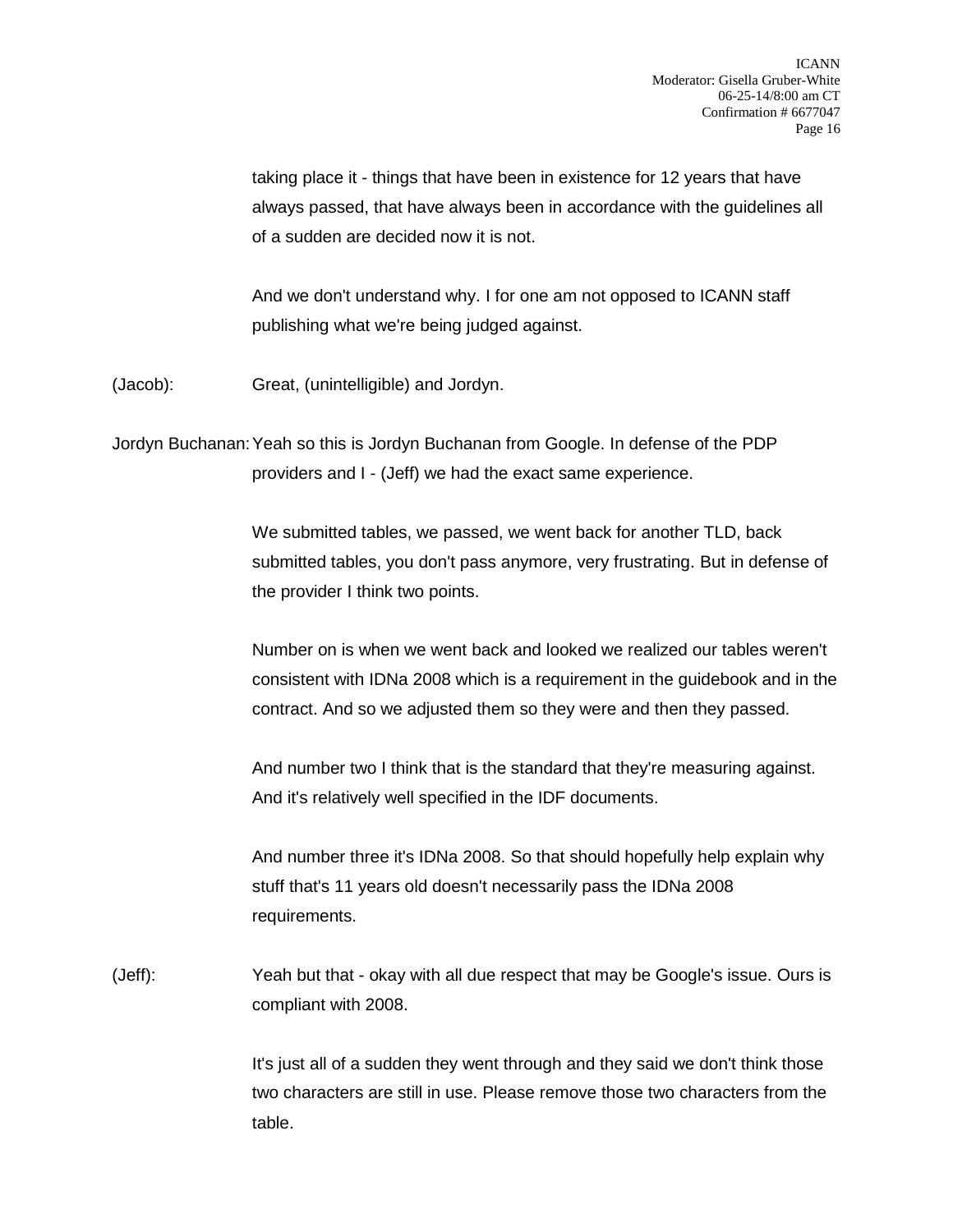Jordyn Buchanan:I can't speak to your specific issues because I haven't seen your tables. But I think the RFC is relatively clear.

> I didn't - the only ambiguity comes around things like context (unintelligible) characters. And you have to have a policy for sort of when they're allowed.

But I think the proxy is relatively unambiguous as to which characters are allowed and which aren't.

(Jeff): I - obviously the fact that we're having this discussion it's not unambiguous.

Jordyn Buchanan:I mean maybe if this is - like I know that there was an effort amongst applicants early on to work on things like reserve lists by coordinating to make sure that we all had a common understanding of like which strings needed to be on the reserve list based on all the crazy requirements to like get like different country names and stuff like that. Maybe there should be some effort to coordinate on IDN table efforts as well so we can make those consistent.

> I don't think there's any competitive advantage of having weird inconsistent IDN tables between providers. So that might be a way to make this easier for all of us.

(Jeff): Also - right. But the other thing is you have to keep in mind that there's been registries that have been in existence operating these things and to all of a sudden say well now these two characters shouldn't be allowed. And then by the way we've been told that we don't like those two characters so you need to go back and redo all your IDNs even if you've allowed registrations in the past to have those two characters before 2008 or whenever the things were changed you have to now somehow delta those or not allowed those.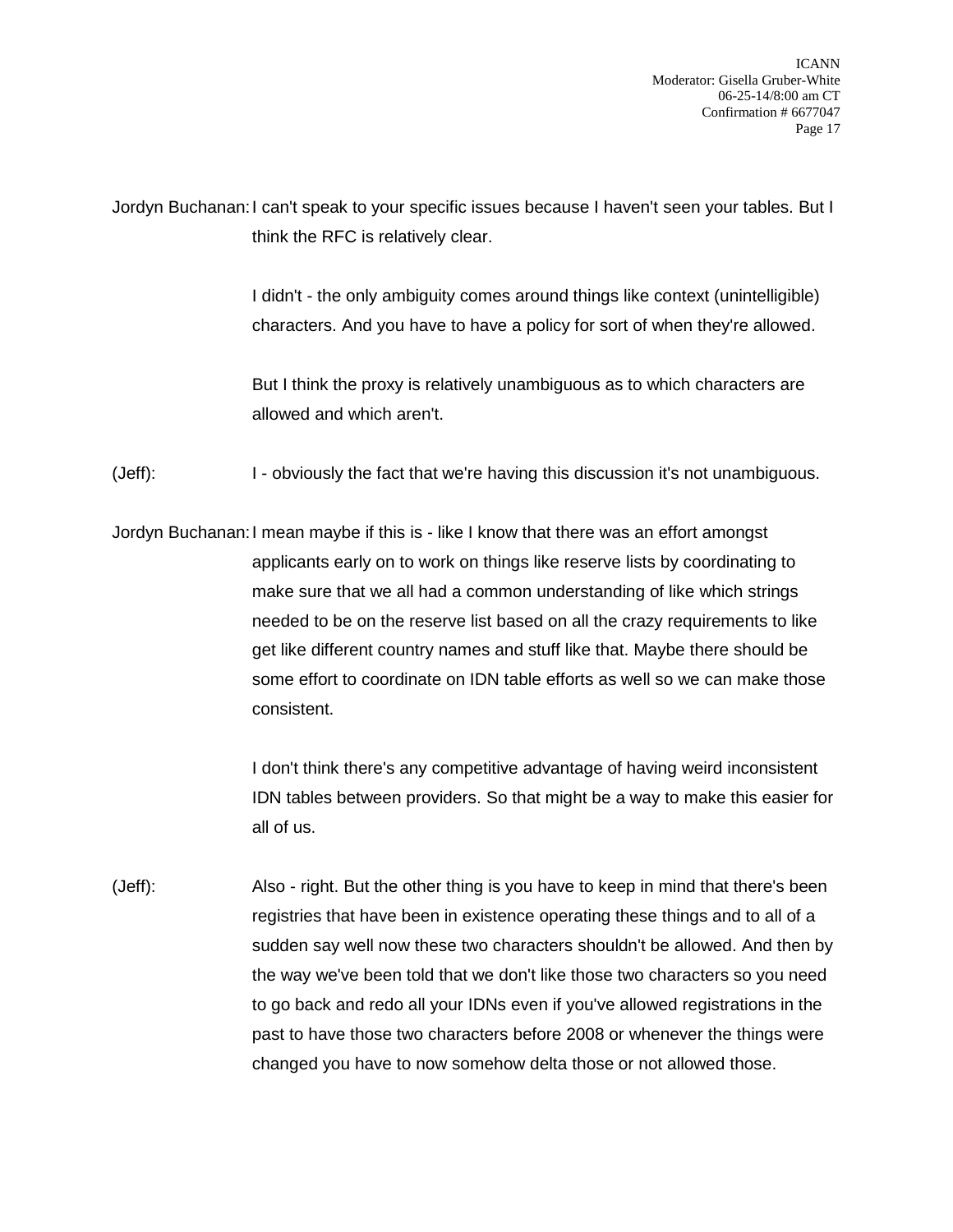It's got actual impact. So it's different for someone that's been in existence for a while.

But I think what we're saying is we've looked at charts, we've submitted things and what we've asked for is a clear consistent table that we can just use. And if ICANN wants to post it that would be fantastic.

Like I said Nustar will comply with whatever as long as we know what that whatever is. And it's not as simple as the 2008 for all the languages.

(Jacob): Thanks Jeff. I see a hand from Francis. Let's just go over here.

Francisco Arias: Thank you (Jacob).

Just to verify on the procedures for removing the tables from the DTP provider. The criteria is foolish in the PDT specifications, particularly in respect to the tables. There are two types of IDN tables - script or language.

In the case of script tables, the check is based on the (unintelligible) script property. And there are - all the factors have to be from the same script property. And some of the common of entering the script property errors allow, depending if they match the script.

I believe the case that you're referring Jeff, is the other one - the language tables. In that case the criteria in PDT says that the characters including the table should be used by the language. And they're right because they need it to provide evidence of use in the language or the scripts being using in the language.

So they're right because here - two options. You could find evidence that those (unintelligible) have been used by the language. Or you could have a script table so you could have a - I don't know if it's a good idea to enter into the specific cases.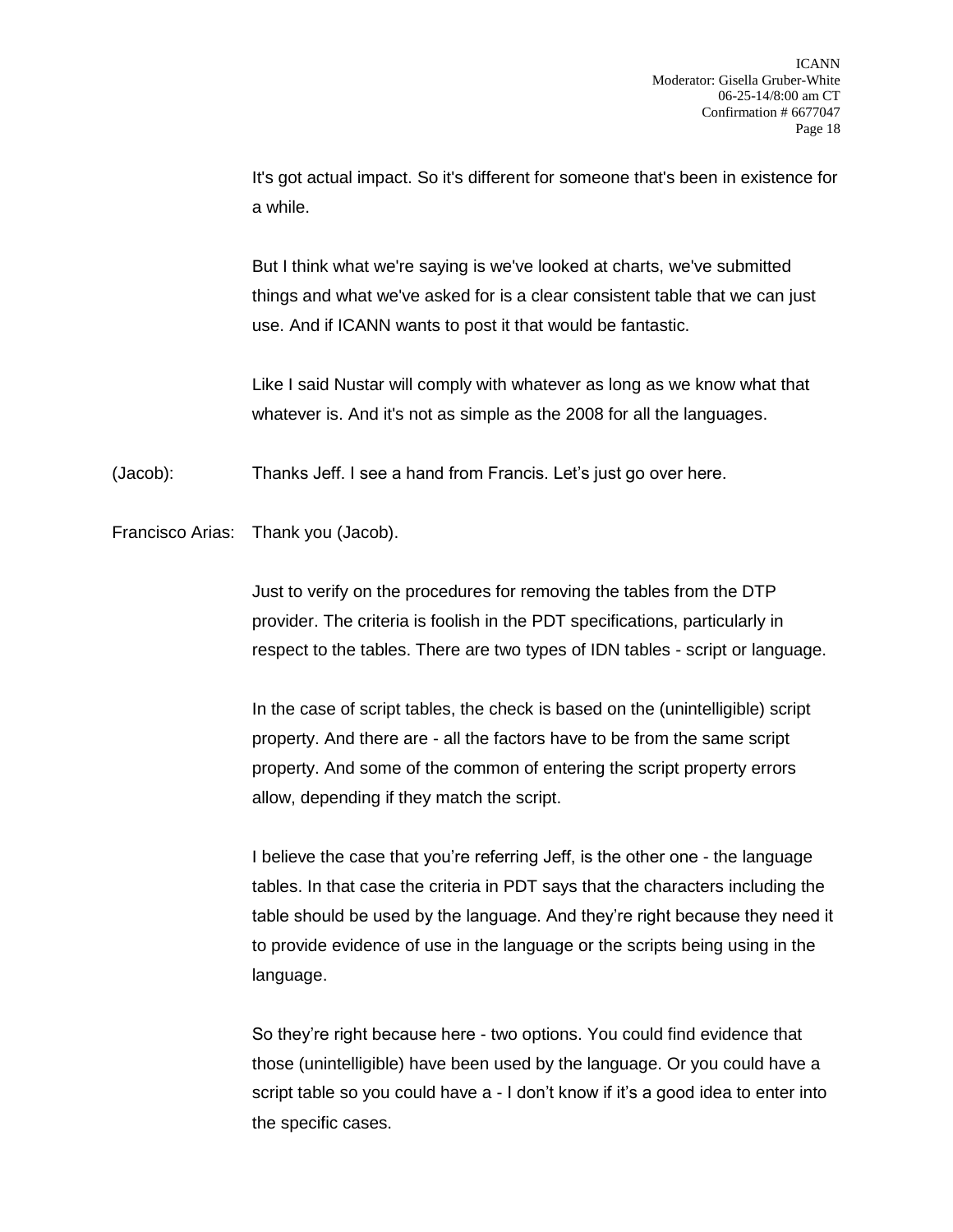But I know the details of the case you're talking about. And the table that is being referenced is a table that is in use, but it's not a language table. It's a country table that's related to geography in a country where more than one language are spoken. And that's very clearly defined in that CTLD that is using the table.

So I think you could accept either use of specific language table or move to a script table where you can have all the characters so long as they are in the same script.

(Jacob): Thanks (Francisco).

So I think there's a clear call for consistency. And there's a couple of ways that we can do that. I think keeping a dialog open with ICANN staff. As Jordyn referenced, voluntary efforts are always welcome. And I think Jeff's call for transparency and consistency are well heard.

Jeff, a quick response if you can again so I can hold to the agenda.

Jeff Neuman: Yes. I mean I would love to know because there's a ton of published tables that are on the IANA site. And I would love to know which of those tables from any of those - you can pick from any of the providers - as to which of those you believe meet the standards to pass PDT.

> And that's what I'm looking for is really something to judge against. And I know that many CTLDs and CCTLDs that are offering those languages do not publish their tables. Obviously there's no requirement that CCTLDs publish their tables.

But I think there should be more of an emphasis on trying to get them to publish their tables. And the GTLDs that are implementing the IDNs should all publish their tables. And I'm just happy to say hey, look - the ones that are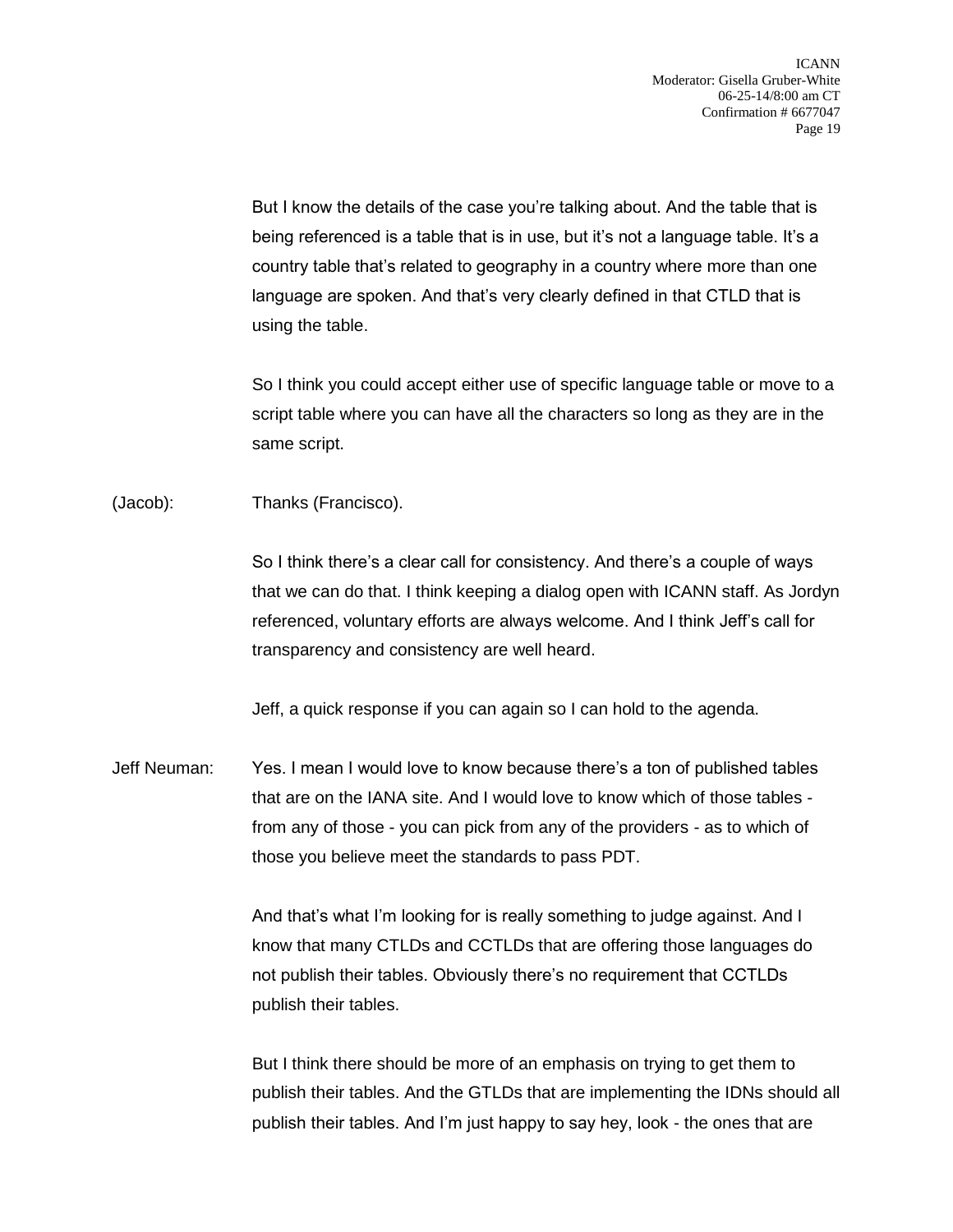implemented by Charleston Road Registry, that's now the new standard. As I said, I'll meet it. But just tell us what that is. That's all we want.

(Jacob): Thanks Jeff. Okay, I think that's been heard. (Necrumb)?

(Necrumb): Yes. I just want to say Jeff, this is a symptom of bad communication. I don't think we should - this is a typical thing where if you have some issue, you should be able to set up a call and deal with it immediately.

> So let's do that. Let's make sure that the - if this issue happens - if you can't get the call set up, call me. I'll set up the call. We'll go over it. And we'll settle it so that you're not talking about this kind of details here with everybody, okay? Thanks.

(Jacob): Thanks (Necrumb). And it's great to know that if people do have these issues and they're feeling frustrated, that they can call you.

(John)?

- (John): Yes. A question PDT capacity is it going down? Seems like we had an issue in the last couple of weeks about not getting early appointments.
- (Ross): No. We still have that 20 per week currently. And the issue we had with you is a possible typo when we were entering the dates. And we got it all straightened out within the week. But no, we're still at 20 a week. And we're still well under capacity right now with the buy point.

(Jacob): Thanks (Ross).

Great. Okay. With that let's move on to an update from the Name Collisions Working Group. (Reubens) and/or Jordyn, could you give an update on the status of where we're at on that with the INTEC?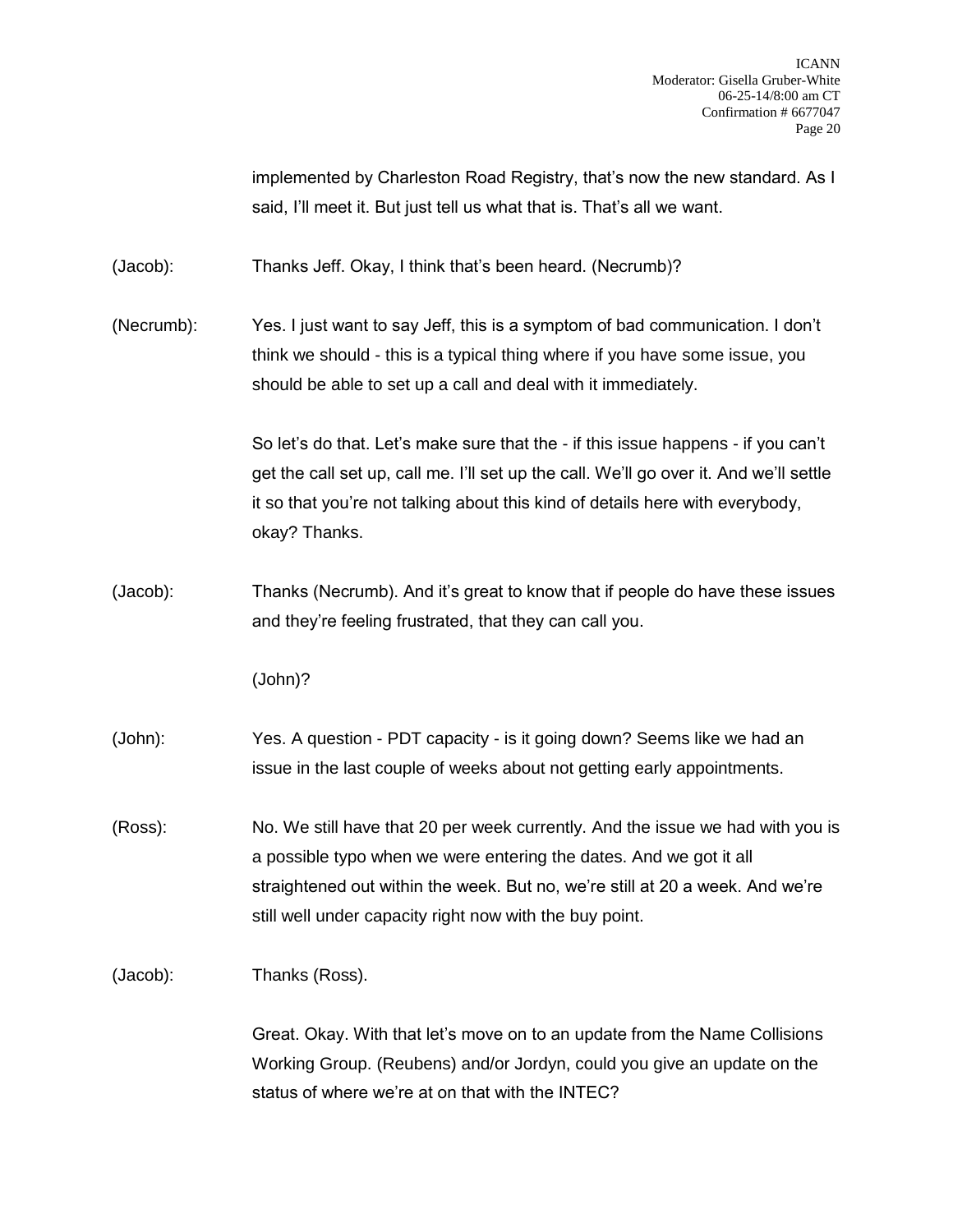(Reubens): Good morning from everyone - (Romiscu) for the record. Seems the last INTEC call with my committee, we have two developments. One is the lack of a development and one is an actual development.

> The lack of development is the lack of the framework that was expected to be ready by now. And it's because ICANN staff - why is that? And development was (unintelligible) as that advice on the Jazz Reports.

> Then the Collision Work Group already has answered the INTEC advice. That answer has already been taken into consideration by staff into preparing their response for the framework. And we are quite comfortable with that part of that development.

And the problem we still have is the lack of the framework. So I would like to take the opportunity that ICANN staff is here to clarify something on the framework. That's it Francisco.

Francisco Arias: We have some doubts that the framework is not published. We have been trying actually to get what's in there from the presentations and so far so one of the questions that is implementing the wild card contracting time.

> Let's say a TLD just signed an agreement with ICANN. And it wants to implement right now the wild card before going through pre-delegation testing because it don't actually have a live system. You only have DNS records or anything from the wild card.

Is that an option included in the framework?

Man: No. You cannot introduce DNS records until your TLD is delayed and before we delay the TLD, we need to follow the procedure that is already defined to test that the razor systems are ready to take the TLD. So the first option to the first time available to start controlling direction will be the time of the duration.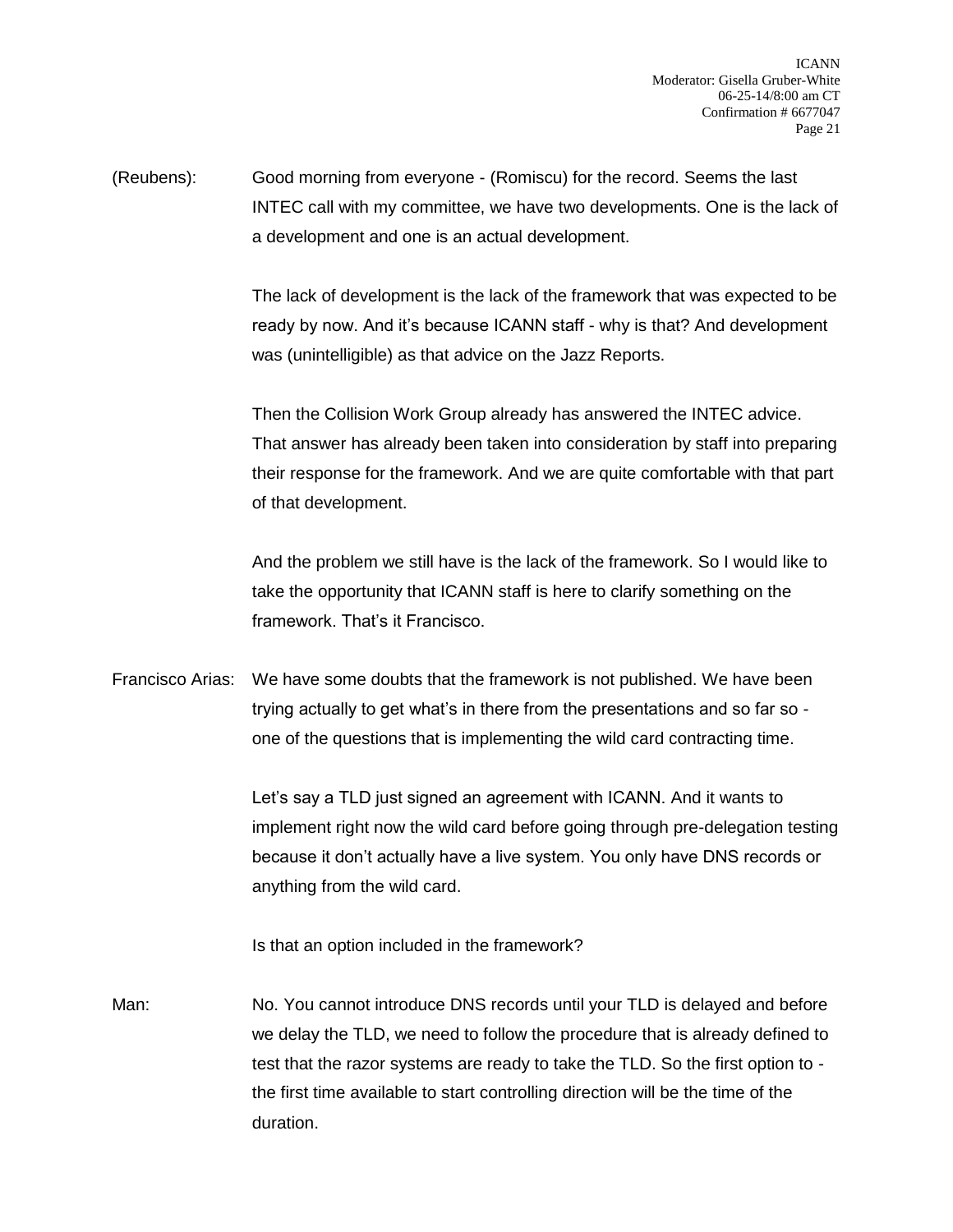Francisco Arias: Would you consider doing so possibly not with (unintelligible) DNS servers, maybe with ICANN operated DNS servers. Like let's say the L root servers not the L root - (unintelligible) same machine, the same nodes or a subset of the nodes that would stop answering controlled interruption right away when a contract is signed so that can speed up time to monitor for actually a thousand TLDs right now.

> So that could widely be anticipated while the TLD goes through PDT. And when the (unintelligible) takes ownership of the TLD, he can just do an IANA change from the current service to the then operating service.

Is that a technically feasible option if ICANN is ready to do so?

Man: So - thanks (Francis). Can we consider a fee optional similar to what you are talking? However that has certain drawbacks. For example we will set up an operation which we don't have ready right now. And you've seen groups that are - groups that are very infrastructure.

> I'm not sure that that will be considered a good idea by our own security item for example, using something that is very similar to operate without the DLDs. That is absolutely the consideration of the DLDs that can be related at the same time.

> So going to delegate a big number of DLDs when we have the finally meet of the number of delegations so we can do a server time is another consideration here. So what we decided to go was with the simplest option that could accumulate the existing procedure which is that the (unintelligible) itself operates the control interruption

> Another thing to consider here is that there is an opportunity for overlap between the already existing 120 names and the (unintelligible) for activation of names for the interim names of certification that can overlap with the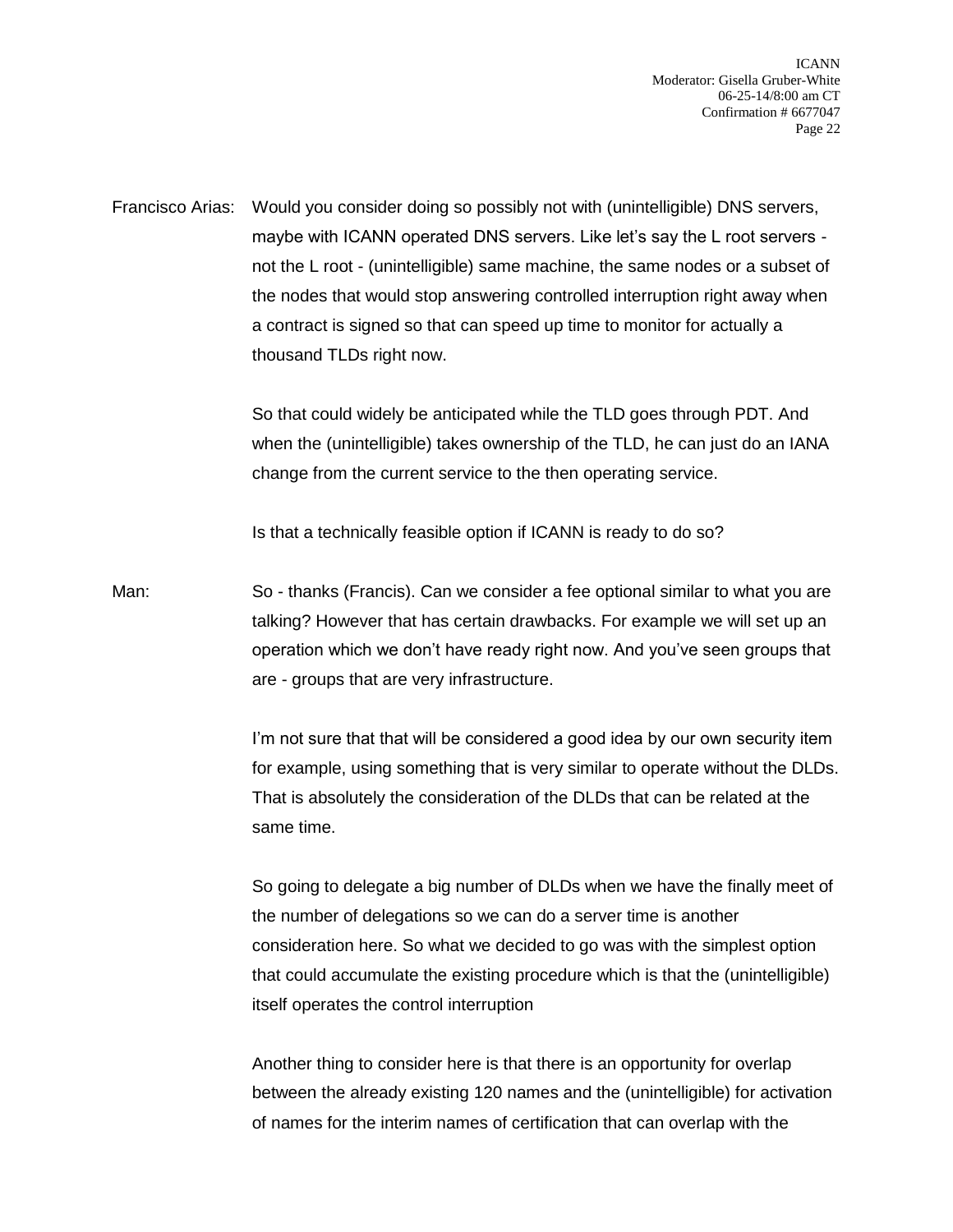control interruption so that the net effect to raise this minimum number of extra days that the TLD cannot activate names in the others.

Man: Thanks for that (unintelligible) from Jordyn.

Jordyn Buchanan:So a couple of quick points on this stuff at first is I think this is not (sheerly) a matter of take to market for registries which is a consideration. But there's also the question of providing the benefits of controlled interruption which is notification of an impending problem as early as possible in the process.

> So there's a security benefit to the community. It's not just one to the - it's not just purely a matter of getting the registry operator to work as quickly as possible. The name's not going to be delegated for six months or nine months. And the controlled interruption happens right at contract signing.

That gives potentially an affected party a significantly longer window in order to react prior to the delegation. So I think that should be kept in mind in considering this issue as well.

Secondly I'd say if it's a matter of setting up the infrastructure, there's certainly - I mean I'm sure any number of registry operators here would be glad to host the DNS constellation that did nothing but return a bunch of 7.0.53.53 that we could delegate to.

So we have to give voluntarily. We have a big DNS constellation. I know there are other people in the room that do as well. So if it's - we'd be glad to work with ICANN to make that service exist if it's just a matter of spinning something up. We could do it in a week or two.

(Jacob): Thanks Jordyn. (Reubens)?

(Reubens): Next what we could derive from the framework, and if that's not possible to consider it an option. (Unintelligible) records and also delegate - give me all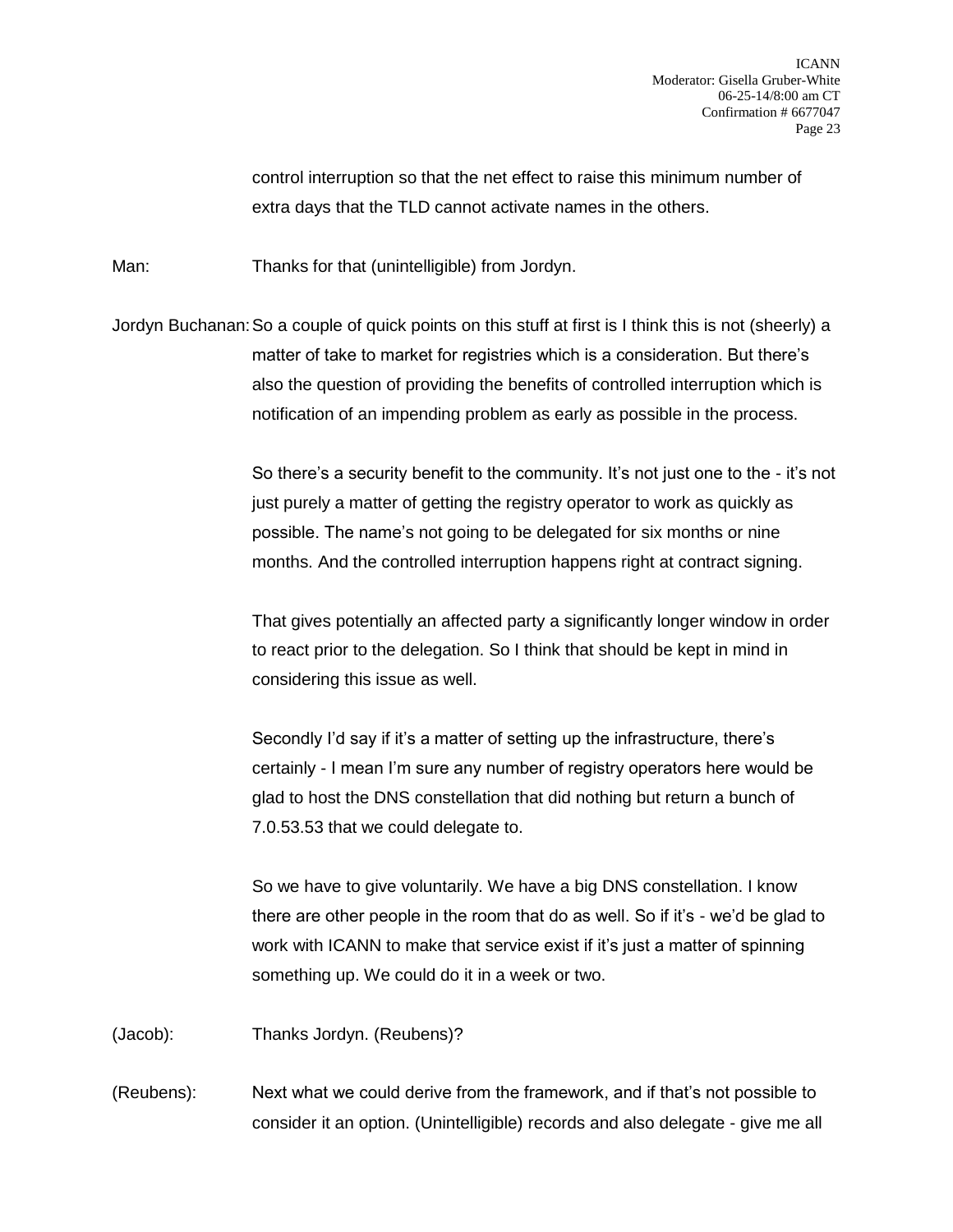the names that are not in the block list, so could both have controlled interruption for any other things than - for any names on the block list.

But due to the presence of the large cut and also delegate names while doing that so increase the ability to start serving (unintelligible) right away. Is that an option or an option you'd consider?

Jordyn Buchanan:The option to provide control interruption only on the C block list is for...

- (Reubens): It couldn't be only on the C block list. The wild card will be there. But they don't give me a wild card and names delegated to them. But those names would then be on the block list.
- Jordyn Buchanan:Oh, I see. So you're saying that TLD that is delegated after the framework is adopted will serve the wild card and activate names that are not in the SLD block list.

So this is an option that - it's explicitly not allowed in the framework. The reason being is there have been several reports in the past specifying that doing wild card in what is called a very strict glass (unintelligible). It's not a good idea.

(Unintelligible) suffered a big price. So there is plenty of buys from (unintelligible) I believe and IAB and others at the time of the (unintelligible) finder years ago. There is an ICANN report that was published together with an applicant guidebook four years ago. So that summarizes all that input and (unintelligible) is precisely that.

It is surely not a good idea to do a wild card when you are offering activation of names to give price. That is the reason why we are doing this. And that is a (unintelligible) solution I guess then.

Man: **Okay Francisco, you have any...**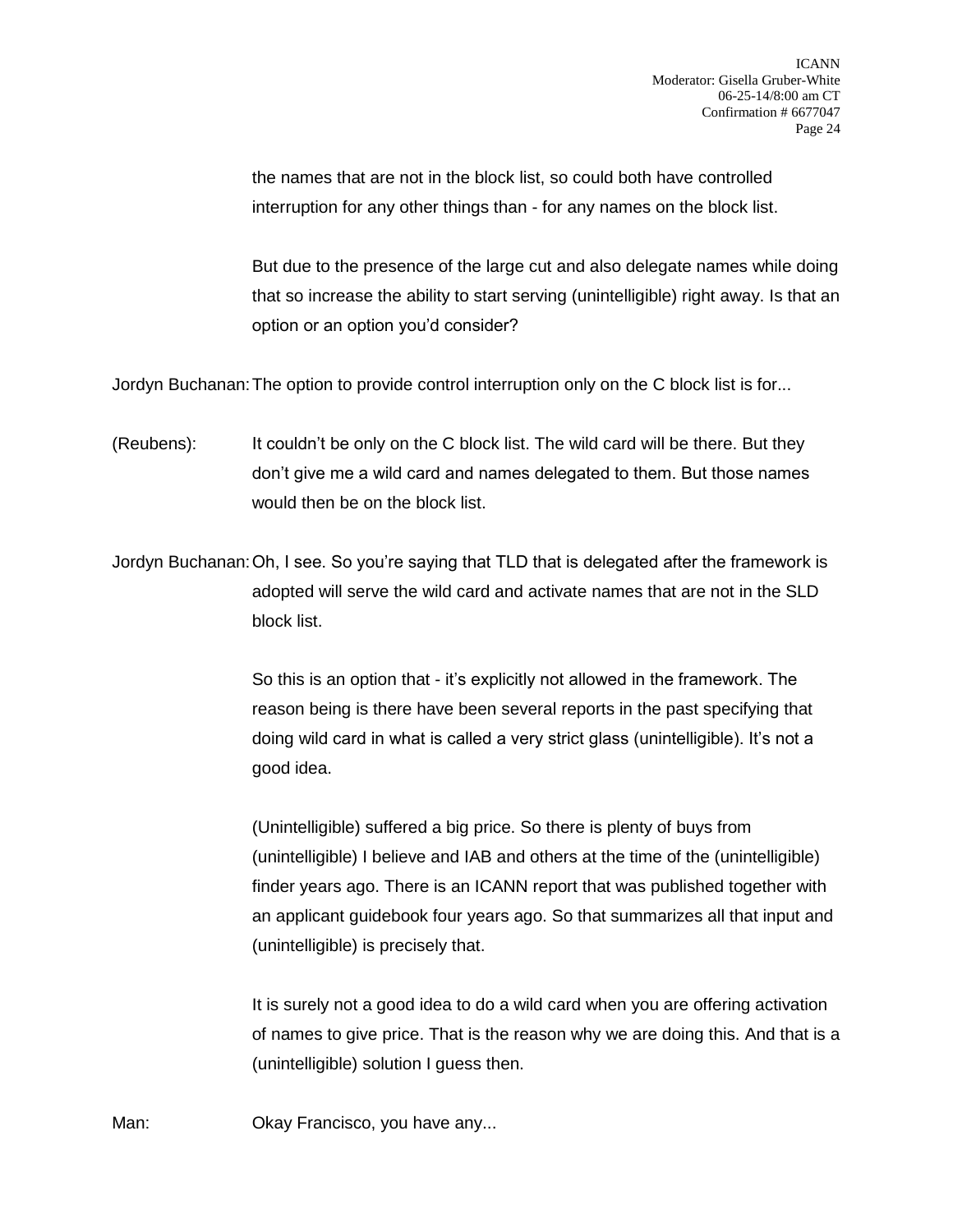Francisco Arias: (Jeff), I'd give it to you. Go ahead.

Jeff Neuman: So if that was to third parties, what about to yourself for the marketing and promotion of the 100 names? So I understand there's a resolution not allowing delegate - while you're delegating to third parties. But if I want to put up some names that are in my marketing and promotion list that are just for my use, would that be something that would fit within that definition that we might get an exception for?

> I don't have to have nic.ny - dot nyc for New York let's say or nic.whatever to put information about my TLD. I could actually put a name - a real name that I want to draw people to.

Jordyn Buchanan:So then in that case we need to consider the other issue which is there is an internalized certificate (unintelligible) inactivation period. And there is also the consideration that we are trying to minimize the possibility of name collision. So we're limiting activation to the minimum possible in this case - only one name and I set up TLD so that we can offer - so the service can be offered.

- Man: So Jeff, we have not allowed that the current alternate path to actually take names that are on the collision list and put them in the first launch that even if they are on the 100 list. So why would we do it differently now?
- Jeff Neuman: Just to respond to that, I'm talking about names that may not even be on that list. Right now - under the new plan there is prohibition of any names other than nic.nyc or nic - I keep saying nic because that's our New York City site, so I'm so used to saying it.

So I'm talking about - look, the 98 - we're happy that it was reduced from 120 to 98. But the reality is that if you're going from the date of delegation, it could actually be longer than the 120 days from contract date in a lot of circumstances.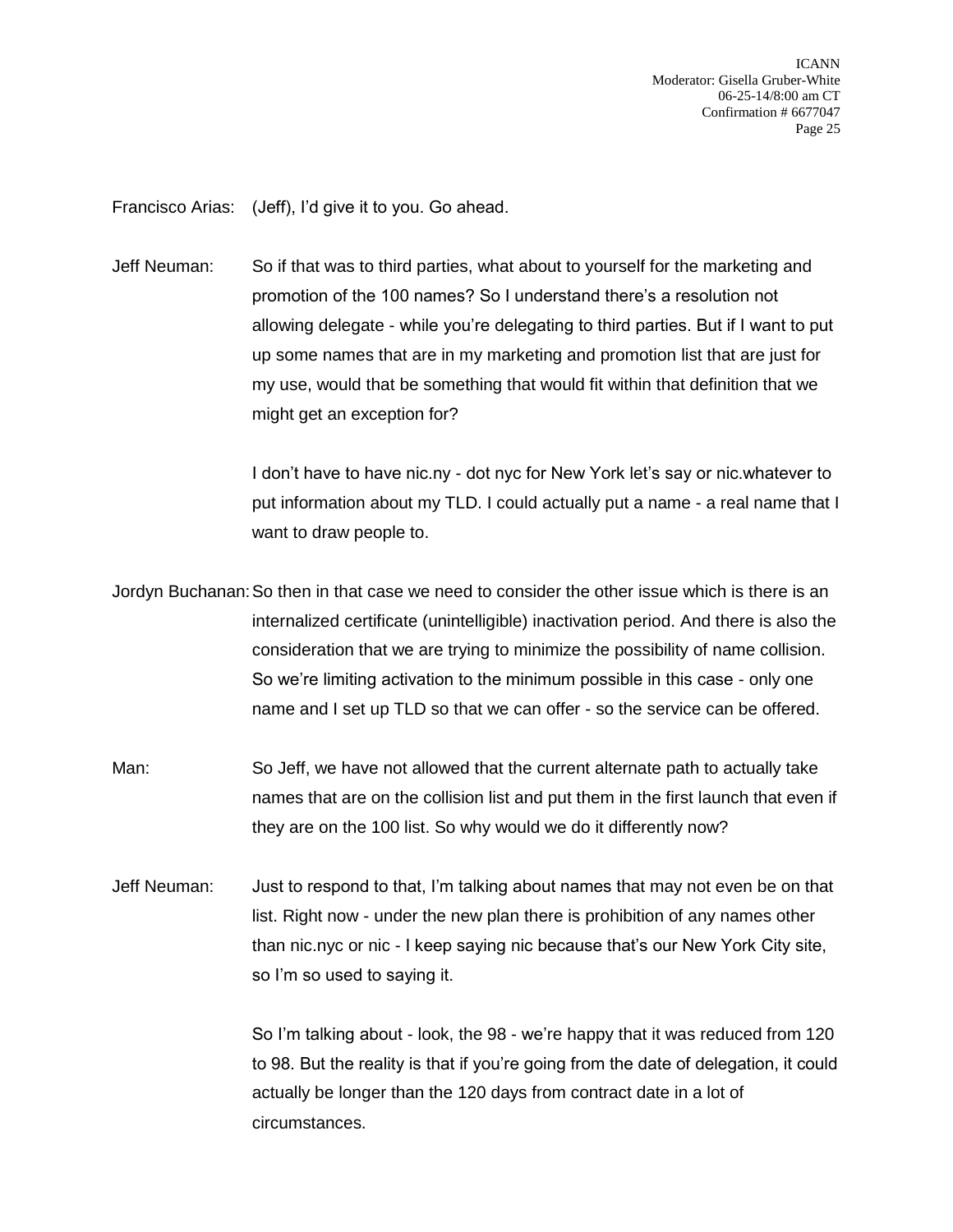So while you've reduced it from - while the Jazz Report reduced it from 120 to 90, that's good in one respect. But in another respect it actually makes things longer. So we're just trying to look for things that are in compliance with the 120 day rule for the certificates that are - we're just looking for some flexibility here because this is really...

Craig Schwartz: I know. But I think that you're looking for that small exception that might delay everybody. The more changes we do, the more we're going to have to go put it up for public comment again. So, you know, remember that this is - this proposal that the Jazz put was already put out for public comment. There wasn't that much changes to it. That's why we're actually going to recommend to the board to accept it.

> If we make too many changes, then it's going to have to go back to public comment. And then we're going to have to wait all this time and change it again. You know let's not go focus on these small advantages here of the day and then ten days and stuff, and then cause us a lot more harm, you know, to delay things even longer.

This is a better process to mitigate the collisions because it allows us to mitigate all the collisions, even the ones that are not caught in the little data. So it's a more comprehensive way to do it. That's why the board is more amenable to make it happen.

If we start changing everything again, we're going to get into delays - more delays. So why are we doing this?

- (Jacob): Thanks (unintelligible). I actually have (Maxim) and Craig in the queue. And then we'll wrap it up on this to stick to time. Thank you.
- Man: (Maxim) is going to fight it. It's small notes. We have nine collisions. We have RPMs. We have an end to our RPMs which is QE which is important for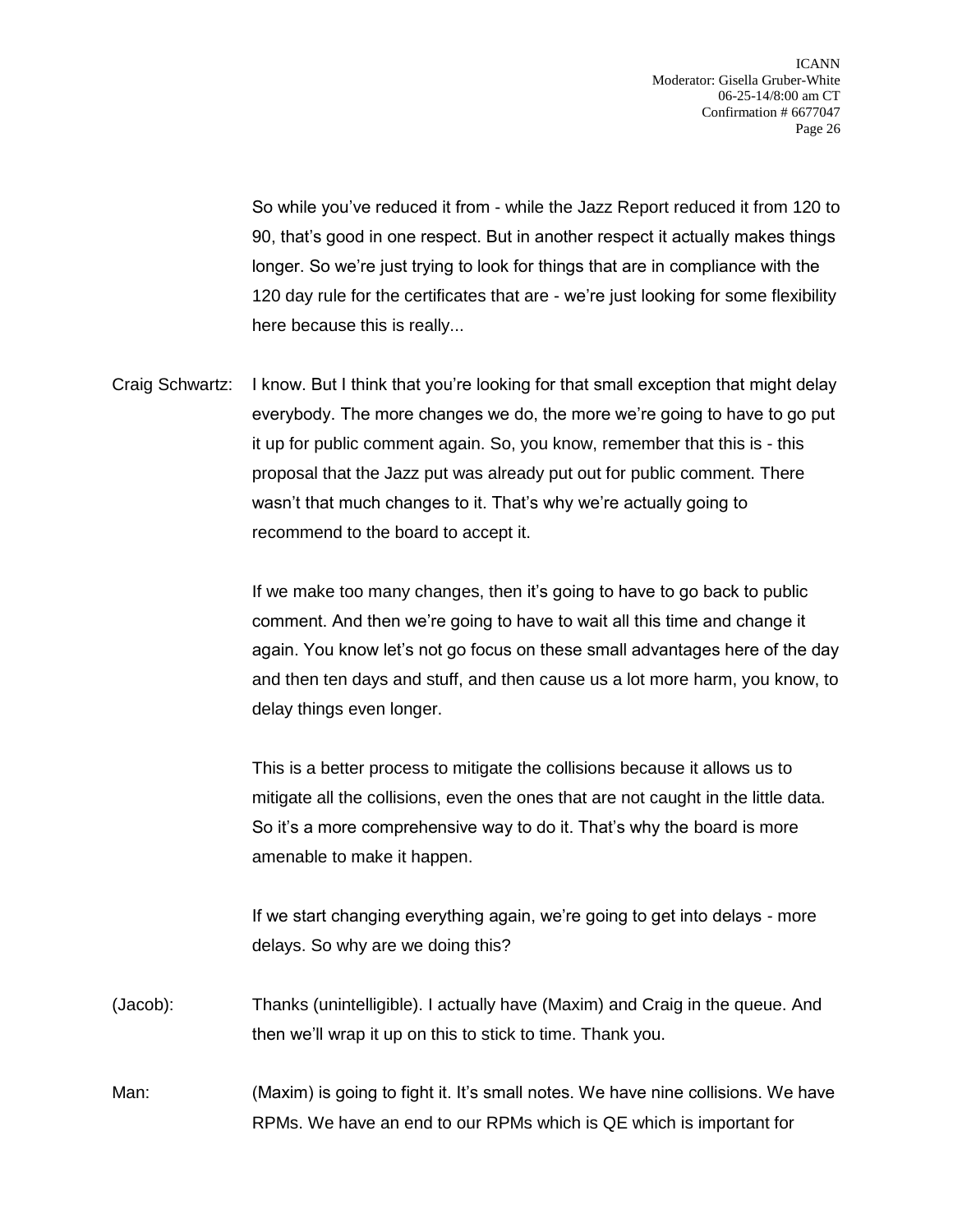dues. And now we see situation where QEP is 100 names for the benefit of local government. It is S and it's allowed only until the end of sunrise.

And the situation when sunrise is going to be over soon - important names for a lot of gathering are frozen. And there is no resolution because QEP appears after the name collisions issue.

So please take note that it will require resolution. Maybe we need to reserve some numbers from QEP to ask when these names will be unfrozen.

Craig Schwartz: I think we're mixing two things here. There is either you have not been delegated and therefore you're going to get delegated soon. And you go with the wild card controlled interruption for the 90 days. If you're going down this path, from the time you sign your contract, if you finish your PDT within 30 days and you are delegated within these 30 days, then you're 90 days and your sunrise could all happen at the same time as your 120 days, okay?

> Now any slip in that first 30 days from contract signing to actually delegation, more than 30 days - that's the only time you're going to be delayed by. That's it. So if you take 45 days instead of 30 between contracting and delegation, then you're delayed 15 days from originally and you're done, okay?

Now if you've already been delegated, you have already a reserved list. Regardless of when your sunrise is, you cannot delegate this reserved list until you do a controlled interruption on each item of those one by one. So that will require - every label in that list will require 90 days of controlled interruption regardless.

You can do them all at once - 90 days for each one of them. And then see what you do with them. Or you can pick and choose to say, you know, I'm going to do only these because I have demands for these so I'll do those and then I'll do the other ones later. That's up to you.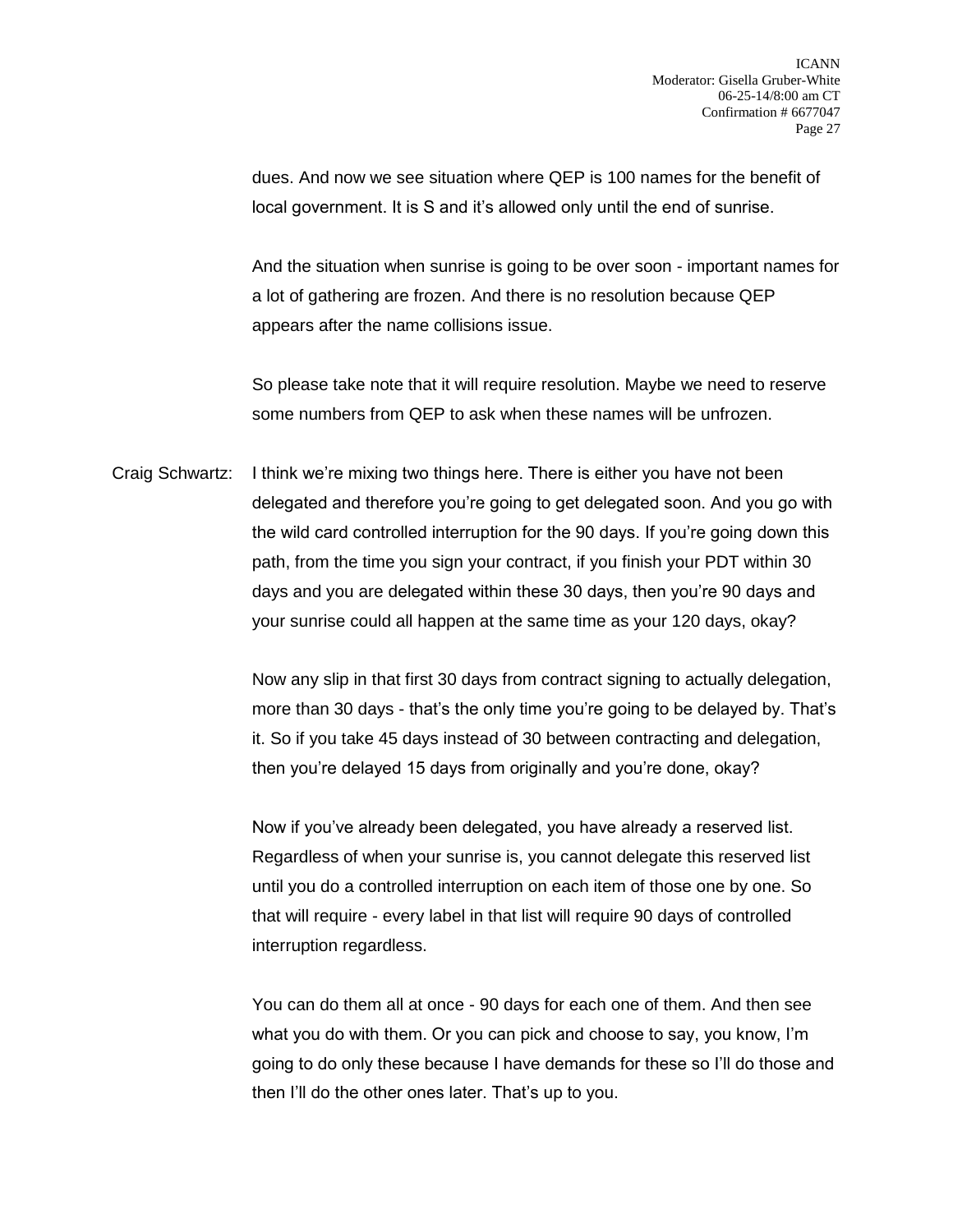Under this QEP addendum we allowed to delegate those before the end of sunrise. And now we see a situation where it will pass QEP for us - will be over. We won't be allowed to delegate it to government. And then we will have to pass procedures for the remaining names we can delegate.

- (Jacob): I'm sorry. I've just got to keep us to time. So please take that discussion off line.
- Craig Schwartz: Just a quick answer the QLPs the 100 labels cannot be delegated if they are on the collision list before or after - they cannot be delegated. Let's be careful on this, okay?
- (Jacob): Thanks Craig.
- Jeff Neuman: Just a quick question on timing so I get the controlled interruption period is 90 days from delegation. The certificate issue that we've been talking about and the 120 days - that's from the day that you sign your agreements, correct?

Okay, thanks.

(Jacob): All right Jim.

Oh sorry - go ahead.

Jim Prendergast: That's all right. Jim Prendergast - Coalition Strategy Group. Real quick on the 25 or so applications that the alternate path was not an option for, they are now just subject to the 90 day controlled interruption period and then they're free and clear?

Francisco Arias: Yes.

Jim Prendergast: Okay, thanks.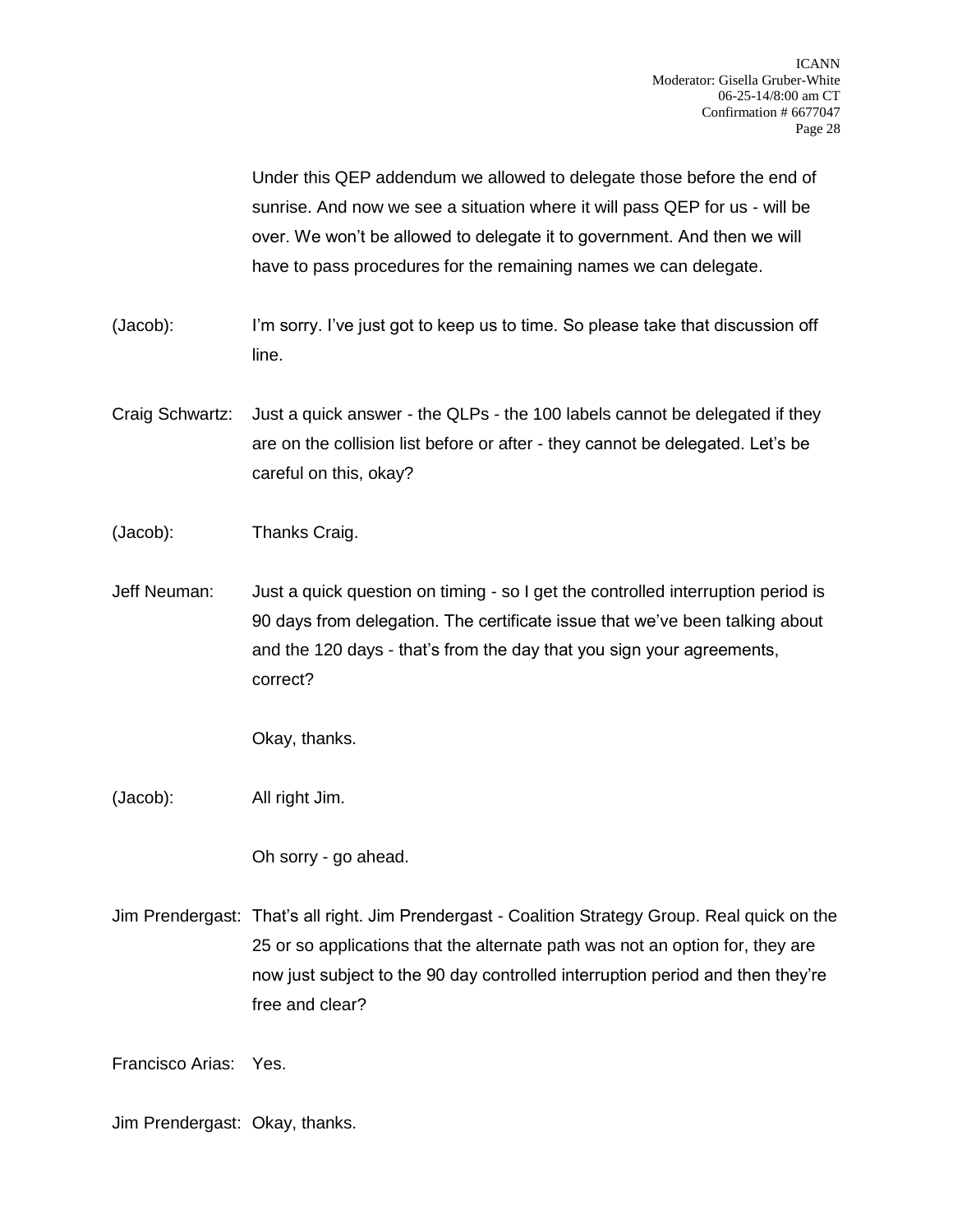ICANN Moderator: Gisella Gruber-White 06-25-14/8:00 am CT Confirmation # 6677047 Page 29

Jeff Neuman: Thanks - this is Jeff Neuman. Have any registries been granted an exception to the name collision requirements?

Francisco Arias: No.

Jeff Neuman: So if there are registries that have delegated names that are on the name collision list, I'm assuming I can't...

Francisco Arias: Compliance is on it.

Jeff Neuman: Can you give...

(Jacob): All right, thanks. Let's leave it there.

Jeff Neuman: I have just one quick procedural question to make sure we understand how to move forward with staff on this.

> I know you guys are collecting feedback right now to present to the NGCP in order to move this to completion. I know based on the discussion here today and the discussion at the session earlier in the week - yesterday - there's some - I think there's a couple areas where we still have some feedback that we'd like to provide and make sure that it's considered by both staff and then the NGCP as this goes to the file framework.

> A, what's our timing to get that to you? And what's the best way to make that happen?

Francisco Arias: We're assuming that what we put out is actually what we're going to go forward it. If we see a lot of interest - not from a single party, but from set of parties that they would like to make changes, then we would consider it.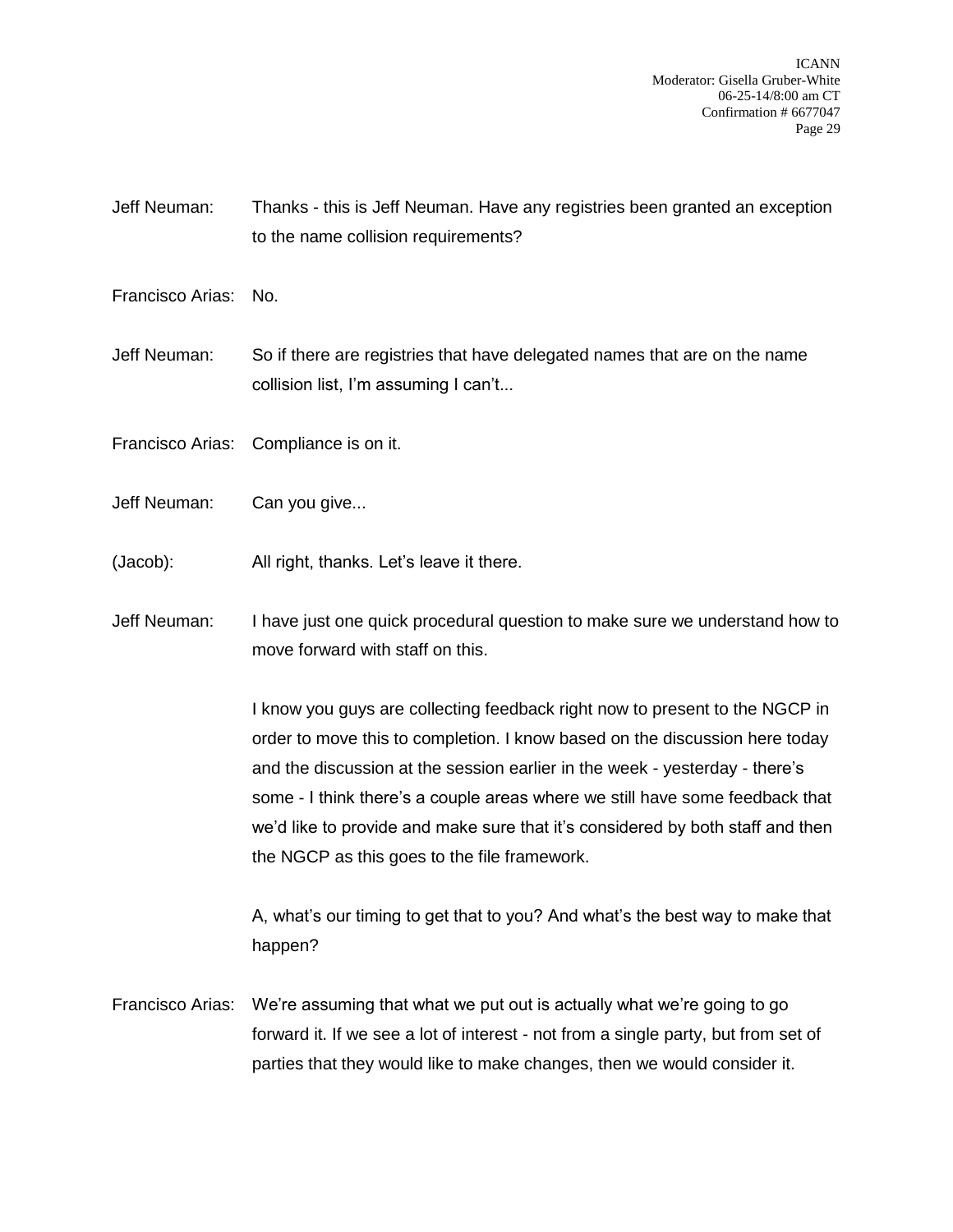Our timeline probably is at least two weeks before we meet with the NGPC, so probably no later than, you know, 15th of July. Because we need to - yes, I mean as soon as possible because if we want to get this done, we have to deliver any recommendations and resolutions to the NGPC two weeks before the meeting.

So we're, you know, we need to get all the information as soon as possible.

Jeff Neuman: Thanks. That's helpful.

(Jacob): Thanks. All right. So a good timeline to work on there for additional feedback and create a video on how we get this issue resolved. Obviously the thing we'd like to avoid here is that it gets dragged out (intermenantly) at the NGPC level because that's a very difficult risk for (unintelligible) to manage.

> So with that I'll turn over to auctions. (Ross) has a proposal. Let's hear from Statton and (Steve) on where auctions is at.

Statton Hammock: Sure. Good morning everyone. As (Steve) mentioned, the Auctions Working Group has been quiet since last meeting largely. The first ICANN auction took place in June - was a single string as most of you all know.

> The two things we're waiting on are the indirect contention set rules which (Ross) has been very helpful with some information on that (unintelligible) approximately, included still in indirect contention. They're obviously waiting keenly for those rules. It would be good at some point if we could get a more clear guidance on the timing for those.

And the - I think just to go back to the point around the postponement requests that relate to the publication of the framework that's been the subject of this discussion. You had a question for the group about the rescinding of postponement requests.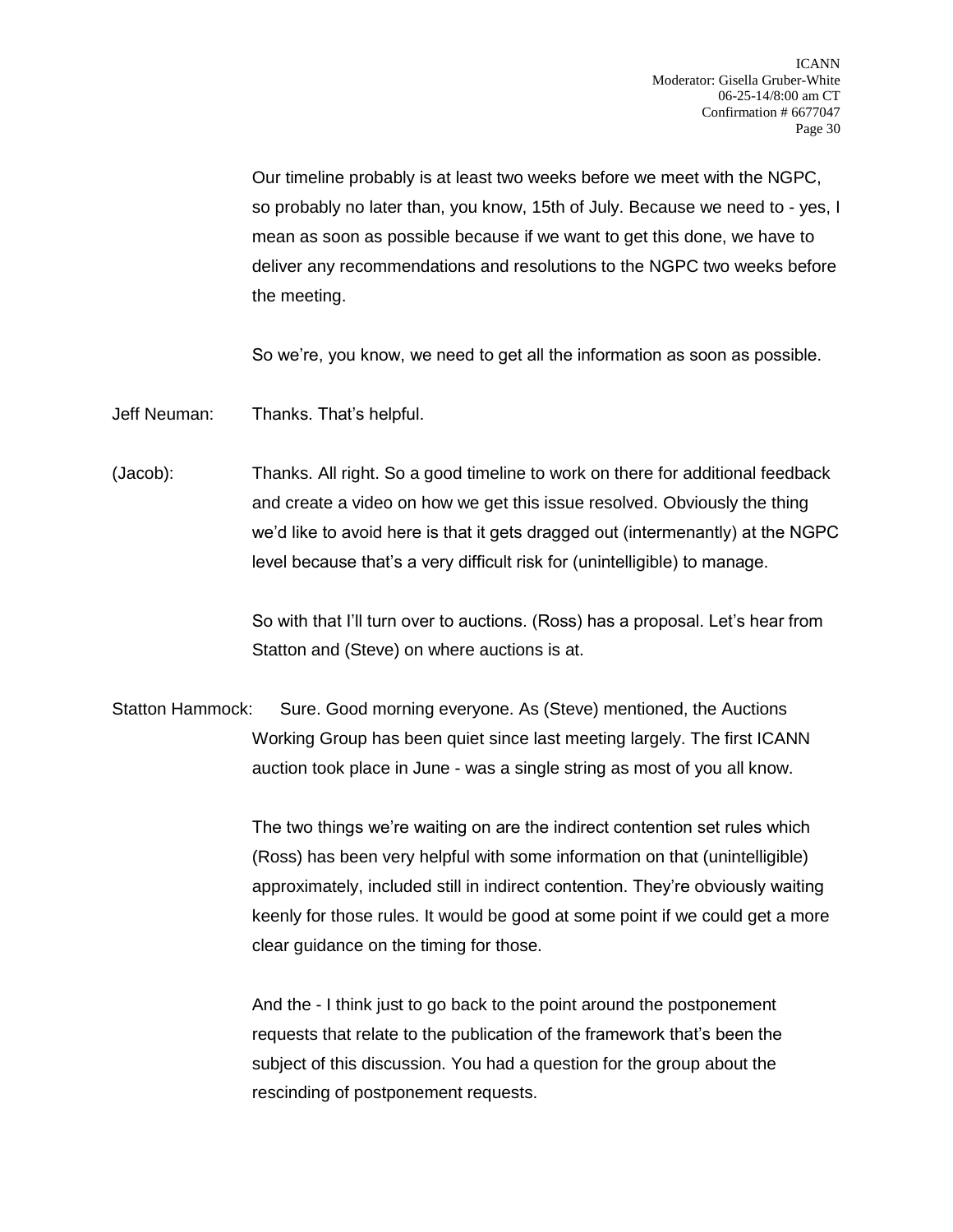And I know that I've seen the comments that make the postponement request notification to applicants. And I'm not sure that we know the procedure for rescinding a postponement should that postponing applicant wish to, and then the procedure for notifying applicants who have been affected by that.

I think for many applicants the issue is timing of wanting to either conclude their or resolve their contentions, but also consistency, you know, on a commercial basis. We're all businesses, and consistency is something that interminable delays with framework publications doesn't lead to.

So I think that's the two things would be - yes, postponements and the indirection contentions set, and in light of the information from this week, just some information about when you'll republish the new schedule of auctions with the new steps.

Anything to add to that one?

(Ross): This is (Ross) for the record. We could publish an updated schedule next week, postponing the sets from August into September and October like we talked about yesterday. There's 16 sets that I would need to shift. And our idea was to put ten of those into September and the remaining six into October.

> That way we would kind of cap the September auction in the 20 contention sets and 18 I think for the October auction. So we're not exceeding that making a giant auction in September and creating any challenges there.

So the options that we have in front of us are we can just go ahead and unilaterally do that. And we can give you a deadline for when if you wanted to pull any contentions that wanted to pull back into the August action. They can notify us by a certain deadline. And every member of the contention set would have to agree to that.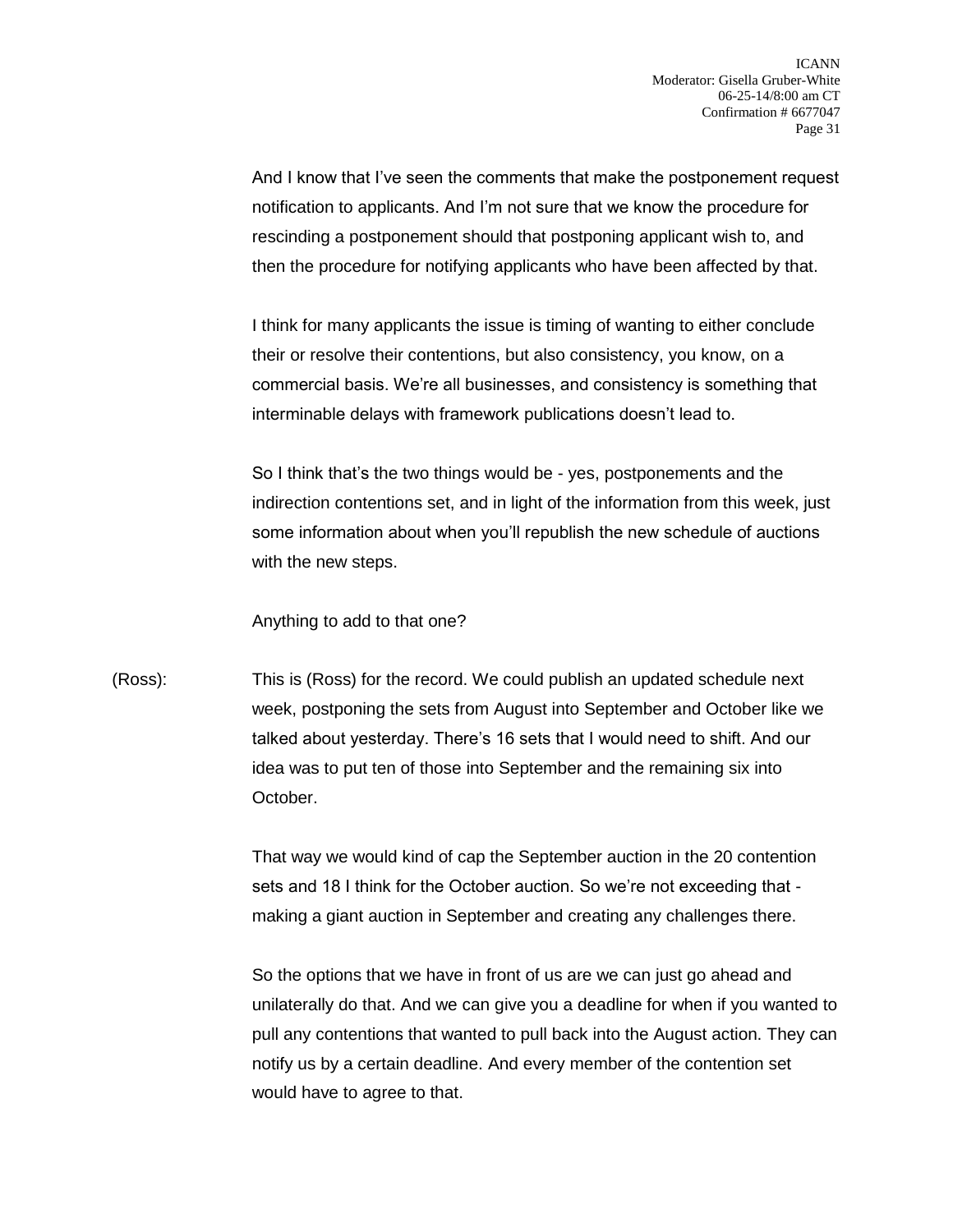Or we can maybe take a week to - my team can send out targeted messages to all of the contention sets that would be delayed from August into September or October, and give them the opportunity to stay in the August auction before we update the schedule. Again that would require full consent from the contention set.

And then based on the response from that, we could make the update to the schedule. So I think we can do it either way. I was trying to get a sense of is there a preference from the operating groups. We're facilitating this for you guys.

(Steve): Okay. I think that's probably something that we can - I'm not sure if I want to get into that now or regroup with the Auctions Committee and get back to you on that.

(Jacob): Thanks (Steve). Any other questions, feedback on ICANN auctions for ICANN staff? All right, seeing none, thanks for the updates from that team. Next on the agenda we have future of NTAG discussion, right?

> So at this point I'm happy to - the tenor of the discussion is going to change to thinking about what the future of the NTAG is going to look like. So I'd like to just thank ICANN staff. You have some ideas.

> But thank you very much for joining. Really appreciate the feedback and the open dialogue. And we'll keep that open going forward. So I'll turn now over to Samantha who's kindly volunteered to take this on. I think we go to the next slide.

Samantha Eisner: Thanks (Jacob). (Jacob) gave a really good introduction, so I won't talk for very long, but the thought process behind the working group was that there are obviously a lot of questions about how the NTAG should evolve. And we thought the best way to get some of those answers was to start an open discussion here and one that will definitely continue over the e-mail list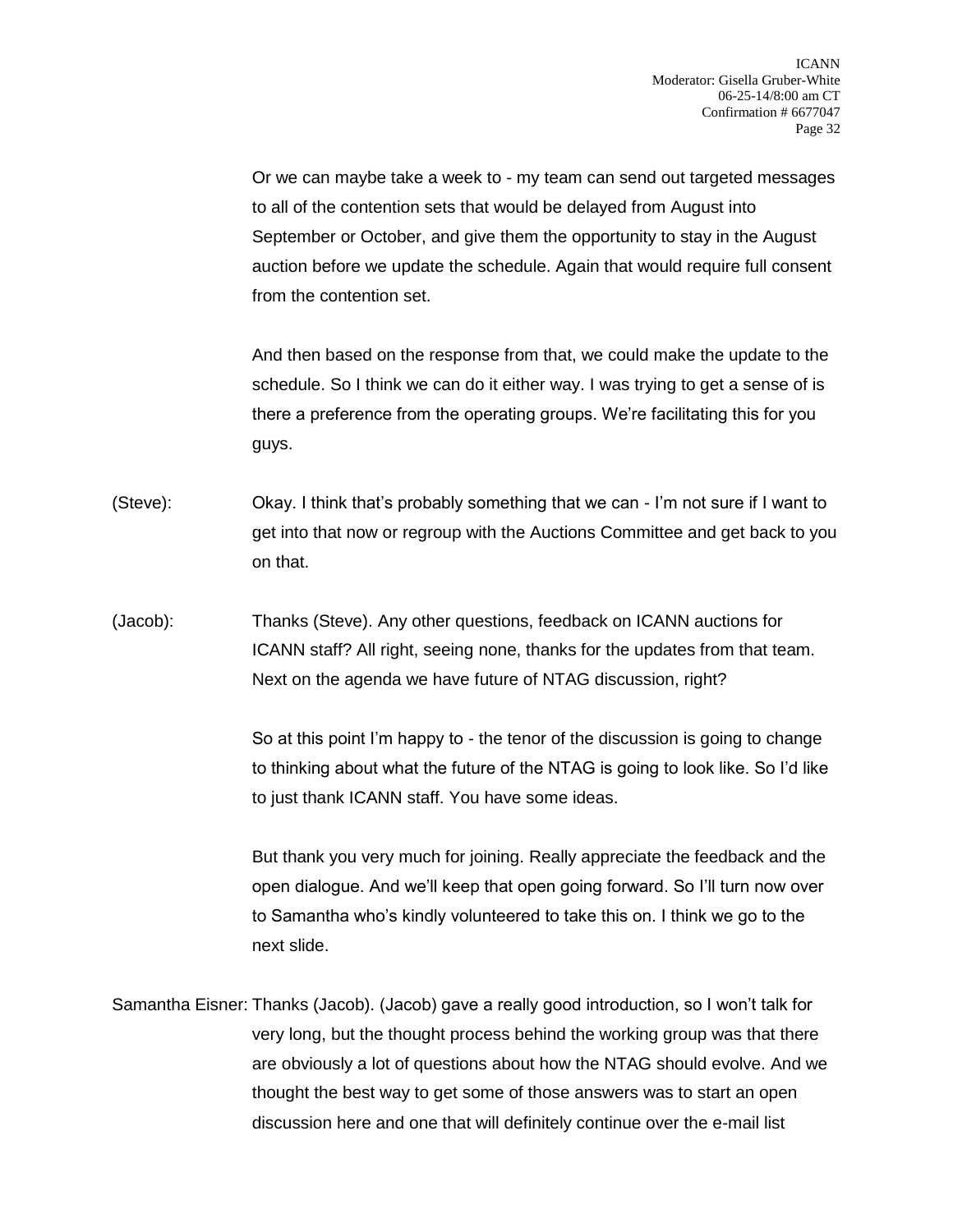serves, etcetera, to try to you know get a little bit more progress made by the next ICANN meeting in L.A.

So I'm just going to give a really quick background and then turn it over to you guys and we can start considering some of the questions at hand. So if you'll take a look at the slide, this is just an overview of the NTAG mission as stated at the very beginning of the charter as it's currently written.

So an interest group formed as part of the Registry Stakeholder Group, the primary role being to represent the interests of registry observers as they're engaged in the process of becoming operators.

And you know as it stands right now the NTAG is reserved for members, for applicants of the 2012 round. So that's obviously something that in the future we're going to have to consider updating.

The next couple slides just talk about the portion of the RySG charter that cover the establishment of interest groups. We just put it in for background. So I'll let you guys go through it instead of reading it out to you. And so now if you - (Jacob) if you want to just go through the next two slides, we'll get right into the discussion questions.

Okay so the first one that we started to think about is more of a short term question, which is has the NTAG adequately fulfilled its stated mission up to this point in the 2012 round of new gTLD applications? So were there any aspects of the structure operations that should be adjusted in order to better fulfill the mission as it stands right now in the current application round?

And the second set of questions deal more with the future of NTAG and whether or not it is an organization that should dissolve at some point. In the registry charter there is discussion about whether or not an interest group should dissolve and provide for that to happen.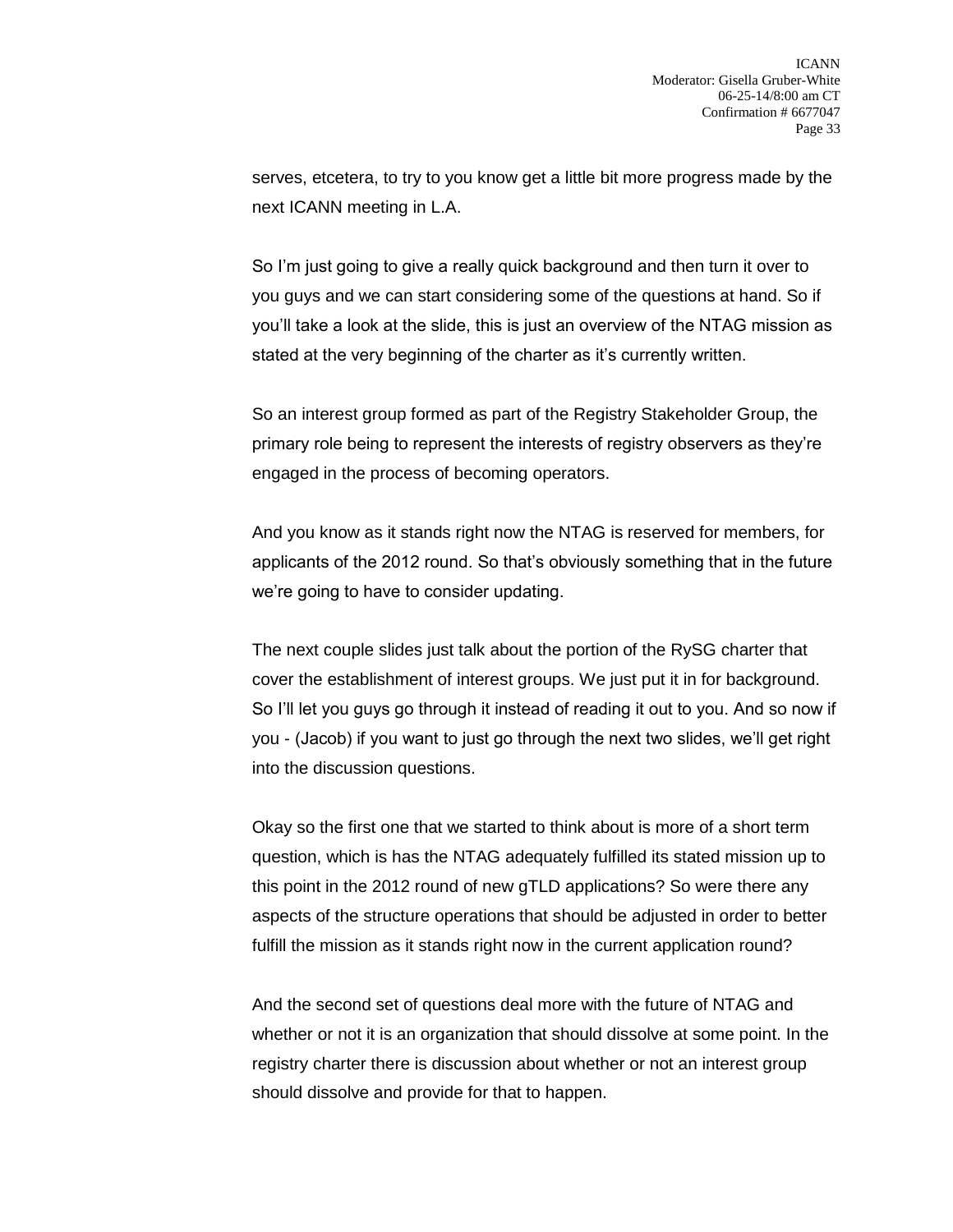So whether or not NTAG should dissolve at some point and then reform for subsequent gTLD application rounds, would dissolving for a period of time affect the current status within the Registry Stakeholder Group or the GNSO? Could NTAG pick up where it left off if it were to dissolve and then reform?

And then if it were to dissolve for this round, when should that take place? And it what point should it reform for future rounds?

And then finally the last question we'll go through today is what should the future relationship be between NTAG and the Registry Stakeholder Group? Are existing mechanisms sufficient? Or are there ways for interaction commission? Are there ways that can be improved? And does the current framework regarding the membership between the NTAG and the RySG need to be adjusted?

The thinking behind this was in future rounds if - future application rounds I should say - is if registries are applicants again, are the mechanisms in place for registries and those members sufficient? Or should there be a different kind of structure between the two to make sure that applicant interests are well represented?

So those are just the three kind of background questions. Like I said, this is the beginning of a conversation I think. So I'm going to shut my mic off now and just open it to everyone to get your thoughts.

- (Jacob): We have Donna in the queue. And Reg.
- Donna Austin: Donna Austin.

Man: Sorry.

Donna Austin: Can you hear me? Thanks Samantha for the work. I just have a question for (John) (unintelligible) that actually started the NTAG. Can you give us some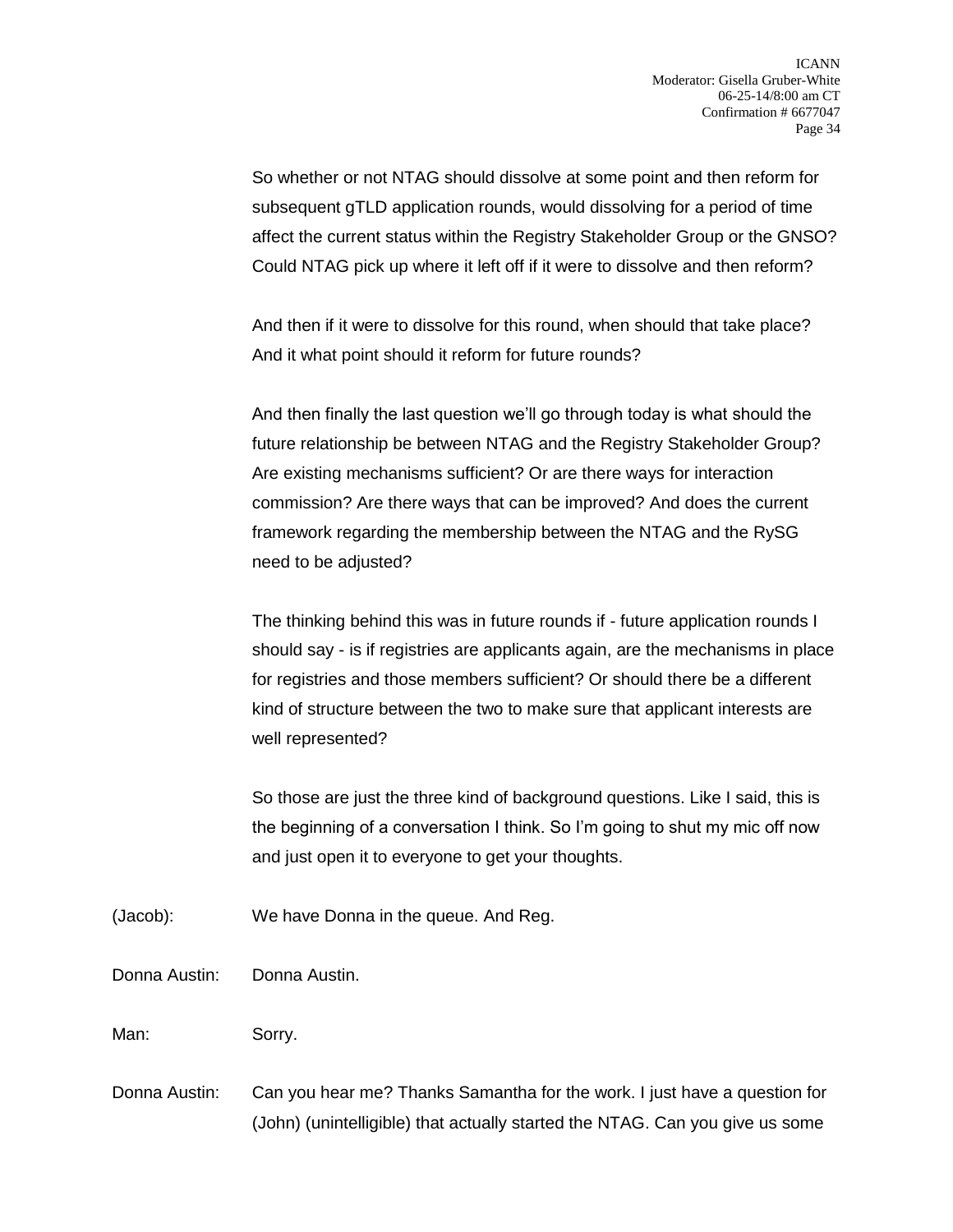context as to the reason why it was established in the first place? I think that would be useful.

Man: Sure thanks Donna. When we drafted the charter way back when, it was almost an insurance policy that there were some issues coming up that while the registries were open to observers we did have a uniform voice in the Registry Stakeholder Group or in ICANN at large.

> So we thought to the extent we ever disagree with the incumbent registries, that we wanted to make sure that the applicants for the new TLDs had a voice and that we could actually contradict the incumbents in case we needed to. And it turns out that we didn't really need to because we were actively participating in that group and our opinions ended up being welcome.

So we started it more as an insurance policy to give us a uniform voice for individual companies making policy statements. We were able to collectively make a policy statement which we felt was probably a stronger way to proceed and to represent our interests.

Reg Levy: This is Reg Levy. My sense is that the NTAG is an extremely useful tool for applicants in any round and that it should probably lie dormant until the next round. I mean not starting now, but once there are no more members for it to represent it should just lie dormant and then it can spring anew in the next round and it doesn't have to be recreated or reformed.

(Jacob): (Jeff)?

(Jeff): Yeah I agree with Reg. And I think it also could be a useful discussion list for future rounds. So as we start talking about - I know there are sessions about lessons learned and things - I think we can keep it as a discussion list to talk about how we move forward as a group with recommending additional new gTLD rounds.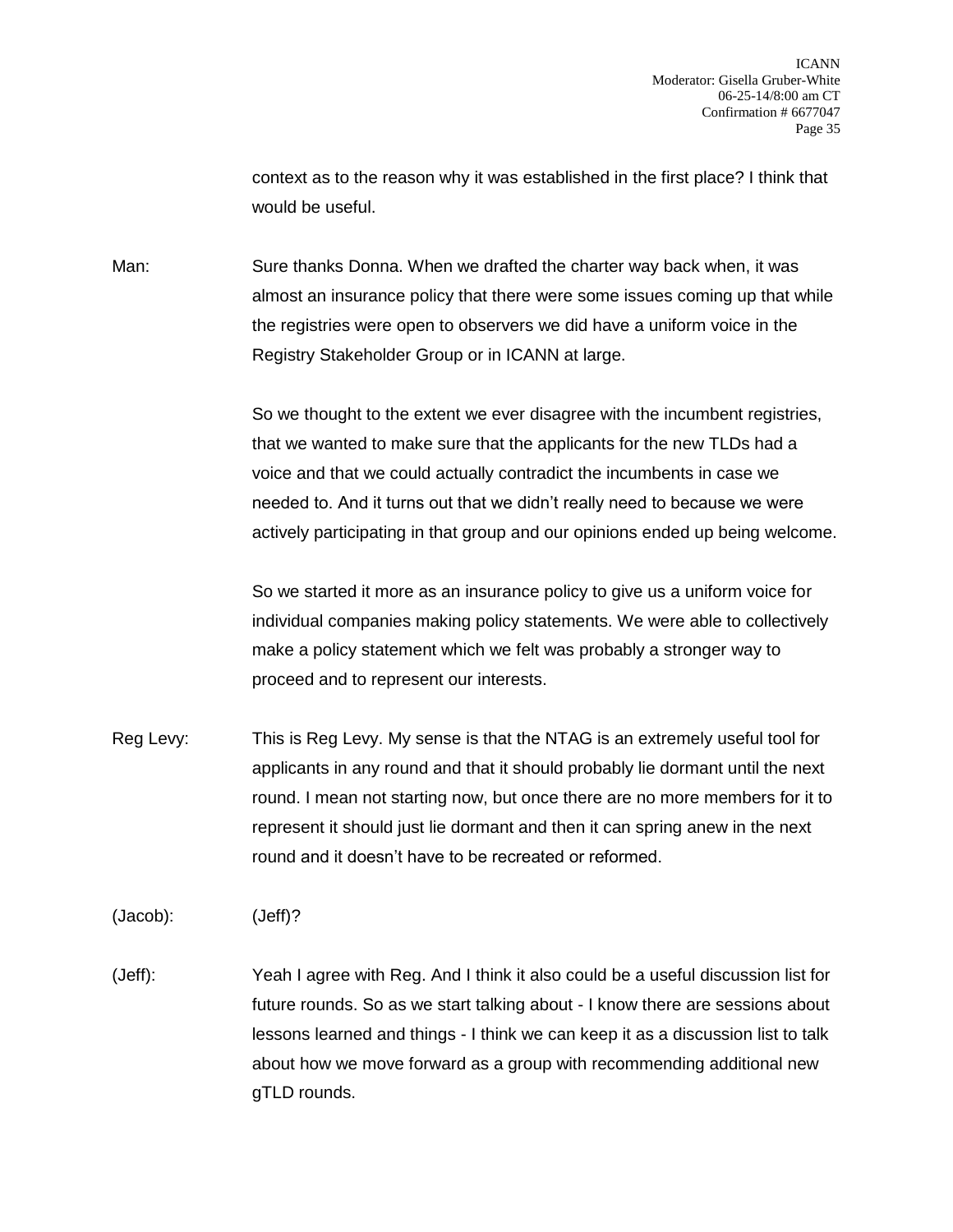So it kind of changes a little bit of focus. And then as Reg says, so we've got sort of a dormant period. And then as Reg says as soon as there is a new applicant round or we're getting closer, then this group comes back into being.

- (Jacob): (John)?
- (John): Yeah so I think it's a great tool for future applicants. So I think we should whether leave it dormant or recreate it, that doesn't matter to me. The more pressing question I think is do we set up an interest group in the Registry Stakeholder Group to represent the interests of new registries versus old registries?

And the question is can you see coming down the pike any issues that there may be a distinction of interest between a legacy TLD with a legacy contract or the new TLDs with the new TLD contracts? And if so then maybe we want to keep it more active as an interest group, not of applicants any longer but of new registries. And that's certainly something I've been thinking about and perhaps that may be a tool that would be helpful for all of us going forward.

- (Jacob): Any thoughts on (John)'s suggestion? (Jeff)?
- (Jeff): I would almost say it's kind of the opposite, right? The existing registries are or the legacy contract registries are so few it's almost kind of like the new TLD group becomes the registry stakeholder group. And then if there's separate interests of the legacy ones, that almost becomes an interest group. It's almost the other way around, but...
- Man: That could be if there weren't weighted voting in the Registry Stakeholder Group.

(Jeff): Well with the weighted voting is - the weighted voting is not going to be enough power for the legacy registries to overrun any of the new TLDs. So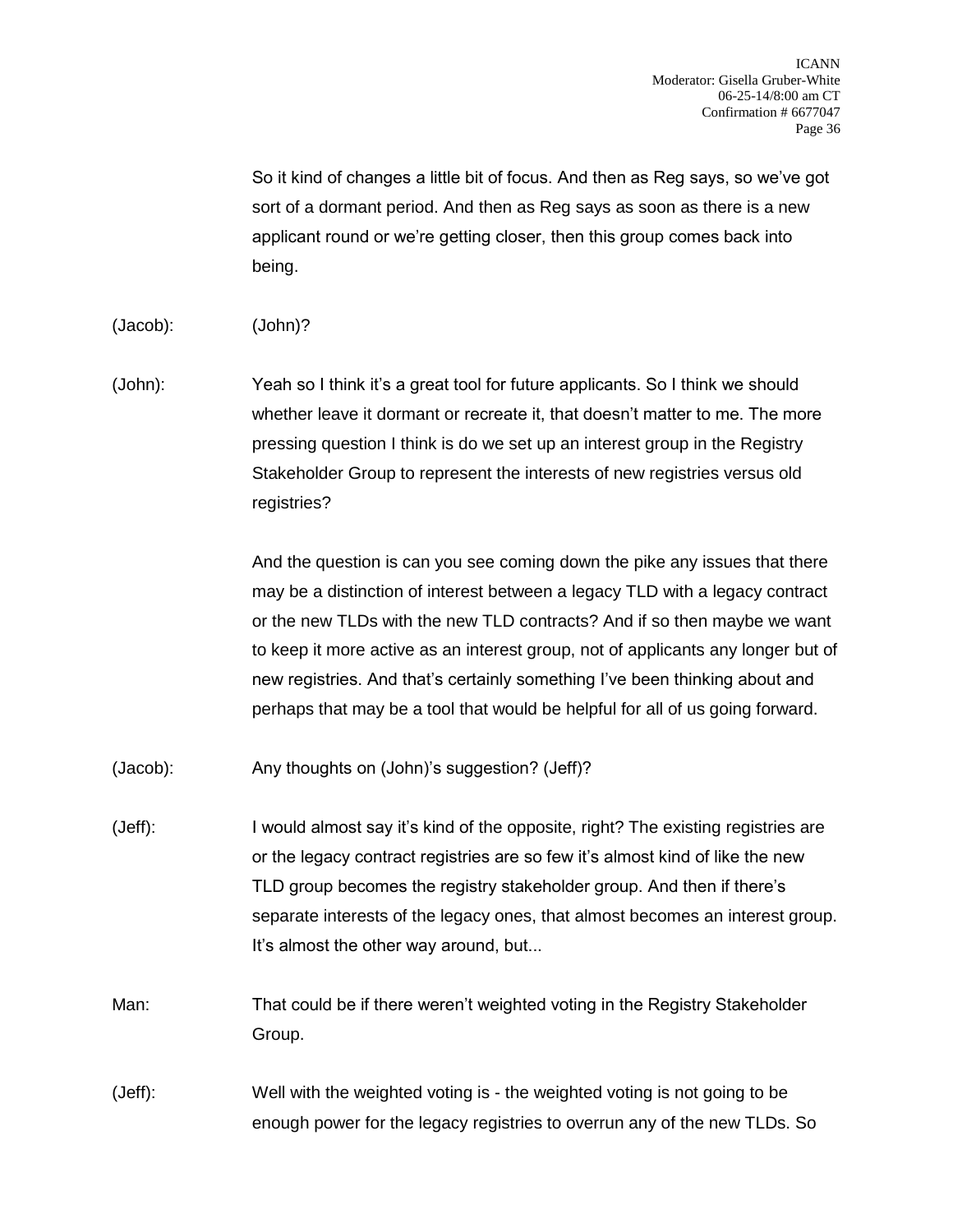that's a whole separate discussion. I think we should save that for the whole evolution of the registry stakeholder group as opposed to now talking about different interest groups when we don't even know what that group's going to turn into.

- (Jacob): (Susan)?
- (Susan): (Unintelligible). I was just going to say I think there is a real discussion that needs to be had about the voting and she structure for the future, and I totally agree that we need to look at that.
- Man: To that I would say absolutely. There's a lot of the new TLDs are now more than existing TLDs, even with the weighted voting. Start the discussion within the Registry Stakeholder Group. Have it. Don't be afraid of it. You guys now have more power and we have more power. Let's do it. Let's not talk about how bad it is from the outside. You're all on the inside now. A lot of you are on the inside.
- Man: So the underlying question there is if there's a potential for NTAG to transition into a sort of new registries group then we may not want to sunset it until that question is resolved. And that may be tied to an overall discussion (Unintelligible). Maxim?
- Maxim Alzoba: Only one short notice. It's about the current life cycle of NTAG. I suggest it's going to be frozen after reaching only three persons left toward procedures because when two persons vote it's not nice. And when one votes it's even better.
- (Jacob): It's a proposal for a fairly low...

Maxim Alzoba: (Unintelligible).

(Jacob): ...yeah, yeah, for the minimum threshold. Back to Tim.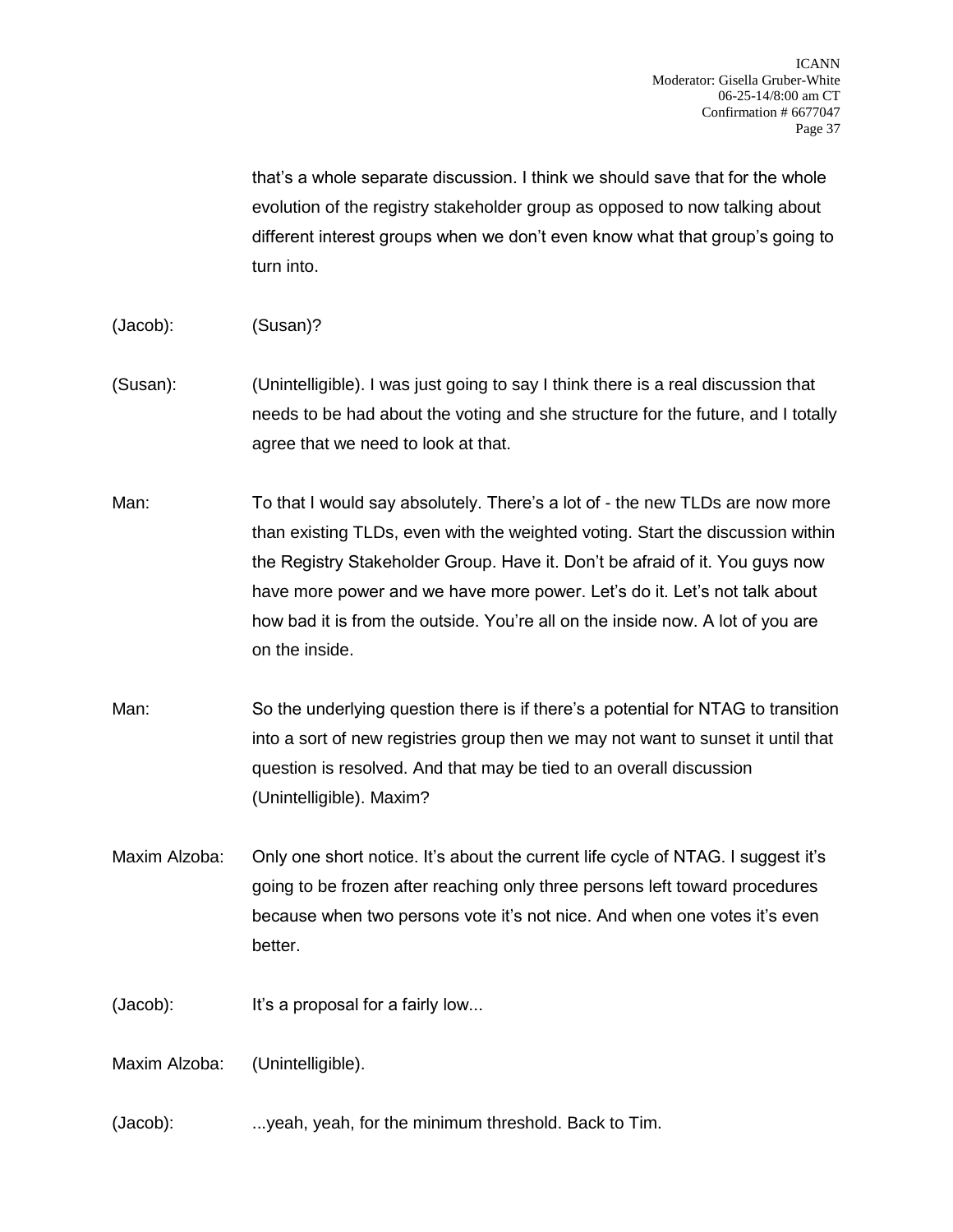ICANN Moderator: Gisella Gruber-White 06-25-14/8:00 am CT Confirmation # 6677047 Page 38

Tim Switzer: Tim Switzer, Dot Build. I guess one question I have - I must confess I'm not an expert on the by-laws and all that. I think one of the things that made the NTAG so effective is that because it's got its official status, it was very recognized, very supported by the Registry Stakeholder Group, the GNSO, and quite frankly within ICANN. I mean the very first meeting we had ICANN board members, ICANN staff, and that's continued.

> My question is again just out of not knowing this dormant status. I mean is there - what does that mean? I guess I'm asking to folks that are a little bit better experts on the stakeholder - I mean can it lie in a dormant status and then revive itself at the same level that it was before? Or does that mean something that it has to kind of get kick started again when we get it going?

Woman: I think that's a big question that we're asking. And I think, you know, talking about whether or not the NTAG should exist as an interest group going forward, not as applicants per se, but new TLD registries, then maybe one way to address this dormancy issue is to make a new charter with a provision that says in the future when new application rounds come up there will be a division of the new TLD registry group that provides for a group within it.

> That's very inarticulate right now. I'm sorry about that but you know something that provides for a pass for applicants because I think that's still what we're trying to get at is giving applicants a resource that maybe is a little bit different than what is available for registries.

(Jacob): Good. Sarah than (Stephane).

Sarah Deutsch: I think to (John)'s point is I do think that there's going to be a bit of a bridge issue where one of the best parts about this group is that most times we speak with one voice. And so when we send a letter to ICANN, like these are the improvements we need on the GDD and this is what we need help with as we become new registries and things like that, it's becoming less of an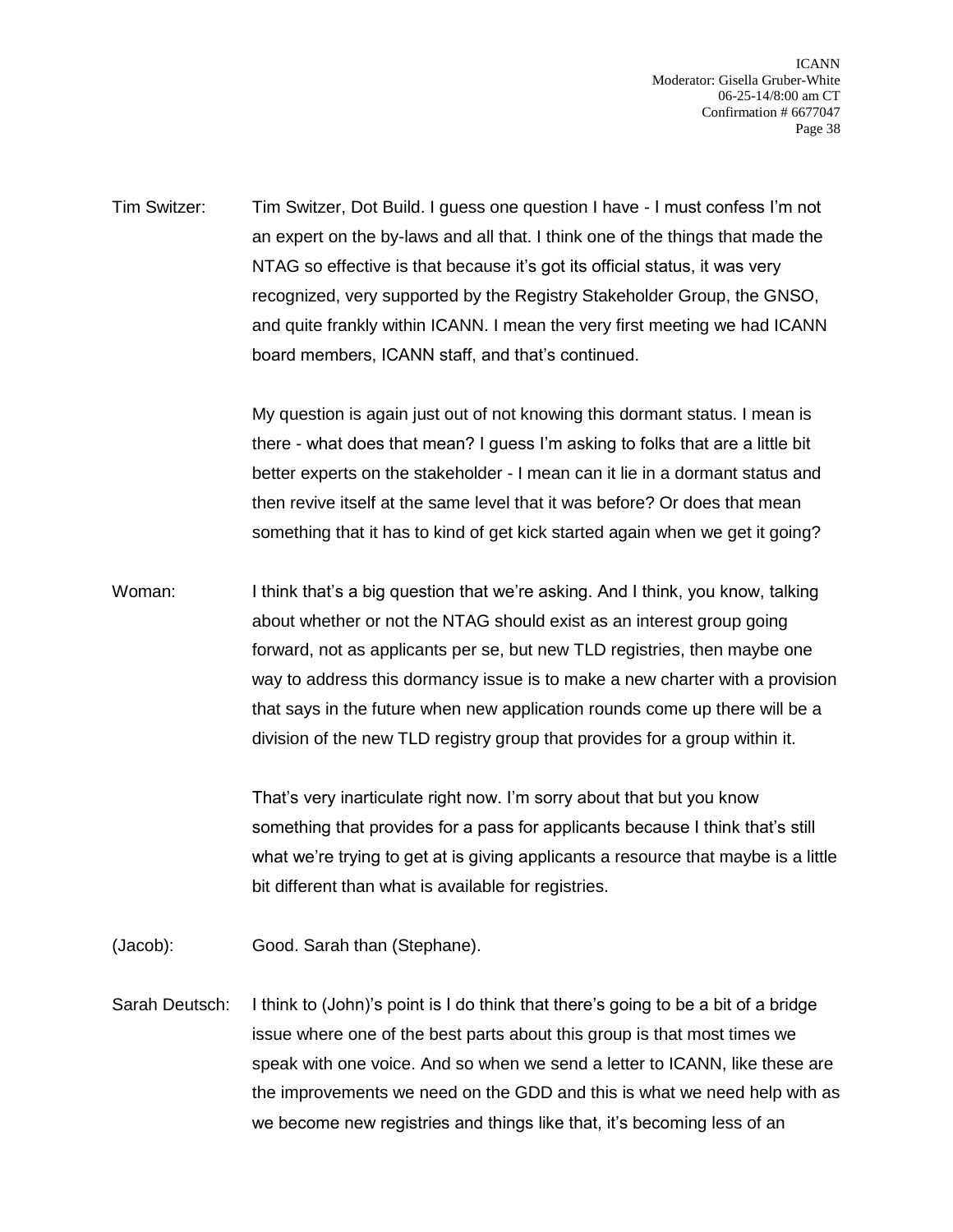applicant issue and more of a we just got delegated and there's still a lot of challenges interfacing with ICANN.

And I think it's great that the RySG sort of is willing to sign on to those letters and things like that but in many ways it's almost not their responsibility. They're not having the same challenges that we're having. And so when we write a letter to ICANN or to the board or whomever, it holds a bit of weight because we're speaking for all of us.

Ad so I think that's the - and it's not about the RySG not being - you know, that we should take them over or that they're not listening to our issues. They're just still frankly just we have different issues still. And it's going to lessen as we go through, but I think losing that voice is what we really need to make sure we don't do.

And so I think if we - and it's not a new applicant, necessarily a new applicant issue. It's almost like a new registry issue. And I don't think we should continue to have the divide in the RySG. But I do think we need to pay attention to sort of losing that voice and how we all work together.

(Stephane): All right, yeah, I want to echo (Sarah)'s point and also going through we still have a lot to get through. There's still auctions. There's still delegation. And while it's nice to think that that's all going to go smoothly I'm sure there's still going to be opportunities for that unified voice, issues where we want to have this discussion forum.

> And it might change and the structure might be different as we go forward. And the membership gets smaller. But I think having this at least through the next year or so - ICANN is projecting that we're going to keep delegating TLDs through 2017. So there's still some time where we're going to be working through these issues.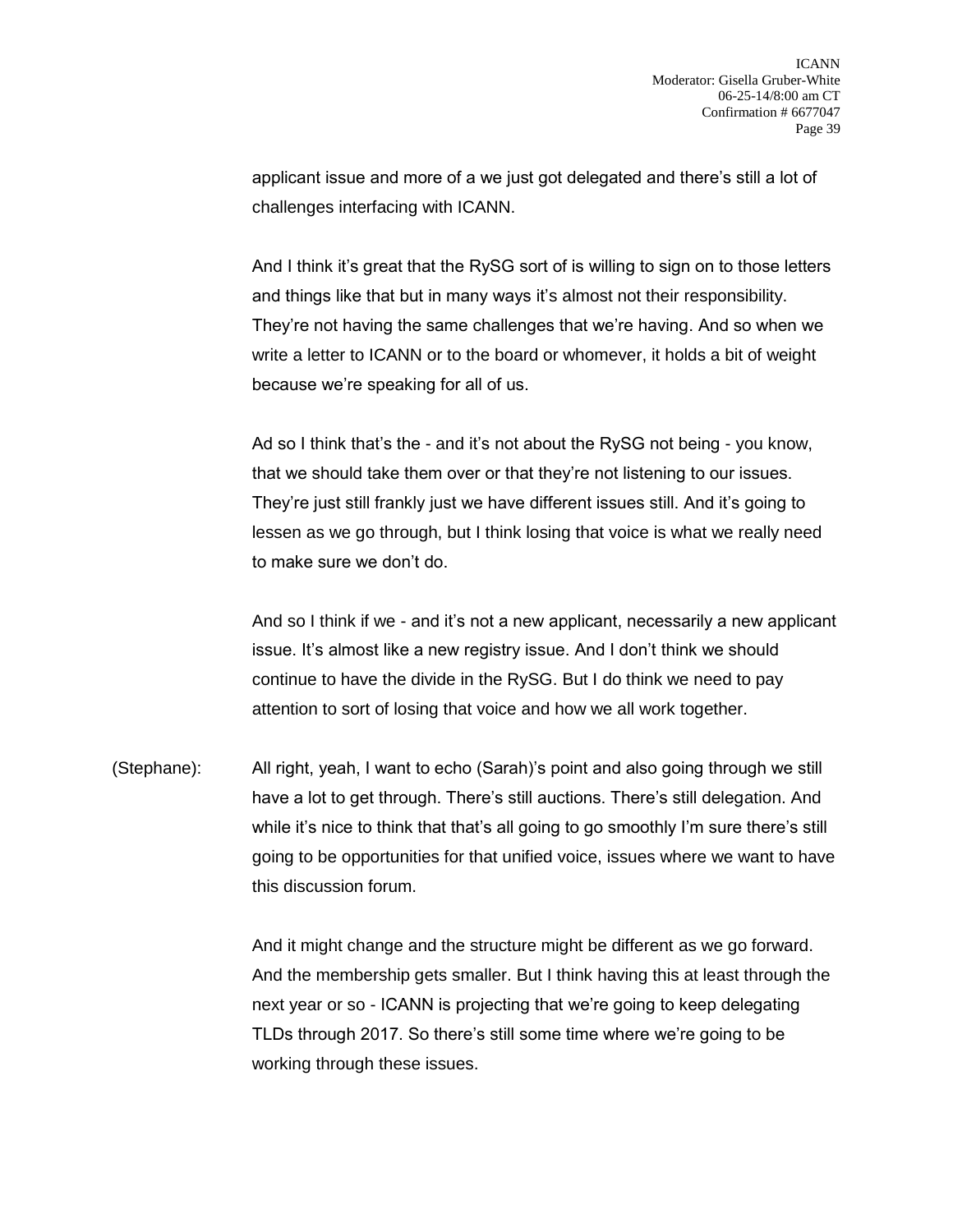Also if we are to make the group dormant, I think part of the value of the NTAG is that it was folks like (John) who were the actual applicants were the new applicants that generated the rules and generated the group's focus. So if we are to make it dormant I would suggest that it not be too restrictive and you let the people who are the new applicants downstream be setting their own rules and be setting their own priorities for the group.

(Jacob): Thanks (Stephane). There's Donna and then Reg.

- Donna Austin: I think some months ago (unintelligible) started the conversation about what's the role of the registry stakeholder group and what's the role of the NTAG? And maybe that's the conversation we need to go back to and just see if there is a - there's probably not a clear delineation, but I think we can probably identify what we think is good for the registry stakeholder group to pursue and perhaps where the NTAG still has a role to play.
- Reg Levy: I agree with Donna. I think that those of us who have signed registry agreements who are new or who were applicants are now part of the registry stakeholders group. And that's our forum and that's our unified voice. And maybe weighted voting needs to be taken a second look at. But in the meantime our issues are registry issues. They're not just applicant issues.

(Jacob): (Unintelligible). (Jeff)?

(Jeff): I agree with that. But I also agree obviously with keeping the NTAG because I think there are going to be some divergence of interests. Frankly I am sure that when we start talking about another round of TLDs I think even some of the new TLD applicants in this round that became registries may not necessarily want new gTLDs. So there's going to be a divergence.

> So I think this group is a good group to keep open or at least the mailing list open to discuss those types of things that talk about either the current new TLD issues or future new TLD issues. There's going to be a review of the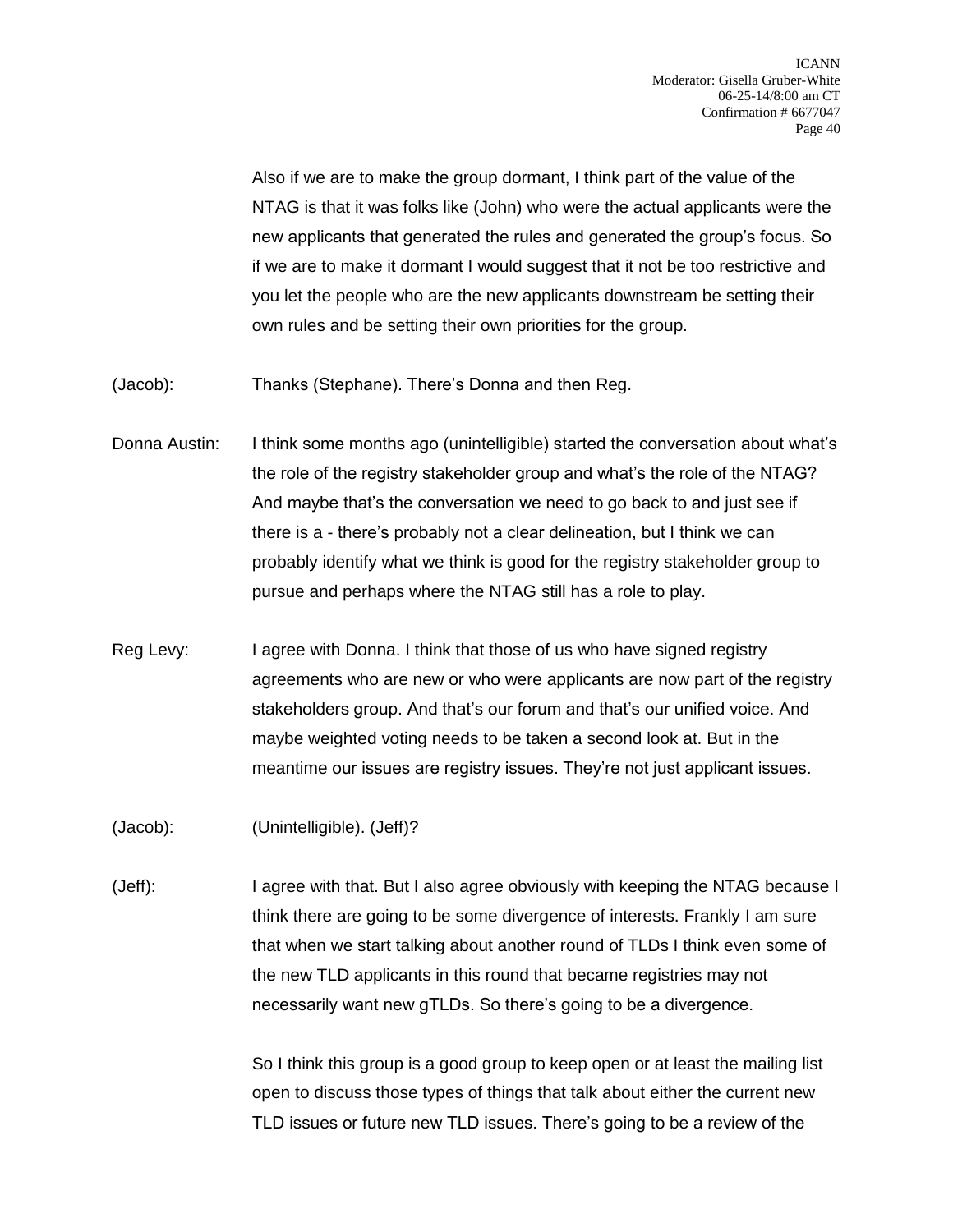new TLDs. There's going to be different interests, especially from those that want new TLDs going forward and those that may not necessarily have an interest in that.

Woman: So do you then see a similar divide between new TLDs and legacy TLDs as there is between ccTLDs and gTLDs?

- (Jeff): There's a parallel there. I see this kind of going back maybe six, seven years, or eight years now when there was some legacy TLDs that didn't necessarily want the new TLDs. I see that sort of happening again. I see that the new TLDs have become now legacy TLDs for that future round. I see the same types of issues coming up.
- Man: (Jeff) raises a good point on the review of this round. So is there a voice for us that participate in this round that might be different than those who didn't participate in this round? And I think there probably is. So whether we do both an interest group inside the tent of the registry stakeholder group or NTAG or whatever, I think there will be issues that we as new TLD 2012 registries will want to have a voice I think going forward and continue to have that voice.

Obviously there are issues for us as applicants. We're all still applicants in this round and getting through the auction and delegation and what not. But looking long term I think there probably is a point for an interest group just like there's a point for an interest group with the GOs and the community folks and maybe the brands and others.

(Jacob): (Unintelligible). Go ahead.

(Sophia): (Sophia). I do think the NTAG group is a good start for new gTLD registries who are new to the industry and ICANN policies to have a good platform of discussing some of the topics because some of the topics and the requests discussed in RSG are just too far away from the real issues that we're having in the new registries.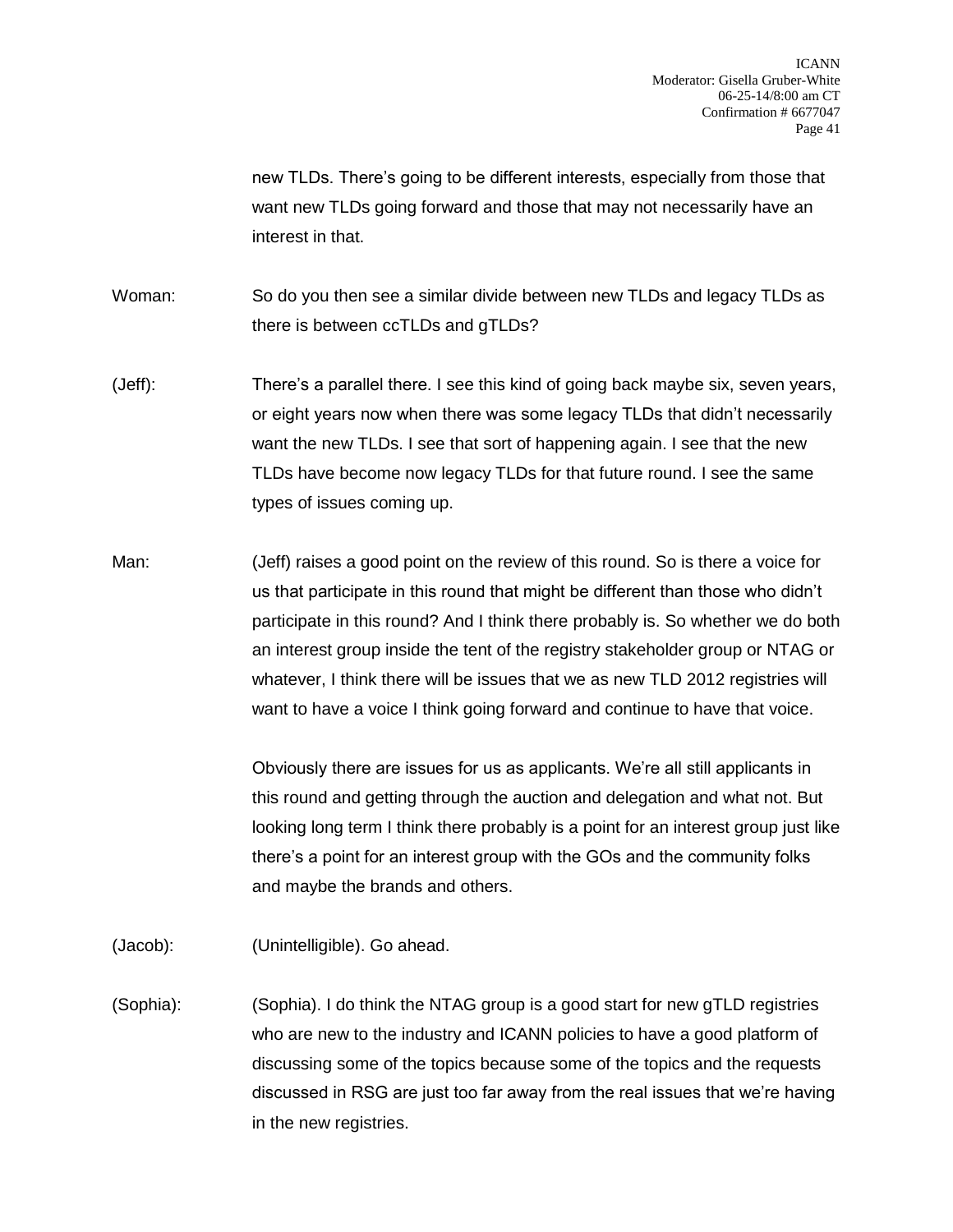But I also do think that it's important that we have a voice in the RSG in the future in terms of voting. When we kind of renew registries and we need to be more creative about some of the - we will need to have stronger voices in RSG.

- (Jacob): Any other thoughts on the issue? All right.
- Samantha Eisner: Okay I don't think we need to go through every single question. I think we've covered most of the stuff here. What I'm going to do is I'm going to compile - I've been taking notes on some of the feedback. I'm going to compile some kind of high level thoughts and I'll circulate it to the mailing list and we can keep the discussion going that way. If you guys have any questions or suggestions please feel free to reach out directly.
- (Jacob): That's great. I think it's great to keep up the discussion and have this gut check. We've had the NTAG for a long time now, so it's great to think about how it's going to change and evolve and appreciate all the feedback and comments today.

Does anyone find it cold in here? Anyone freezing? Is there a way - I'm not sure - is there a way to increase the temperature in the room?

Man: Bring ICANN back.

(Jacob): It was nice and steamy in the GAC board session yesterday. Maybe we could pipe some of that in here. All right, we'll see if we can find anyone to help with that.

> With that, and to keep us on schedule, we have a guest speaker, Vicki Folens with Deloitte to talk about the TMCH. Vicki are you here? Thanks very much. Then we can change the slide deck for (unintelligible).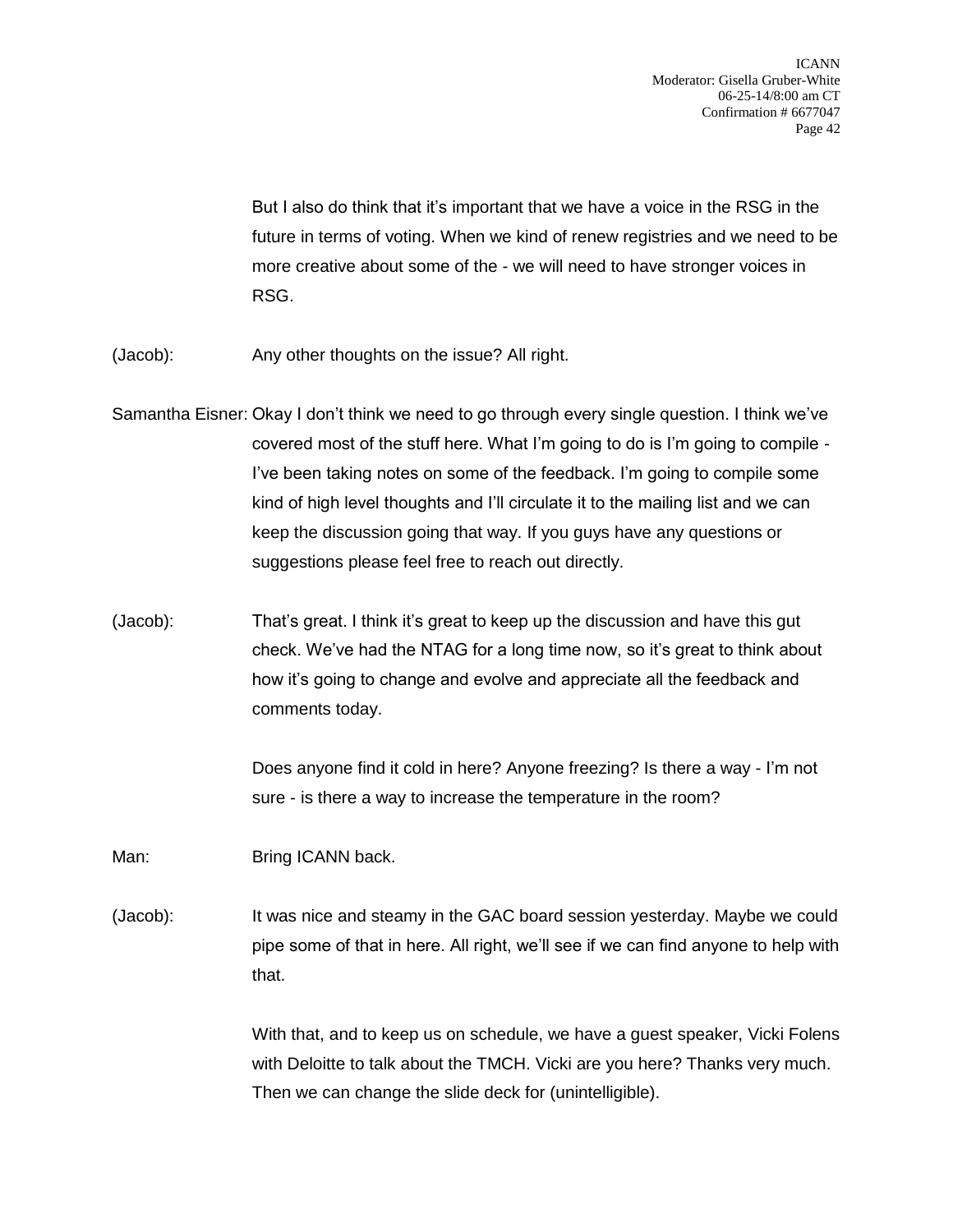Vicki Folens: Good morning everyone. So Vicki Folens from Deloitte. I also have (Peter) from (unintelligible) with me here as well, who is more from a marketing side with some interesting insights as well that we think might be of interest of you as you're going down the road.

> First of all I thank everybody to be able to provide some information on the Trademark Clearinghouse. You know we've been up and running for a year and a couple of months now. And that's why we wanted to provide you some information on our stats, what's going on with the Trademark Clearinghouse, and also an update on the marketing toolkit for sunrise launches and similar items that we're doing with our agents as well to promote your TLDs.

Can I move the slides through here? No, okay, all right. So let's move to the next slide.

So currently we have over 31,000 trademark records in the clearinghouse. Does that mean that they're all eligible for your particular sunrise? Yes and no. We have still a few that are invalid that don't qualify and according to the clearinghouse guidelines, but that's 1% of the trademark records in there.

And a lot of you have asked us to provide you on a regular basis with stats. Some of you might be aware but we do have a stats page on our Web site where we provide the number of trademark records on a monthly basis, the number of notifications being sent. So you can all see those information on a monthly - or it's updated on a monthly basis on our Web site.

As for claims notifications and ongoing notifications, we can say that there are 51,000 - over 51,000 that have unique notifications, meaning that these are the notifications that are sent per trademark. So yes some trademarks that have multiple notifications being sent, over 51,000 are unique notifications.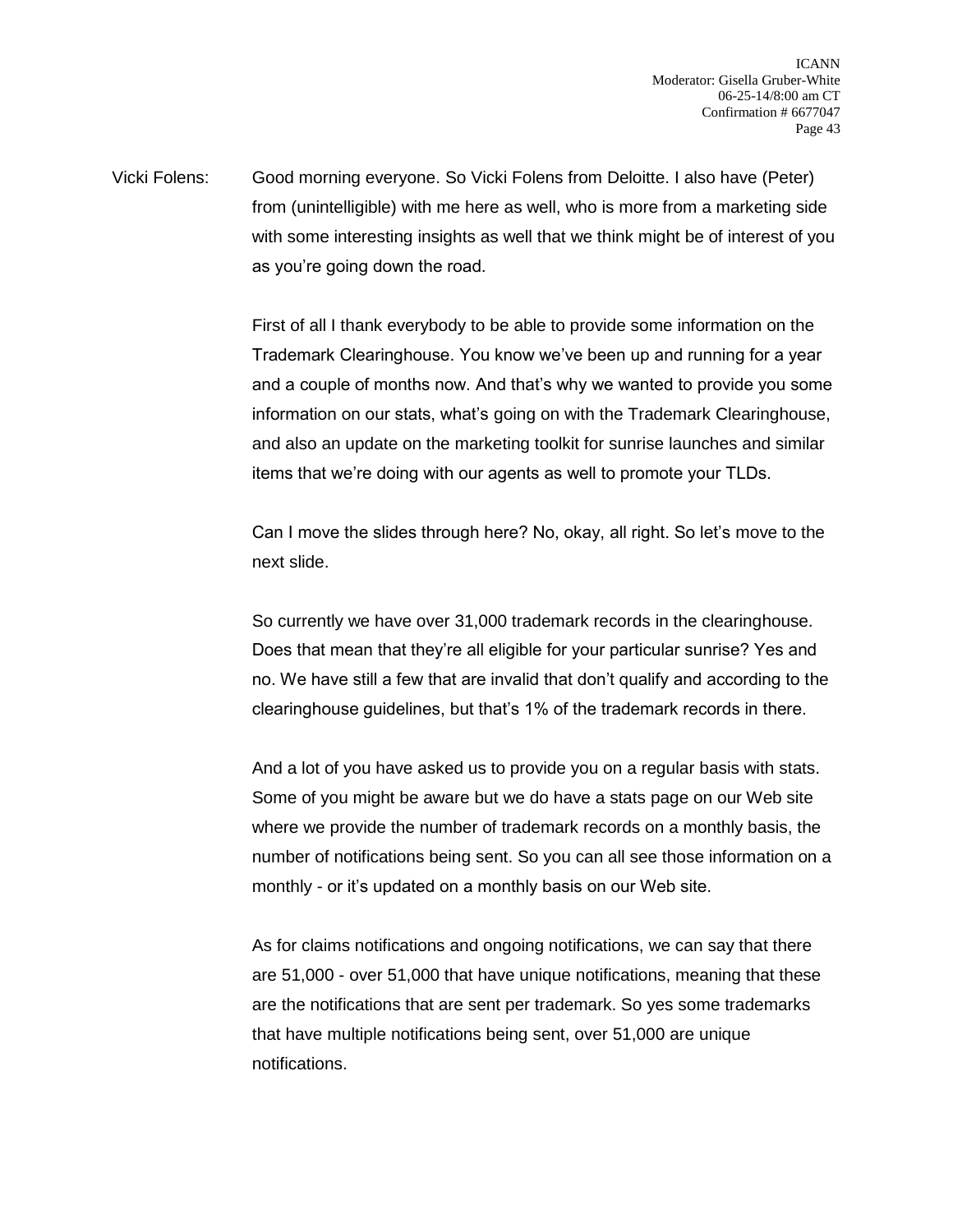And for those that don't know or haven't heard, we're providing the ongoing notifications because we're receiving some questions about that. So claims notifications is the mandatory 90 days claims notifications. The ongoing notifications is information that we provide based on the zone file to the trademark holders as to a domain name is in the zone file matches the trademark records.

And for over the 153 sunrises that currently have closed, we've been able to see that there are 19,248 unique sunrise notifications being sent. And if you look at the stats here per TLD you see that 55% of the TLDs have - 22 - 100 sunrise notifications if I can get that correctly. So these are interesting numbers that you might find interesting to see.

And following the next slide, so from over the 31,000 trademarks in the clearinghouse we actually have over 59,000 labels in the clearinghouse. So there are 59 potential domain names that can be registered in your sunrise as it comes from the trademarks.

Why is it more? Because you have the spaces that can be omitted and replaced by a hyphen. And you have the ampersand and the and sign that can be translated. So that's why we have more labels than trademarks.

And then over 5000 unique labels trigger a sunrise notification. But I'm going to hand that over to you because...

(Peter): Hi this is pages from (unintelligible). So we have receipted over 5000 unique labels for the notification because there are different - like Vicki said because some brand owners have different labels. But cutting the corner a bit you can say somewhat that 5000 companies or 5000 brand owners registered a mark during any sunrise.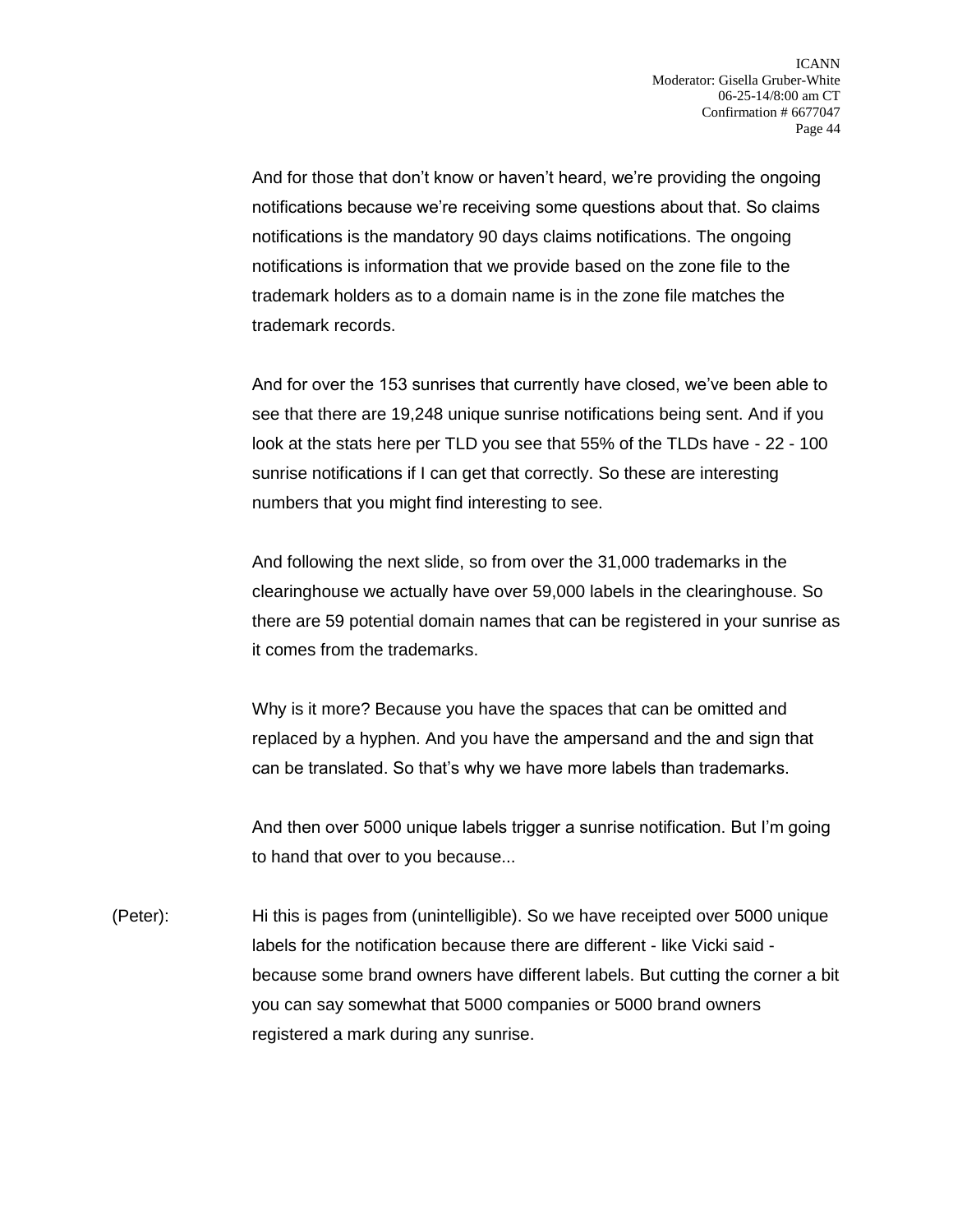And for this we see that brand owners about just about 49% of the brand owners are only doing a single, only registered a single sunrise. Up until now, 35% have only registered two to five, into the five sunrises.

So this - that is somewhat of a conclusion. And that's also what we're hearing in the market and the feedback that we're getting since, that brand owners are no longer mass registering defensively. And this should also result in better registration data happening or really those who want to be active in a certain TLD.

Vicki Folens: There is definitely a trend from the (unintelligible).

Man: Just a quick question to ask you. So less than 10% of the labels that are in the clearinghouse have participated so far in the sunrise? Is that an accurate statement?

(Peter): That's an accurate statement.

Man: **Okay thanks.** 

Vicki Folens: Of course, for example, when they go through (TTML) they're not receiving sunrise notification also. But we definitely see that there's a definite chance that by numbers you're looking at the TLDs from a different perspective and not only from a defensive because in the past they started registering defensively, that they really wanted to use the TLDs for their different marketing purposes.

> And following the next slide please. So what are we doing for you? Currently first of all we include - we have a sunrise calendar as well on our Web site. So we include your sunrise dates on our Web site.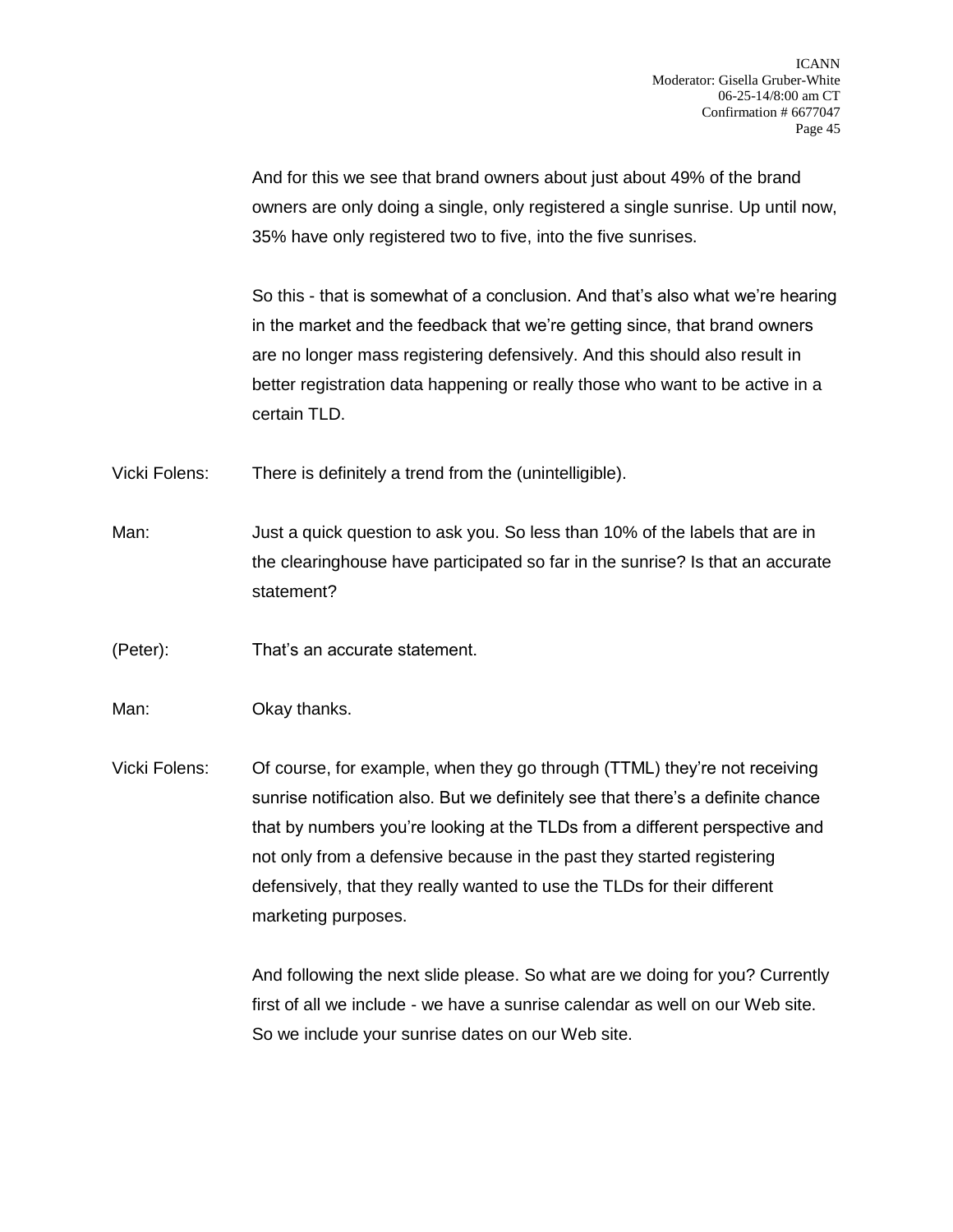We also have an entering page on our Web site for you as a registry to market your TLD so that people look at us and see as well. And I think how many unique visitors have we already had on our Web page?

(Peter): Don't know (unintelligible).

Vicki Folens: It's in your bag, so you can see the numbers there. So it's some good traffic on our Web site. So brings attention.

> We also have entering space on our sunrise calendar as well. I'll come to that in a couple of minutes. And then we also reach out to you if you're interested because we have our clients of course, the trademark holders and trademark agents. They are interested in hearing about the TLD.

So if you want to have a Webinar session with and so that you can explain your TLD, the sunrise language, all that information that you want to get out there, it is possible. You just need to reach out to us and we can set up. We have the platform. There's no extra charge of that for the registry. So we're happy to accommodate those needs.

And we also have customized marking materials and videos. So we actually have videos where we can put your TLD in essentials so that you can mark it as well for obtaining more sunrise registrations so that people are more aware of the fact what you're doing and that they first have to go through the TMCH.

We've also in the past tried to help as much as we could with a fact check validation meaning that people who get in two days before are still able to participate in your sunrise, although we can take up to 20 days. We do try to help of course the people that are last minute there but they want to get a sunrise verification, they wondered if there is a sunrise domain name registration. So we do help that out.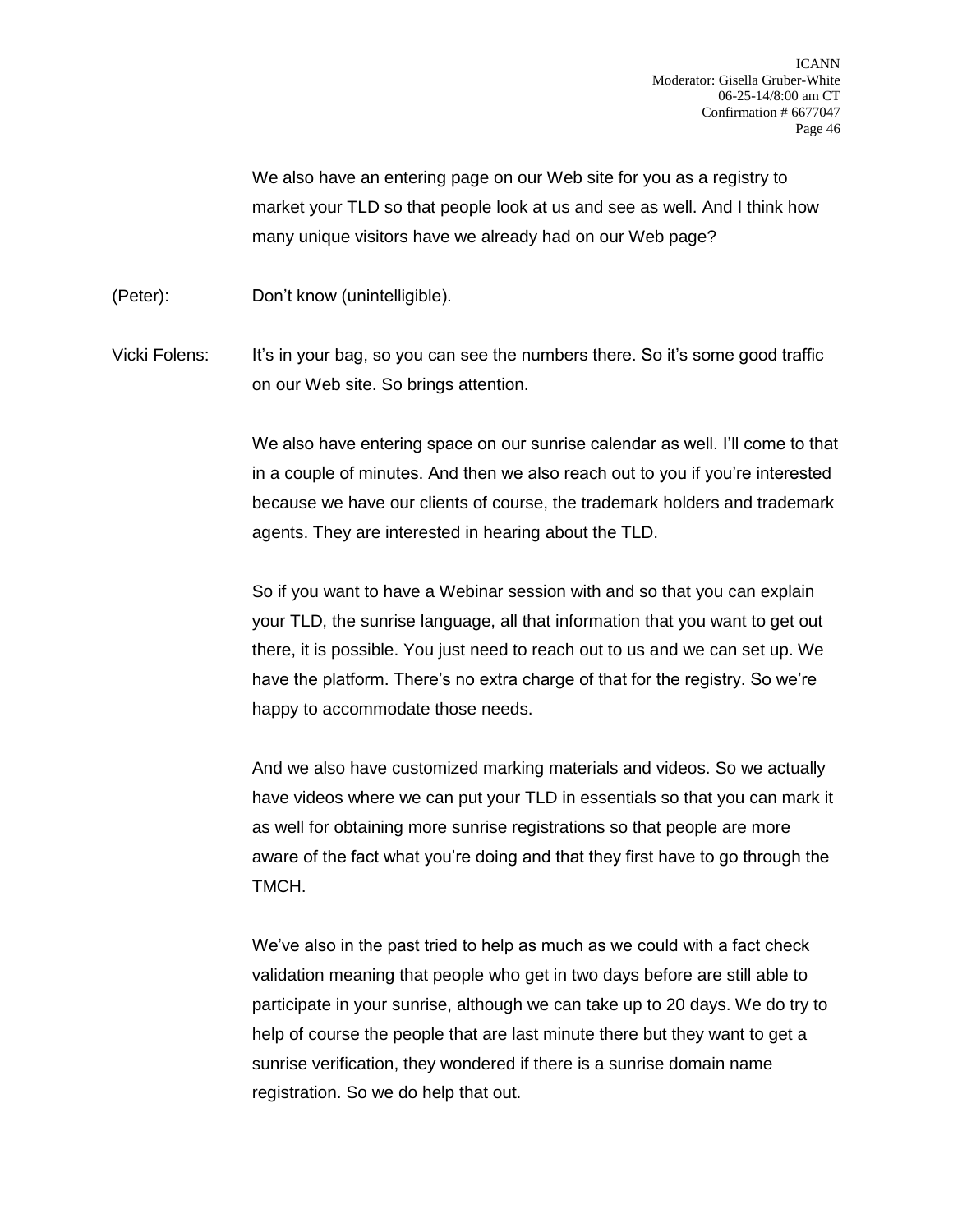And then we've also implemented the sunrise agent page, but if we're following the slides, I will visualize it. So this is what we call the sunrise agent page. So what we're seeing is that all of trademark holders, they want to get a domain name registration, they go to the registrar sometimes - not the registrar - it's not an agent. They say you need to get an SMD file.

The holder has to go to our Web site, get the SMD file, go back to the register. It's a little confusing sometimes. So we've created the sunrise agent page for the TLDs that are cooperating with the TMCH where we actually list for TLD the agents that are in the clearinghouse and your registrars who are providing sunrise registrations so that trademark holders can just go directly to them for full stop service.

So they don't lose interest, they don't lose track of time. Sometimes it takes a while for them to actually know which process they need to take. So we hope that that will also create more awareness and simplify the process from our end.

And then following the next slide, so currently our sunrise calendar just provided the sunrise dates. We are optimizing our sunrise calendar to provide all the information with your sunrise launched limited registration period, claims period. All of that will be now mentioned on our Web site.

And the clients will also be able to actually put the dates for the TLD in the calendar so that they can keep track of when it's launching so that they're aware of when they need to participate in the sunrise or whichever period that they want to participate. So there will be a nice feature.

Again we get our information from ICANN. It's not replication of ICANN. It's not ICANN calendar so this is just on our Web site because we have so many people coming to our Web site and looking or information on the different sunrises. That will be coming out soon.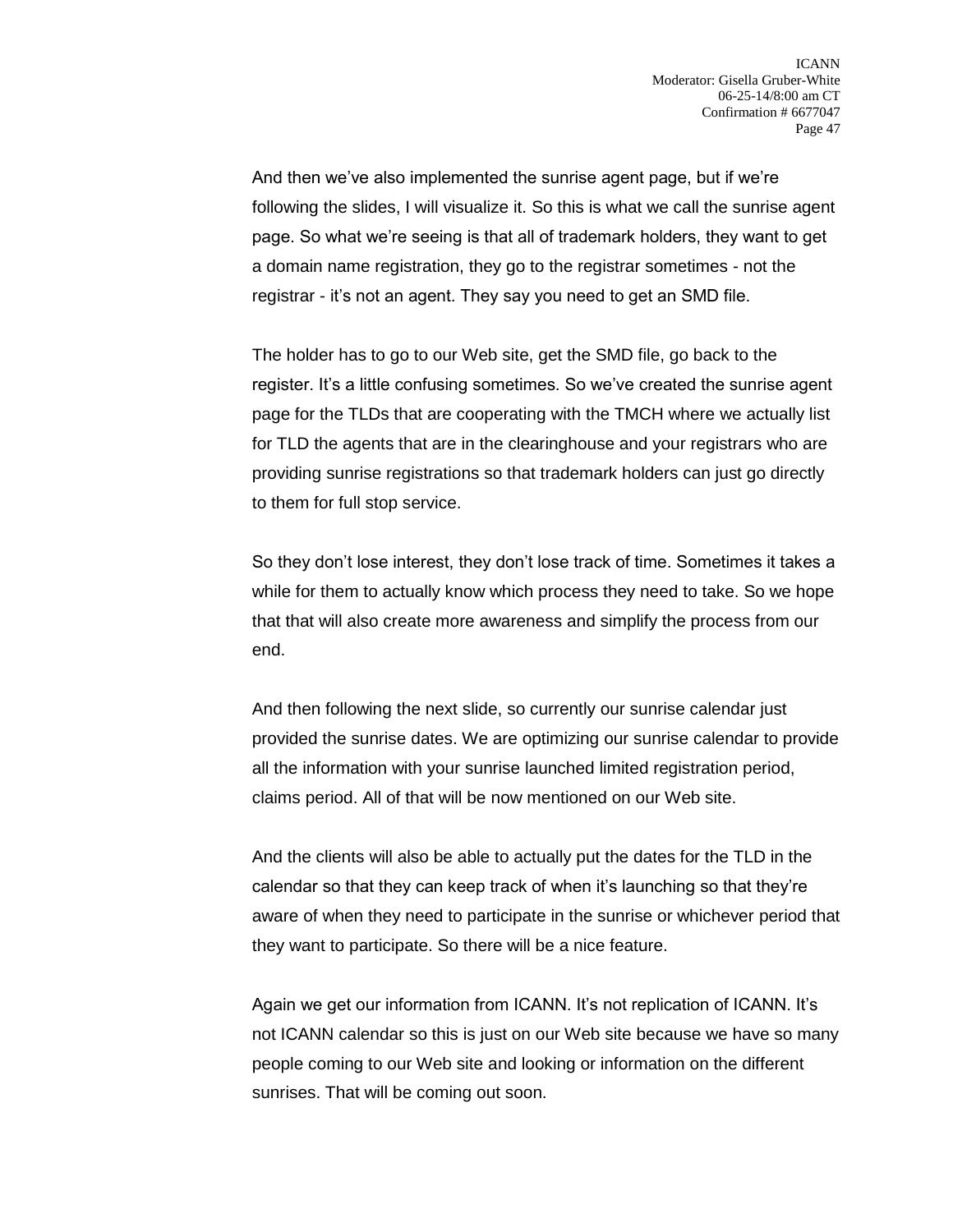And then following the next slide. So what we've learned is a lot of awareness is still necessary. People, trademark holders are not always aware of TLDs. A lot of information is out there. They're being sometimes - as I call it - because of the fact that there's so much information and each day they're doing a TLD coming up.

The more information you can provide us to understand your TLD better, the better we can also assist the trademark holders in understanding and explaining to them. So it's helpful if you can provide us with information on your strategy. Who's your core market? Because for specific TLDs you want these kind of companies, others, it's more open. So that's up to you, but the more information, the better for us.

And also if you have a marketing toolkit, forward it to us. We will publish it. We will provide it to the clients so that will benefit all of us. And of course one of the key messages is don't overcomplify it (sic). Keep it simple because at the end of the day the simpler it is, the easier it is for all parties to get an interest.

And we also note that a lot of people are not aware of what a sunrise period is. So even though that we are in this community very aware of the sunrise period, we see that priority registration for trademarks sometimes works better to advise and to explain what a sunrise period is. So be aware of that as well when it's just about TMCH.

When you want a successful sunrise, it's also keep it simple an explanation as to what they need to do. I think that follows all of the slides.

So again we're open for any discussion. If you have questions now, please go ahead and come to us or ask the questions. We have our e-mail address as well there. So we're happy to communicate in any way we can. If you also have suggestions of what we need to do better, please let us know and we're happy to take a look at what else we can do. Thank you.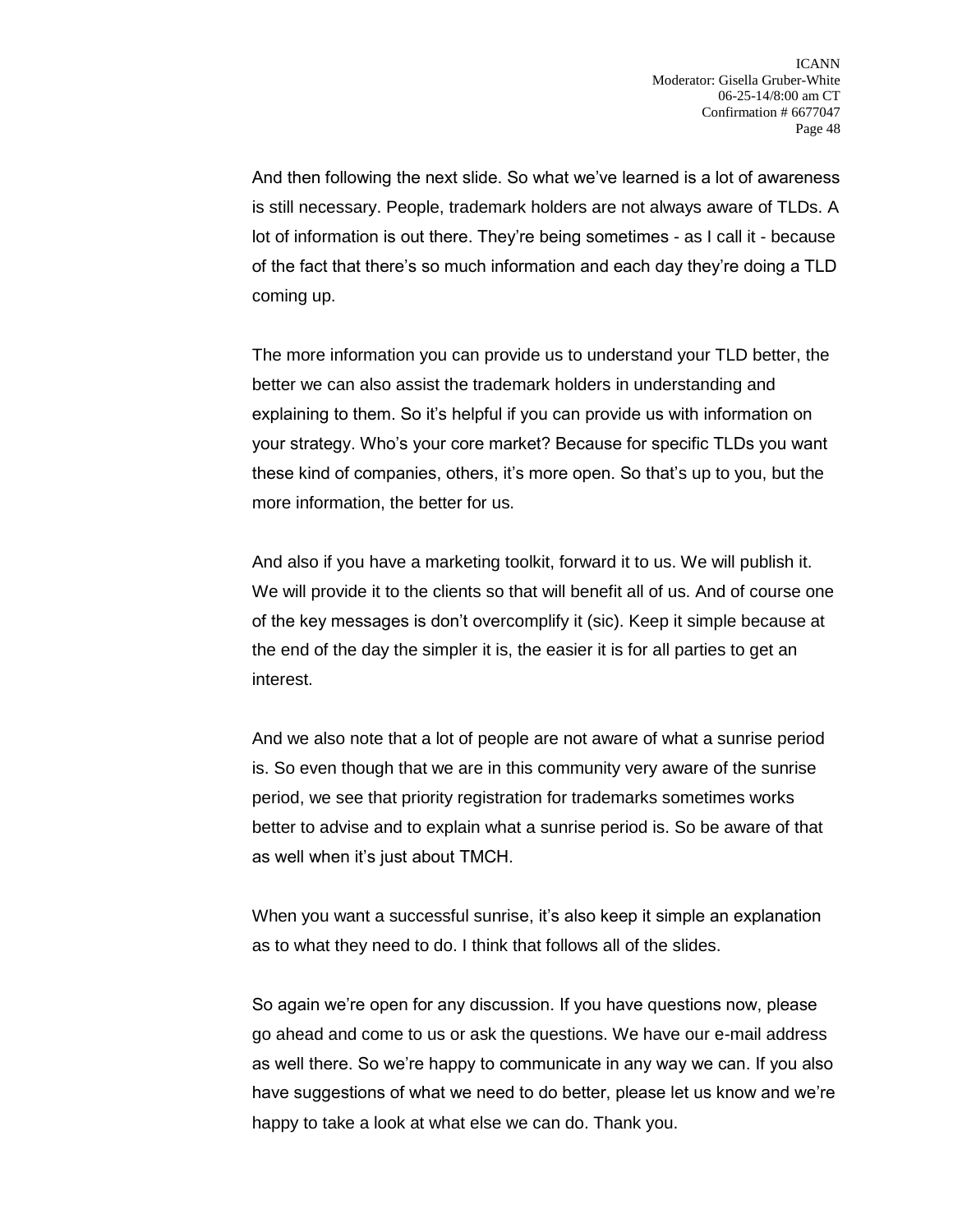- Man: Thanks very much, and thanks for taking the time this morning to speak to new gTLD applicants. I had a question in the queue from Reg and please go ahead.
- Reg Levy: Thank you Vicki very much for coming out. Can we go back to the second slide? Thank you. So it says, "Sunrise notifications per TLD - 19,000," but then it says, "The number of TLDs with between 20 and 100 sunrise notifications is 55%." So I don't understand what that means.
- Vicki Folens: So total sunrise notifications is 19,000. And then it's per TLD that you can see how many (unintelligible) verifications and that percent (unintelligible).
- Reg Levy: Okay so that's (unintelligible) total. And then the next slide. Oh, that's per label. Okay, got it. Thank you.
- (Jacob): Any other questions/feedback on the TMCH? All right, hearing none, thanks very much for presenting. Really appreciate it and appreciate the open channel. I think that's really one of the themes of this meeting.
- Vicki Folens: Yep, thanks.

(Jacob): Okay with that the last item on the agenda is the introduction of the new incoming NTAG executive committee. So I will ask them to stand up please so we can see who everybody is. The chair is Steve Machin.

Maxim Alzoba, Vice Chair.

Donna Austin, Treasurer

And Susan Payne, Secretary. So thank you very much. Really appreciate your taking on the role going forward and we'll look forward to supporting you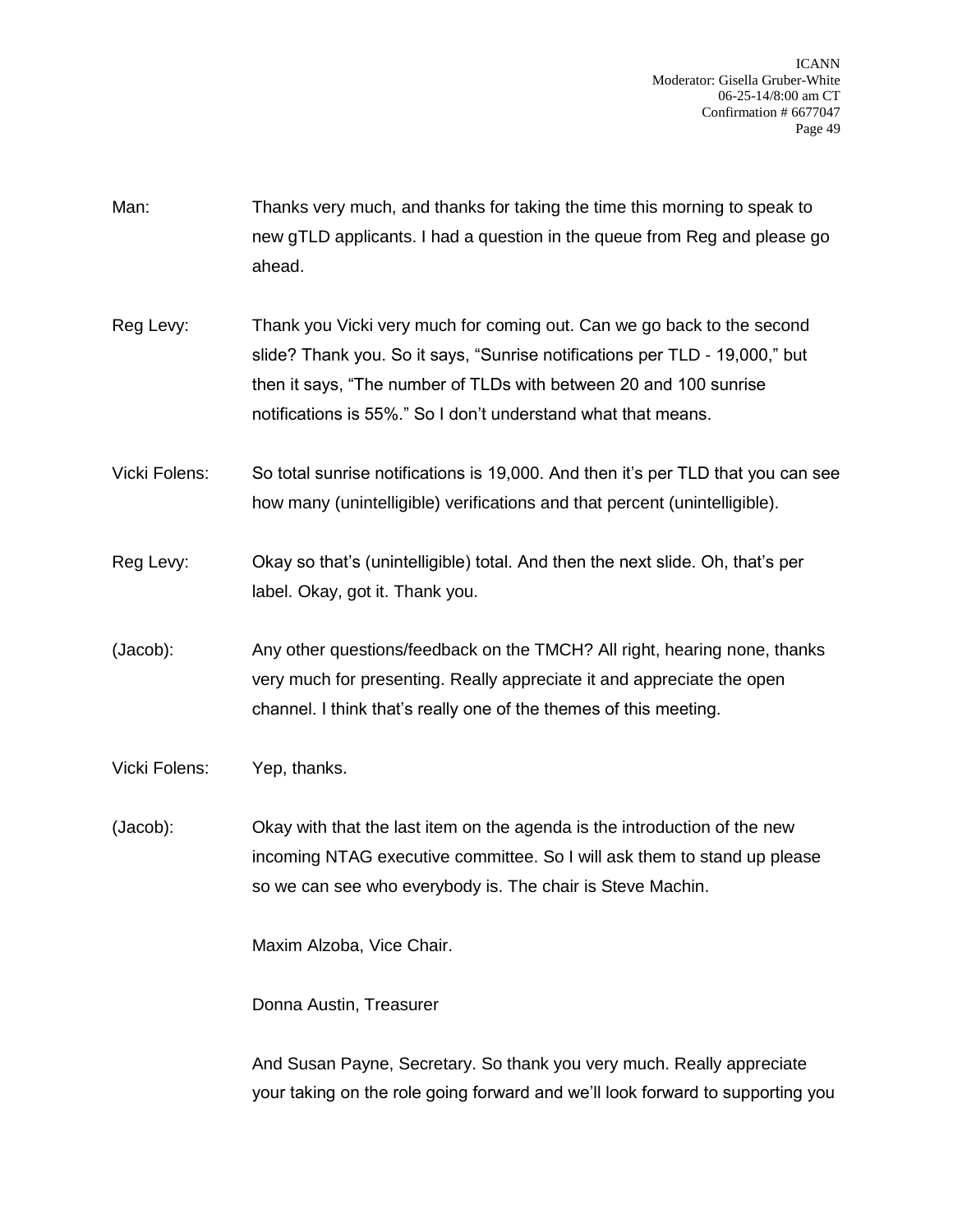to make sure that we get through this process efficiently in the next six months.

I also wanted to call out Keith Drazek, Chair of the RySG and just really thank him and the executive committee for being so open. It was a great dialogue throughout the six months between the executive committees. I think it resulted in wins for applicants and registries. So Keith if you wanted to say a couple words.

Keith Drazek: Thanks very much (Jacob). Yeah, just a few notes. I mean one I think a real sincere thank you to the outgoing ExCom for all the hard work and expertise and energy that you've brought to NTAG, also the Registry Stakeholder Group. And as you said, our joint ExCom meetings I think have been extremely productive. So a round of applause for sure.

> So I think just a general note. I think folks who have participated in our registry and NTAG calls have heard me say this before, but I am very, very excited about the energy level and the expertise and the interest and focus, contributions that applicants have brought to the registry group.

> I really do feel like the NTAG is really part of the registry group. And then I think the work that we've accomplished together over the last year plus has really shown that. So I'm very excited to see applicants finally signing contracts, getting delegated, and becoming full members of the Registry Stakeholder Group.

So this is a pitch as much as anything to say we hope that you continue. The policy work that we do as a stakeholder group is far from done. We're going to have plenty of challenges a contracted parties, registries, and registrars and as you transition from applicant to registry, where the stakeholder group is there to support you, to protect you.